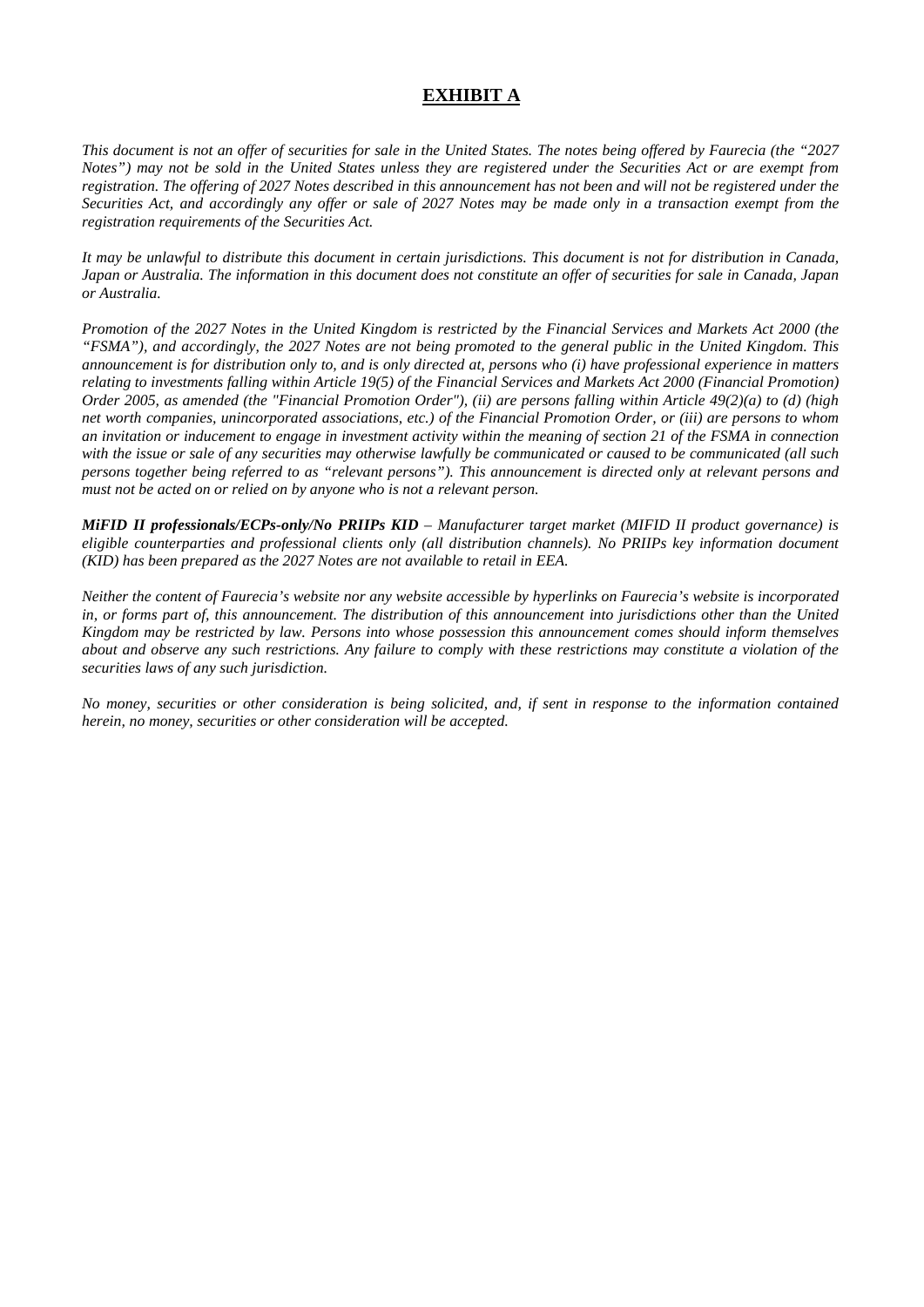# CERTAIN DEFINITIONS

In this Offering Circular (except as otherwise defined in "Terms and Conditions of the Notes", for purposes of that section only, or in our audited consolidated financial statements, which have been incorporated by reference into this Offering Circular):

- References to "our Group" or the "Group" are to Faurecia and its consolidated subsidiaries, whereas references to "Faurecia" or the "Issuer" are to Faurecia S.E. References to "us", "we" or "our" are to the Group or to Faurecia, as the context requires;
- $\bullet$  "2023 Notes" refers to  $\epsilon$ 700 million in principal amount of 3.625% Senior Notes due 2023 (ISIN code: XS1384278203), which we issued on 1 April 2016. We have entered into a dealer manager agreement with BNP Paribas and Natixis (who will act as the "Dealer Managers" and BNP Paribas as the "Offeror") pursuant to which the Offeror will make a cash tender offer for 2023 Notes, subject to a maximum acceptance amount (the ''Tender Offer''), which was announced on 13 November 2019. On or about the Issue Date of the Notes offered hereby, the Offeror will transfer to us all 2023 Notes validly tendered and accepted pursuant to the Tender Offer in exchange for an equal principal amount of the Notes offered hereby. We intend to cancel any 2023 Notes which are transferred to us by the Offeror. In addition, subject to the issuance of Notes offered hereby in an amount which we deem to be sufficient, and to the extent that the proceeds of the issuance of the Notes offered hereby are greater than the aggregate principal amount of 2023 Notes accepted for purchase pursuant to the Tender Offer, we intend to redeem 2023 Notes that are not validly tendered and accepted pursuant to the Tender Offer at their principal amount plus the applicable redemption premium (together with the Tender Offer, the "2023 Notes Redemption"). The 2023 Notes Redemption is conditioned on the satisfaction, or waiver by the Offeror, of certain conditions, including without limitation the pricing of this Offering;
- \* "2025 Notes" refers to €700 million in principal amount of 2.625% Senior Notes due 2025, which we issued on 8 March 2018;
- "2026 Notes" refers to  $\epsilon$ 750 million in principal amount of 3.125% Notes due 2026, comprising €500 million in principal amount of 3.125% Notes due 2026 which we issued on 27 March 2019 and the Additional 2026 Notes;
- "Additional 2026 Notes" refers to  $\epsilon$ 250 million in principal amount of 3.125% Notes due 2026 which we issued on 31 October 2019;
- "Clarion" refers to Clarion Co, Ltd.;
- "Clarion Acquisition" has the meaning ascribed to it in "Summary Our Company";
- "CO<sub>2</sub>" refers to carbon dioxide;
- "Cockpit of the Future" refers to our development of products and technology for vehicle seating and interiors which are aligned with the increasing connectedness and autonomy of vehicles;
- $\bullet$  "g" refers to the unit of mass, "gram";
- "g/km" refers to grams per kilometer;
- "HMI" refers to human-machine interfaces;
- \* "Initial Purchasers" refers to BNP Paribas, Banco de Sabadell, S.A., Banco Santander, S.A., Commerzbank Aktiengesellschaft, Crédit Industriel et Commercial S.A., Mizuho Securities Europe GmbH, MUFG Securities (Europe) N.V., Natixis, SMBC Nikko Capital Markets Europe GmbH and Société Générale;
- "IVI" refers to in-vehicle-infotainment:
- $\bullet$  "kg" refers to the unit of mass, "kilogram";
- "km" refers to the unit of distance, "kilometer";
- "OEMs" refers to Original Equipment Manufacturers;
- "Offering" refers to the offering by the Issuer of the Notes;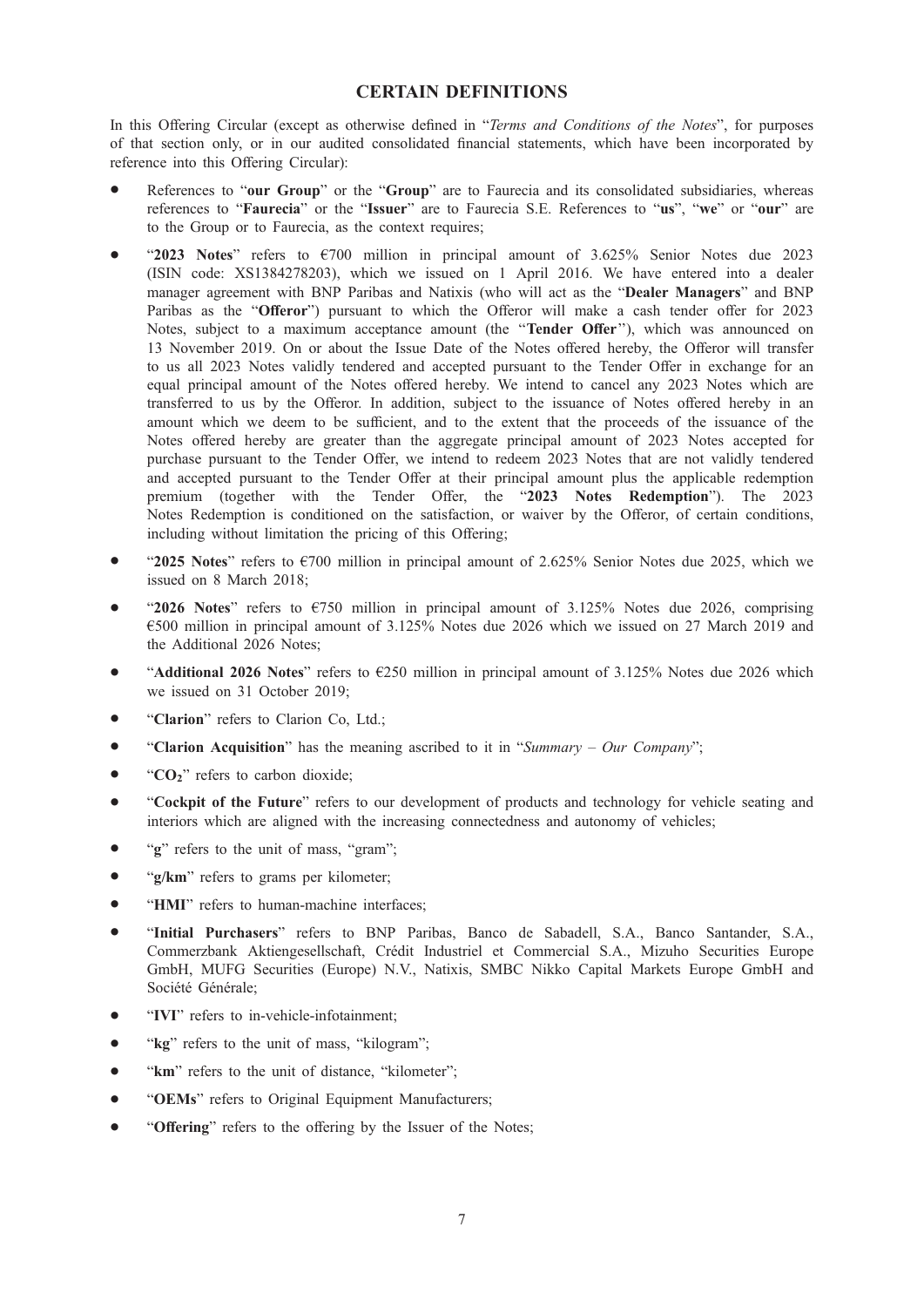- "SAS Consolidation" has the meaning ascribed to it in "Summary Recent Developments";
- "Schuldschein" refers to €700 million in principal of private placement under German law in multiple tranches, which we issued in December 2018 and January 2019.
- "Senior Credit Agreement" means the  $E1,200$  million senior credit agreement among us as borrower and various lenders, dated 15 December 2014 and amended and restated on 24 June 2016 and further amended and restated on 15 June 2018. In June 2019, pursuant to the Senior Credit Agreement, we exercised the maturity extension option, which was accepted by the lenders under the agreement. The Senior Credit Agreement is composed of a facility now maturing in June 2024 for an amount of €1,200 million and was undrawn as at 31 December 2018 and as at the date of this Offering Circular. The facility under the Senior Credit Agreement is referred to herein as the "Senior Credit Facility"; and
- "Sustainable Mobility" refers to our development of products and processes which reduce  $CO<sub>2</sub>$ emissions, improve air quality, weight reduction, size reduction, energy recovery and the development of bio-sourced and renewable materials.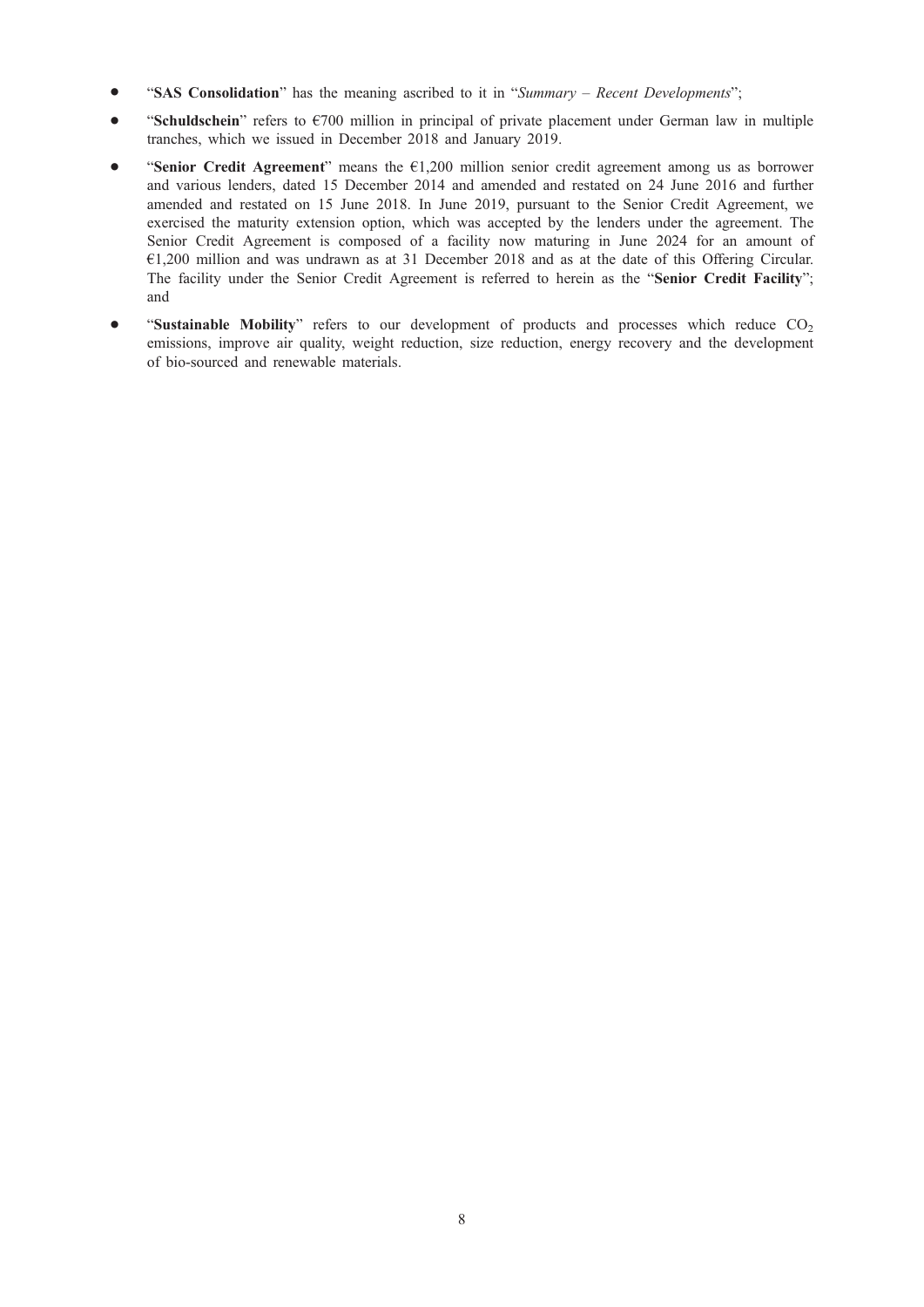# PRESENTATION OF FINANCIAL AND OTHER INFORMATION

Faurecia is the parent company of the Group. This Offering Circular includes (i) unaudited consolidated financial statements of Faurecia as at and for the six months ended 30 June 2019 ("2019 H1 Financial Statements") and 30 June 2018 and (ii) audited consolidated financial statements of Faurecia as at and for the years ended 31 December 2018 ("2018 Consolidated Financial Statements") and 2017 ("2017 Consolidated Financial Statements"). Our (i) 2019 H1 Financial Statements, (ii) 2018 Consolidated Financial Statements, and (iii) 2017 Consolidated Financial Statements, incorporated by reference herein, also present comparable financial data for the six months ended 30 June 2018, the year ended 31 December 2017 and the year ended 31 December 2016, respectively. Our audited and unaudited consolidated financial statements have been prepared in accordance with International Financial Reporting Standards ("IFRS") as adopted by the European Union. Our (i) 2019 H1 Financial Statements, (ii) 2018 Consolidated Financial Statements and (iii) 2017 Consolidated Financial Statements, have been approved by our Board of Directors on 22 July 2019, 15 February 2019 and 15 February 2018, respectively. Our statutory auditors are Mazars LLP and Ernst & Young Audit. Mazars LLP replaced PricewaterhouseCoopers Audit as part of our standard audit rotation policy on 28 May 2019.

The unaudited financial information for the last twelve months ("LTM") ended 30 June 2019 presented in this Offering Circular has been derived by adding the audited financial information for the fiscal year ended 31 December 2018 to the corresponding unaudited financial information for the six months ended 30 June 2019 and subtracting the corresponding unaudited financial information for the six months ended 30 June 2018. Operating results for the LTM ended 30 June 2019 are not necessarily indicative of results for a full year or for any other period.

In this Offering Circular, references to "euro" and "€" refer to the lawful currency of the member states participating in the third stage of the Economic and Monetary Union under the Treaty Establishing the European Community, as amended from time to time.

We publish our audited and unaudited consolidated financial statements in euros. Some financial information in this Offering Circular has been rounded and, as a result, figures shown as totals in this Offering Circular may vary slightly from the exact arithmetic aggregation of the figures that precede them.

## Constant Basis Presentation and Other Non-IFRS Measures

Figures presented in this Offering Circular are calculated on an actual historical basis and, where noted, on a constant or "like-for-like" basis, which means that comparable items are presented using a constant consolidation scope but not using constant exchange rates, unless otherwise indicated. The percentage change from one period to another has generally been given on a "like-for-like" basis in order to eliminate the impact of changes in consolidation scope (that is, changes in the entities that we consolidate in our audited and unaudited consolidated financial statements due to acquisitions, divestures or mergers).

For comparison purposes, we restate sales to factor in acquisitions and joint ventures, which we refer to as "bolt ons". Exchange rates are restated only for sales which are reported in a currency other than euro and where we compare by applying the previous year U.S. dollar/euro exchange rate to both the previous year and the current year sales. The scope is restated by calculating this year sales as at the last year perimeter. In our 2017 Consolidated Financial Statements, we restated sales to factor in exchange rate fluctuations and changes in perimeter, which we referred to as organic growth.

In this Offering Circular, we present our estimated order book (calculated on a three-year rolling basis) as of 31 December 2018, 2017 and 2016. Our order book represents the sales that we expect to record when we receive firm production orders, under contracts for vehicle programs that we have been awarded but which are not yet in production. The value of our order book as of any given date is based on the estimated production volumes of vehicle programs as well as their estimated lifetime. We discount the production volumes indicated by our customers based on factors including our management's knowledge of such customer, our historical relationship with such customer and internal and external industry forecasts. We do not increase the estimated production volumes beyond those estimates provided to us by our customers.

In addition, this Offering Circular includes certain supplemental indicators of performance and liquidity that we use to monitor our operating performance and debt servicing ability. These indicators include EBITDA, net debt, net cash flow, the value of our order book and, for periods prior to our implementation of IFRS 15, value added sales (as discussed below). These measures are unaudited and we are not required to present them under IFRS. Such indicators have limitations as analytical tools, and investors should not consider them in isolation from, or as a substitute for analysis of, related indicators derived in accordance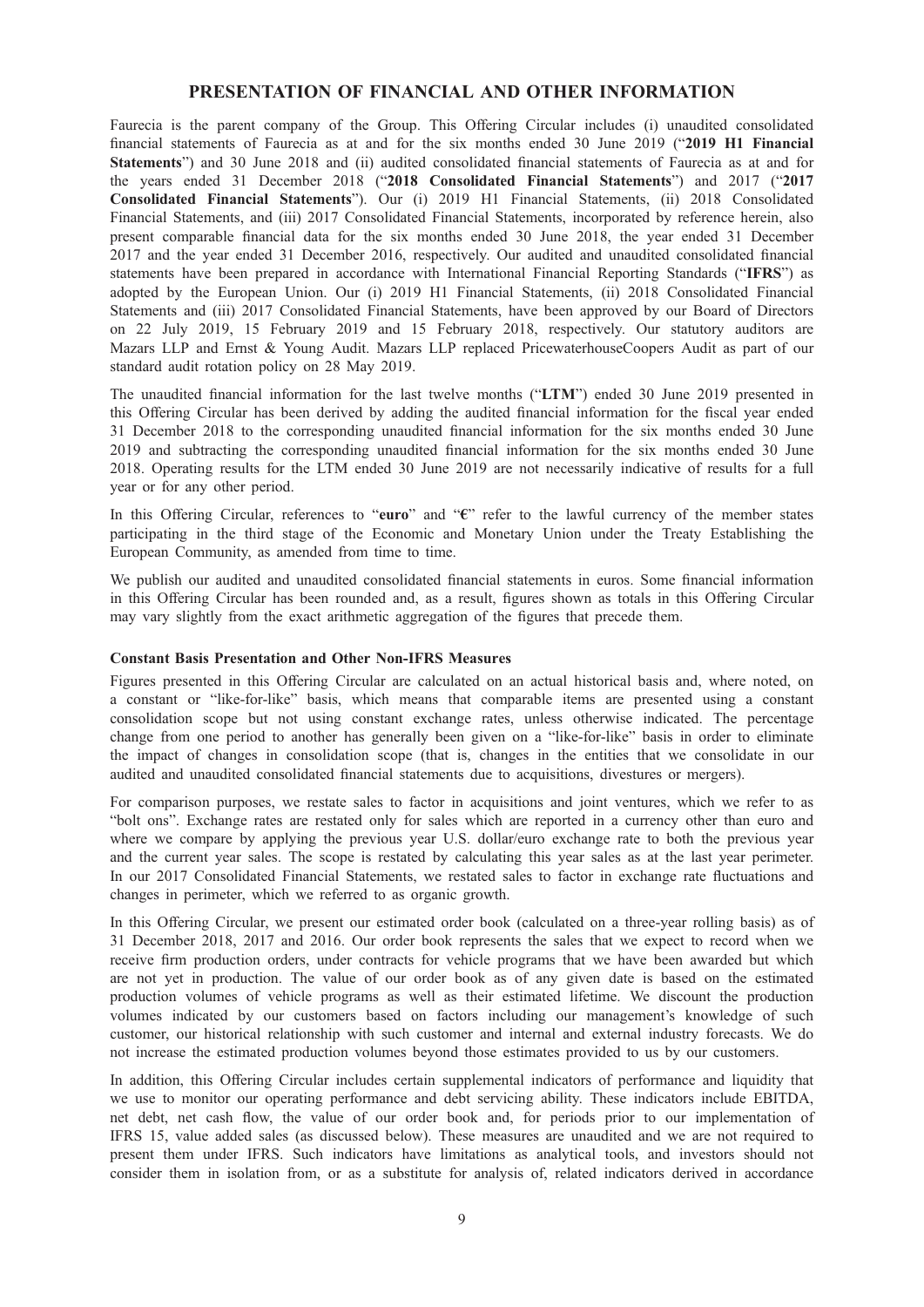with IFRS. We use these non-IFRS financial measures in this Offering Circular because we believe that they can assist investors in comparing our performance to that of other companies on a consistent basis. However, our computation of EBITDA, net debt, net cash flow, value added sales and other non-IFRS financial measures may not be comparable to similarly titled measures of other companies. For example, depreciation and amortization can vary significantly among companies depending on accounting methods, particularly where acquisitions or non-operating factors including historical cost bases are involved. We believe that EBITDA, net debt and net cash flow, order book and the other non-IFRS financial measures, as we define them, are also useful because they enable investors to understand our performance over time, without the impact of various items that we believe do not durably affect our operating performance. However, investors should not consider these measures as alternatives to measures of financial performance, operating results or cash flows that are determined in accordance with IFRS.

### Restatement of Comparative Financial Statements

#### Application of IFRS 15 – Revenue from Contracts with Customers

We have adopted IFRS 15 (Revenue from Contracts with Customers) with effect from 1 January 2018. Our 2018 Consolidated Financial Statements, including "sales", therefore reflect the adoption of IFRS 15. As our application of IFRS 15 is retrospective, the consolidated financial figures as at and for the year ended 31 December 2017 which are included in our 2018 Consolidated Financial Statements for comparison purposes ("2017 Comparative Consolidated Financial Information") have been restated to reflect the application of IFRS 15. Financial information which is presented in this Offering Circular as at and for the year ended 31 December 2017 has been extracted from the 2017 Comparative Consolidated Financial Information and is presented as "restated".

We have set out at note 1.B to our 2018 Consolidated Financial Statements additional information relating to the adoption of IFRS 15, including tables setting out our consolidated statement of comprehensive income, consolidated balance sheet and consolidated cash flow statement as at and for the year ended 31 December 2017 showing the adjustments made as a result of the application of IFRS 15. We have also set out at note 1.7 to the Business Review section which is contained in our 2018 Annual Results (as defined below) (and incorporated by reference into this Offering Circular) further information showing the reconciliation of sales and operating income as a result of the adoption of IFRS 15 for each of our business groups and regions as at and for the year ended 31 December 2017. For further information, see note 1.B to our 2018 Consolidated Financial Statements and note 1.7 of the Business Review section of our 2018 Annual Results.

We have not restated our consolidated financial statements as at and for the year ended 31 December 2017 or for any period prior to that date to reflect the adoption of IFRS 15 and therefore financial information presented in this Offering Circular in respect of such dates or periods may not be directly comparable to financial information extracted from our 2018 Consolidated Financial Statements or our 2017 Comparative Consolidated Financial Information.

Prior to the adoption of IFRS 15, we reported "total sales" and "value added sales" in our audited consolidated financial statements both for the Group and by operating segment. Total sales consisted of sales of automotive parts and components to customers, or product sales, sales of tooling, research and development ("R&D"), prototypes and other services and sales of catalytic converter monoliths. Value added sales consisted of our total sales excluding sales of catalytic converter monoliths. Catalytic converter monoliths are a pre-packaged raw material component for catalytic converters, which are chosen by customers and sold on a "pass-through" basis with no mark-up. There was no difference between value added sales and total sales for our Faurecia Interiors and Faurecia Seating business groups. Following the adoption of IFRS 15, we report "sales" and no longer report "total sales" or "value added sales", with operating margins calculated using "sales".

#### Application of IFRS 16

We have applied IFRS 16 (Leases) with effect from 1 January 2019. Our 2019 H1 Financial Statements therefore reflect the adoption of IFRS 16. We have applied IFRS 16 using the simplified retrospective method and, consequently we have not restated any of our consolidated financial statements for any prior period (including our unaudited consolidated financial statements as at and for the six months ended 30 June 2018, which are included in our 2019 H1 Financial Statements for comparison purposes). As a result, our 2019 H1 Financial Statements may not be comparable to prior periods.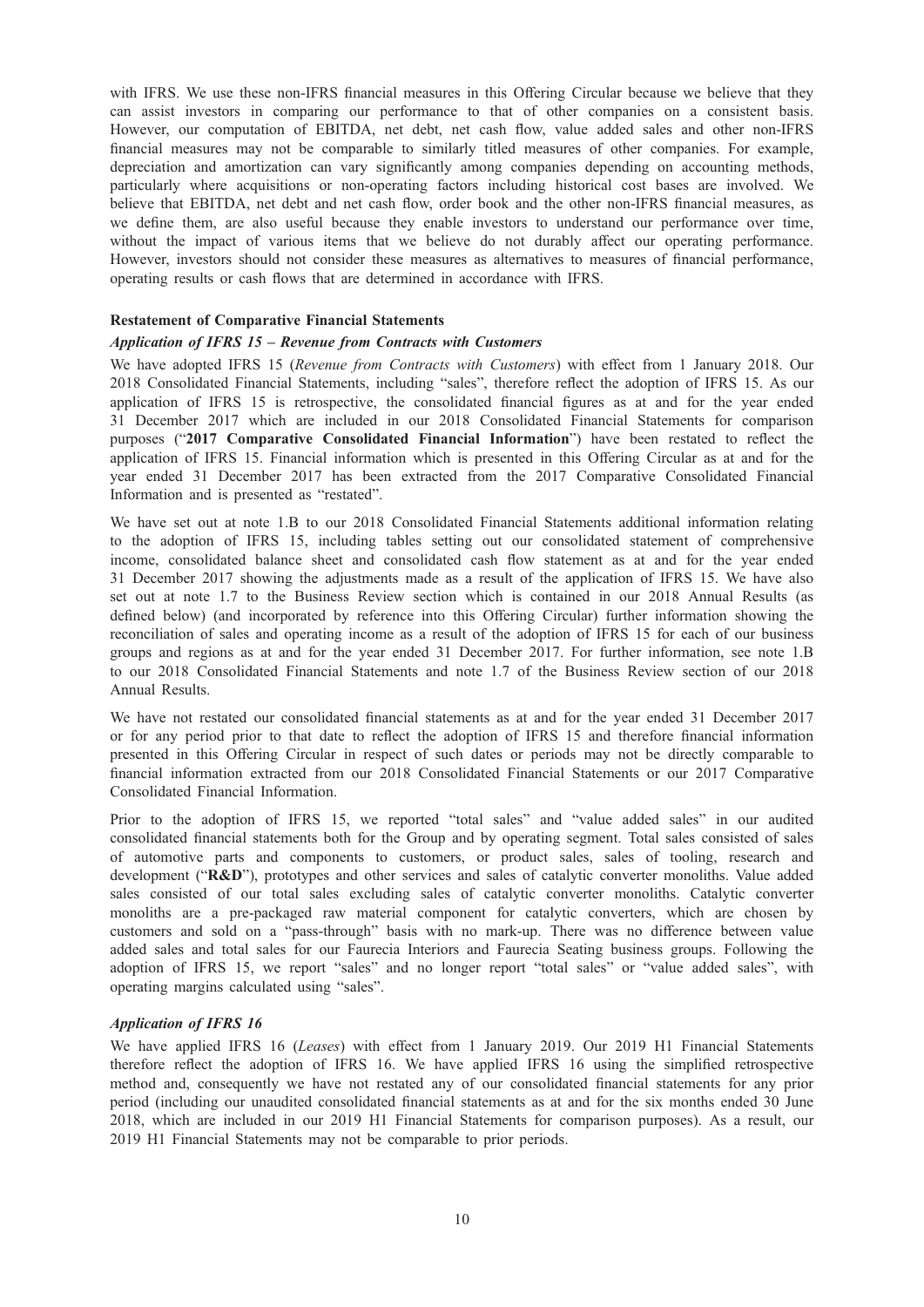IFRS 16, which is applicable to accounting periods beginning on or after 1 January 2019, eliminates the classification of leases as either operating leases or finance leases, as required by International Accounting Standards ("IAS") 17, and, instead, introduces a single lease accounting model.

We have set out at note 1.B to our 2019 H1 Financial Statements (which are incorporated by reference into this Offering Circular) additional information relating to the adoption of IFRS 16, including transition measures, general principles and the main impact of the first application of IFRS 16 on the 2019 H1 Financial Statements. See note 1.B to our 2019 H1 Financial Statements for further information.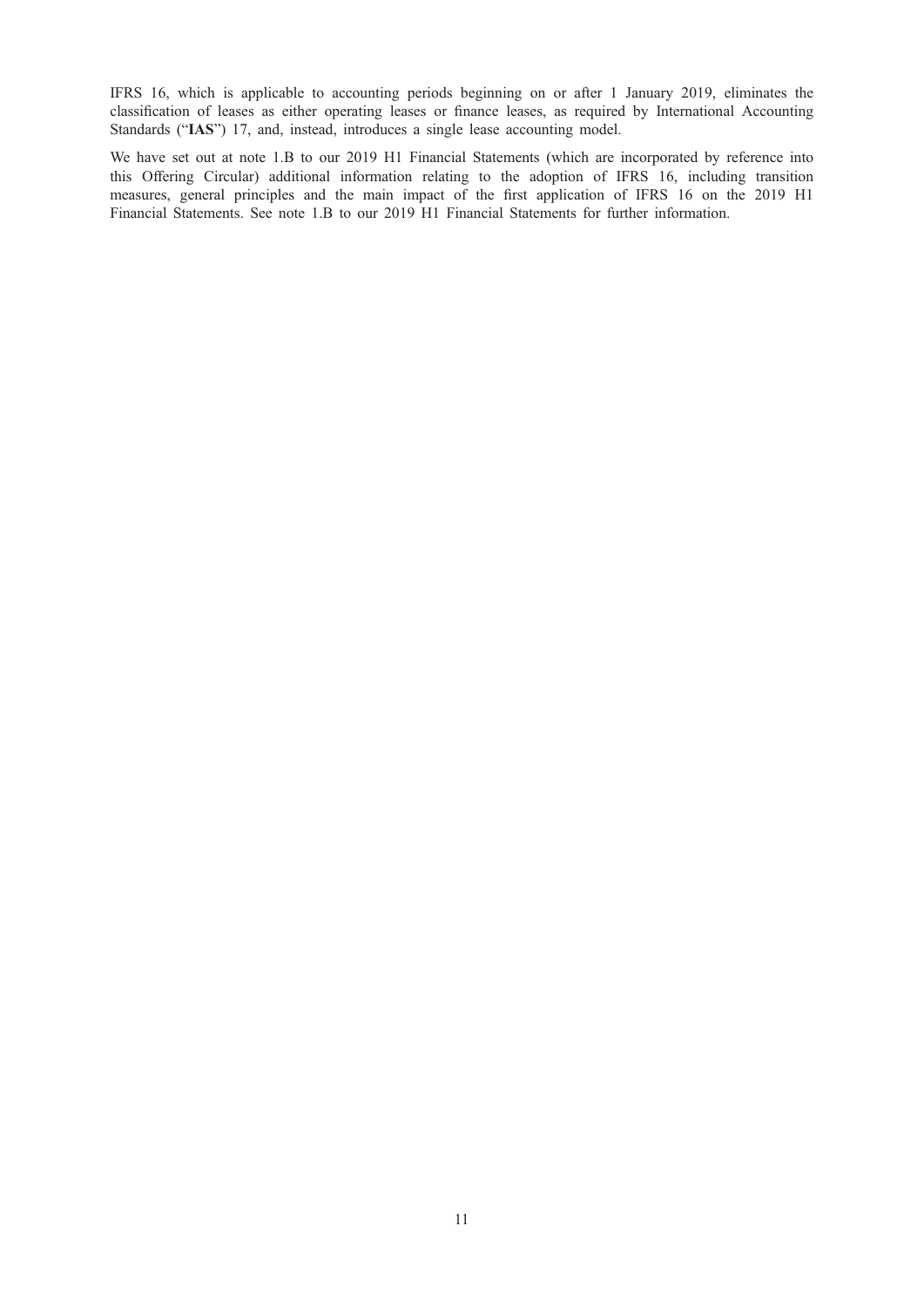# **SUMMARY**

The following summary highlights selected information contained elsewhere in this Offering Circular. Accordingly, this summary may not contain all of the information that may be important to you. We urge you to carefully read and review this Offering Circular in full, including the documents incorporated by reference herein, in order to fully understand the Group. You should also read the "Risk Factors" section in this Offering Circular to determine whether an investment in the Notes is appropriate for you.

## Our Company

We are one of the world's ten largest automotive equipment suppliers by revenue. We develop, manufacture and sell high-quality and highly-engineered products and we operate through four business groups: Faurecia Seating, Faurecia Interiors, Faurecia Clean Mobility and Faurecia Clarion Electronics. We are adapting our business and aligning our strategy to take advantage of the significant trends impacting the automotive industry. As a result, we are developing into a technology company which provides solutions for sustainable mobility and cockpit systems. We estimate that at least one third of vehicles in service in the world were originally equipped with at least one product manufactured by us.

Faurecia Seating. We estimate we are currently the world's leading supplier of seat frames and mechanisms and the number three supplier of complete seats. We design and manufacture seat systems, as well as components, including frames, mechanisms, foam, seat covers, electronic systems, mechatronics and pneumatics. During the manufacturing process, we assemble the various components to create complete systems for both front seats and rear seats, delivered on a just-in-time basis to our customers' plants. We develop solutions for our Cockpit of the Future strategy with an emphasis on advanced safety, comfort, health and wellbeing, quality and versatility. In 2018, sales reached €7,347.9 million (43% of sales).

Faurecia Interiors. We estimate we are currently one of the two global leaders in the supply of automotive interior systems. We manufacture cockpit modules (instrument panels and central consoles), door panels, as well as smart surfaces and solutions for human machine interfaces ("HMI"), personalized cabin climate comfort and air quality. Our solutions incorporate the use of natural and recycled materials. In 2018, sales reached  $\epsilon$ 5,471.7 million (31% of sales).

Faurecia Clean Mobility. We estimate that we are currently the world's leading supplier of exhaust systems and components (including mufflers, manifolds, particulate filters and catalytic converters). We develop and manufacture innovative solutions for reducing emissions (including zero emissions solutions) and improving energy efficiency, acoustic performance and powertrain electrification. We develop and manufacture complete exhaust systems, including components reducing emissions, as well as components for exhaust system acoustics. In 2018, sales reached  $\text{\textsterling}4,615.0$  million (26% of sales).

Faurecia Clarion Electronics. On 1 April 2019, we launched our fourth business group, Faurecia Clarion Electronics, which is comprised of three main companies: (i) Clarion, a leading Japanese developer, manufacturer and supplier of in-vehicle-infotainment ("IVI"), audio equipment, connected service platforms for vehicles and HMI and advanced driver assistance systems, which we acquired in 2019; (ii) Parrot Automotive SAS ("Parrot Automotive"), a leader in automotive connectivity and infotainment; and (iii) Jiangxi Coagent Electronics Co. Ltd ("Jiangxi Coagent Electronics"), which develops HMI and IVI including displays, voice recognition and smartphone applications. We completed our acquisition of all outstanding shares in Clarion in March 2019 following a tender offer (the "Clarion Acquisition"). We believe that Clarion's core competences in electronics and software integration and our complementary geographic presence and customer portfolios will help position Faurecia as a leading provider of cockpit systems integration and advance our "Cockpit of the Future" strategy. Faurecia Clarion Electronics employs almost 9,200 people with more than 1,650 software engineers.

For the year ended 31 December 2018, our sales amounted to  $\epsilon$ 17,524.7 million compared to  $\epsilon$ 16,962.1 million in 2017 and our EBITDA amounted to  $\epsilon$ 2,140.6 million compared to  $\epsilon$ 1,950.9 million in 2017. For the six months ended 30 June 2019, our sales amounted to €8,972.0 million compared to €8,991.3 million in the six months ended 30 June 2018, and our EBITDA amounted to €1,170.8 million compared to €1,060.8 million in the six months ended 30 June 2018. As at 31 December 2018, we employed approximately 114,693 people (including temporary workers) in 37 countries, spread over approximately 300 sites.

For the year ended 31 December 2018, our order book for sales (calculated on a three-year rolling basis) was €63 billion, a record level for us, compared to €62 billion at the end of 2017 and €53 billion at the end of 2016.

#### Strategic priorities

We are undertaking a significant transformation in our business and strategy to enable us to seize new opportunities in a rapidly changing automotive industry. Our strategy seeks to accelerate profitable growth by developing higher value and innovative products in response to the significant global trends impacting the automotive sector. These global trends include, in particular, climate change, resource scarcity, growing and ageing populations, economic power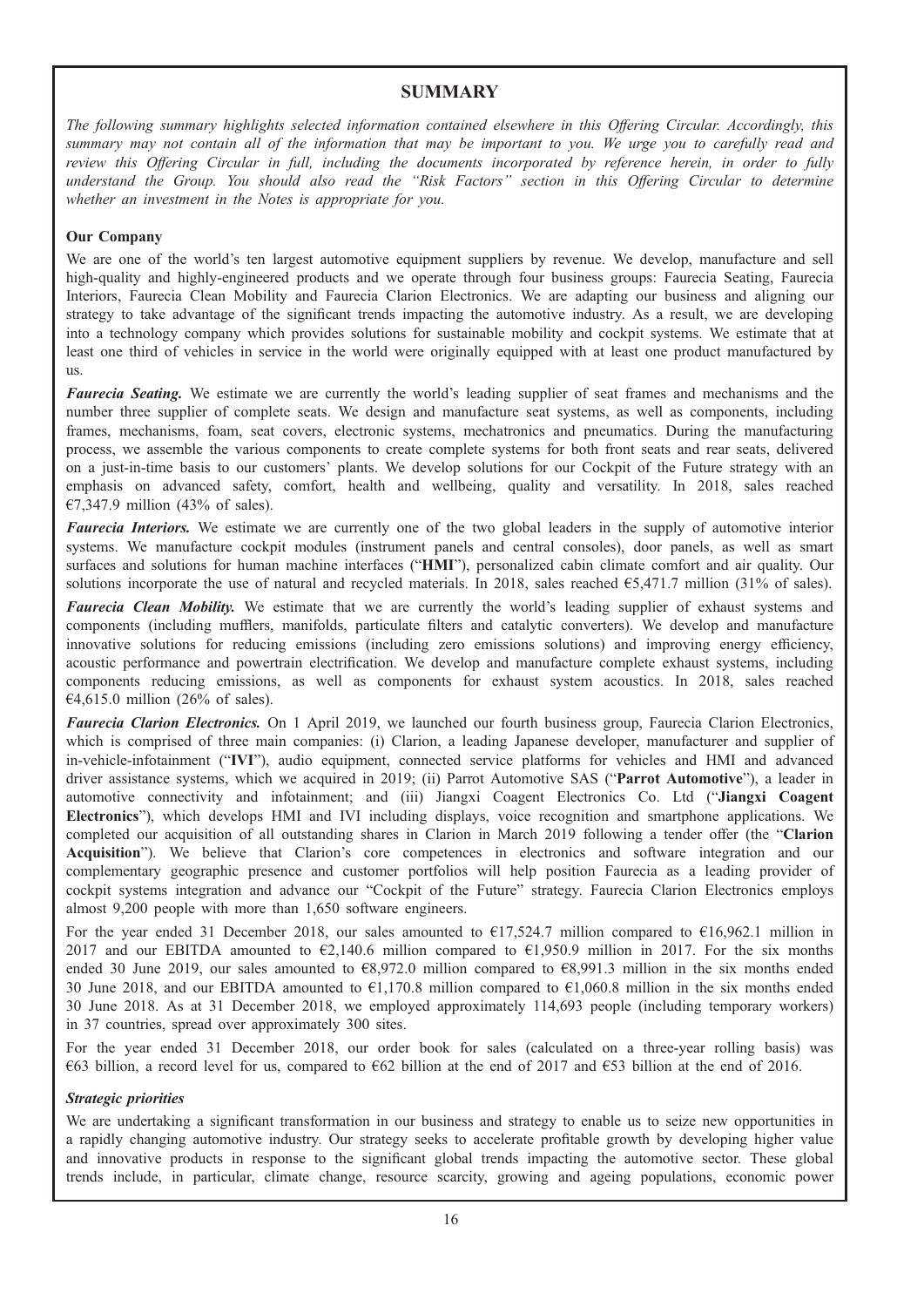shifting to Asia, accelerating technological advancements and increasing urbanization. The products we are developing range from energy efficient and zero emissions technologies to connected and predictive cockpits. We refer to our strategic priorities in these areas as "Sustainable Mobility" and "Cockpit of the Future". Sustainable Mobility involves our development of products and processes which reduce  $CO<sub>2</sub>$  emissions, improve air quality, weight reduction, size reduction, energy recovery and our development of bio-sourced and renewable materials. Cockpit of the Future involves our development of products and technology for vehicle seating and interiors which are aligned with the increasing connectedness and autonomy of vehicles. We refer to the potential market for products and services which meet these strategic priorities as "New Value Spaces".

In 2018, our order intake for sales in New Value Spaces represented €2.7 billion of which commercial vehicles and high horsepower engines represented €1.2 billion of orders and Cockpit of the Future represented €1.5 billion of orders.

# Innovation

We have developed an open innovation ecosystem to accelerate the integration of new competences and improve the time-to-market of our products. This innovative, collaborative ecosystem incorporates non-rival alliances with global leaders as well as investment in start-ups and collaboration with academic institutions through four models of collaboration:

- (i) strategic and technology partnerships with key players in different industrial and technology sectors;
- (ii) academic partnerships with universities and scientific institutes;
- (iii) investment in start-ups through Faurecia Ventures; and
- (iv) technology platforms to collaborate with local start-up ecosystems.

# **Customers**

We maintain close relationships with almost all of the world's leading car manufacturers and work closely with customers to develop the design and functionality of our products. Each of Ford, Volkswagen, the Renault-Nissan-Mitsubishi group, the PSA Peugeot Citroën group and Fiat Chrysler accounted for more than €1.0 billion of our sales in 2018. We have a broad geographic footprint, and are one of the few automotive equipment suppliers with the capacity to supply automakers' global programs where the same car model is produced throughout several regions.

We are involved in all stages of the automotive equipment development and supply process. We design and manufacture automotive equipment adapted to each new car model or platform, and conclude contracts to provide these products throughout the anticipated life of the model or platform (usually between five and ten years). Our customers rely increasingly on global platforms, based upon which they will produce a variety of car models. This allows us to decrease costs through a greater commonality of components, and to benefit from components or modules which can be used in more than one generation of cars. We participate in this evolution by offering generic products associated with our customers' platforms, such as standard seats frames. At the end of 2018, we had over 700 programs in the development phase and, in 2018, we successfully launched over 220 programs, including for vehicles such as the Peugeot 508, Dodge RAM 150, Nissan Altima and Ford Focus. In addition, we regularly benefit from a high renewal rate of our programs (91.7% in 2018).

# Our Competitive Strengths

# Leading market positions in our underlying markets

Based on our estimates, we have leading market positions in three of our four business groups. In 2018, we estimate that Faurecia Seating was, globally, a leader in seating solutions and the leading supplier of frames and mechanisms for seats and the number three supplier of complete seats, Faurecia Interiors was one of the two leading suppliers of interior systems and Faurecia Clean Mobility was the leading supplier of clean mobility solutions, achieving the following results:

- Faurecia Seating's sales reached  $\epsilon$ 7,347.9 million (43% of sales). We believe that in 2018 we had a 11.4% global market share by value;
- Faurecia Interiors' sales reached  $65,471.7$  million (31% of sales). We believe that in 2018 we had a 13% global market share by value; and
- Faurecia Clean Mobility's sales reached  $64,615.0$  million (26% of sales). We believe that in 2018 we had a 32.7% global market share by value.

Faurecia Clarion Electronics, our fourth business group, was launched on 1 April 2019 and integrates Parrot Automotive, Jiangxi Coagent Electronics and Clarion, which we acquired in March 2019. As a result, we are not able to provide sales figures for Faurecia Clarion Electronics for the year ended 31 December 2018 or the six month period ended 30 June 2019.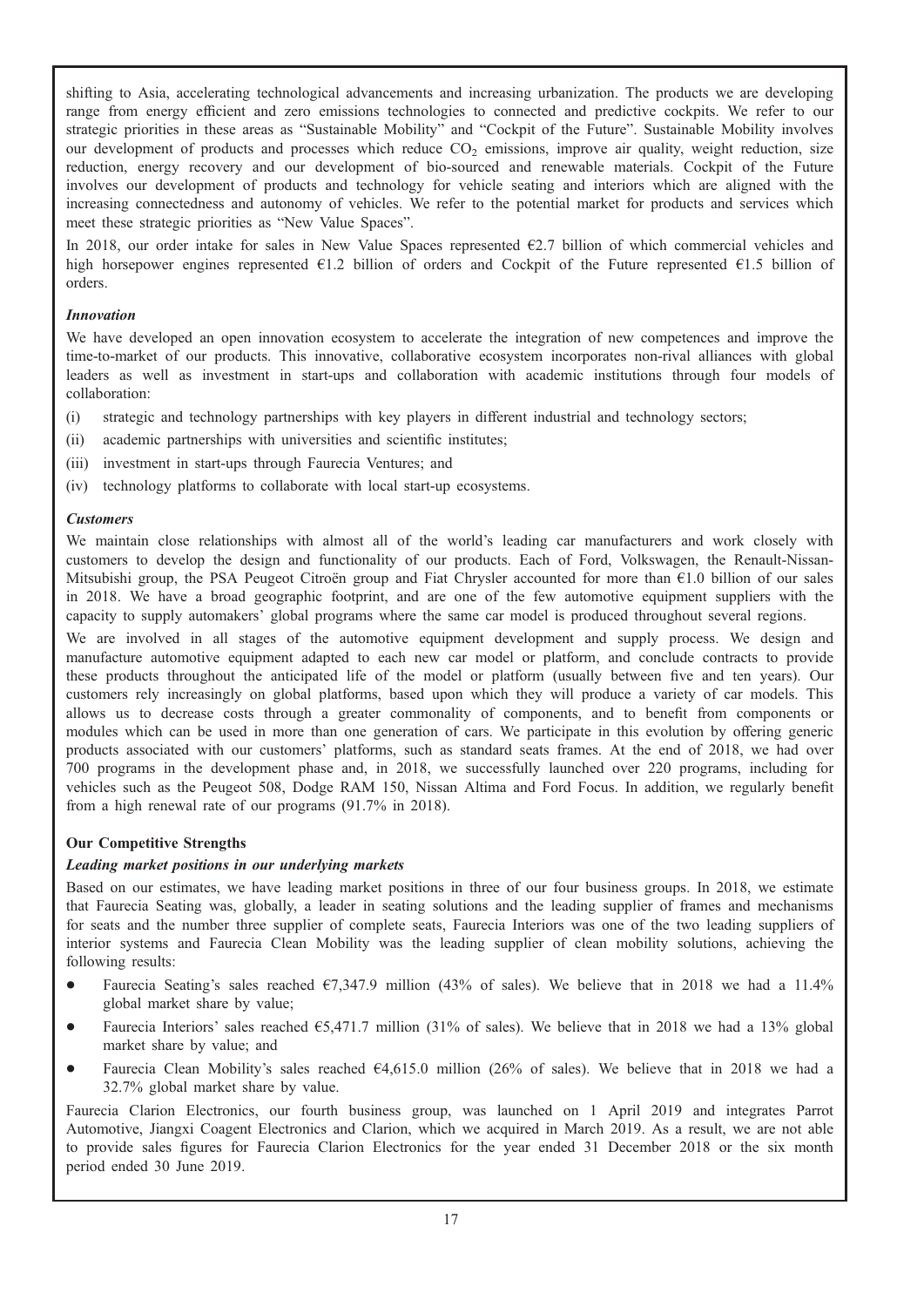Our market leadership in Faurecia Seating, Faurecia Interiors and Faurecia Clean Mobility, and our global platforms are significant strategic advantages as customers typically look to well-established suppliers when awarding new business.

We believe that our leading market share in three of our four business groups positions us well for future growth, allows us to negotiate favorable terms from our suppliers and to further diversify our business model.

## Highly diversified business model

We believe that the high degree of diversification through our business groups, our geographic presence, and our number of customers and range of products limits our exposure to adverse changes in the global or local economic environment and in the various end-markets we serve, while simultaneously mitigating counterparty risk. This high degree of diversification in turn supports the resilience of our revenues and our profitability.

The following charts show our sales for the six months ended 30 June 2019 by region, business group and customer.



<sup>\*</sup> Clarion accounted for only two months of Faurecia Clarion Electronics' sales, in April and May, for the first six months of 2019.

In recent years we have further increased our customer diversification. In 2018, our two largest customers accounted for 34.8% of sales compared to approximately 47.8% of total sales in 2008. We also further increased our geographic diversification by increasing the share of our Asian sales. In 2018, sales in Europe, North America and Asia were 50.5%, 25.5% and 18.6% of sales, respectively compared to approximately 74.4%, 14.8% and 5.9% of total sales, respectively, in 2008. This increased diversification reduces our exposure to a single geographic area, end-market, automaker or car model.

We benefit from a global customer base. Although Japanese and South Korean automakers tend to use their own network of suppliers, we managed to become a supplier to Nissan and Hyundai. We are present on most market segments, from entry-level models to premium and luxury cars, which make us less vulnerable to the parameters

In the six months ended 30 June 2019, sales in Europe, North America, Asia and South America were 50.4%, 25.5%, 19.1% and 3.8%, respectively, compared to 52.6%, 24.8%, 17.2% and 4.0%, respectively in the six months ended 30 June 2018. We also further diversified our sales by business group in the six months ended 30 June 2019 with the introduction of our new business group, Faurecia Clarion Electronics on 1 April 2019, which accounted for 3.0% of sales in the six months ended 30 June 2019.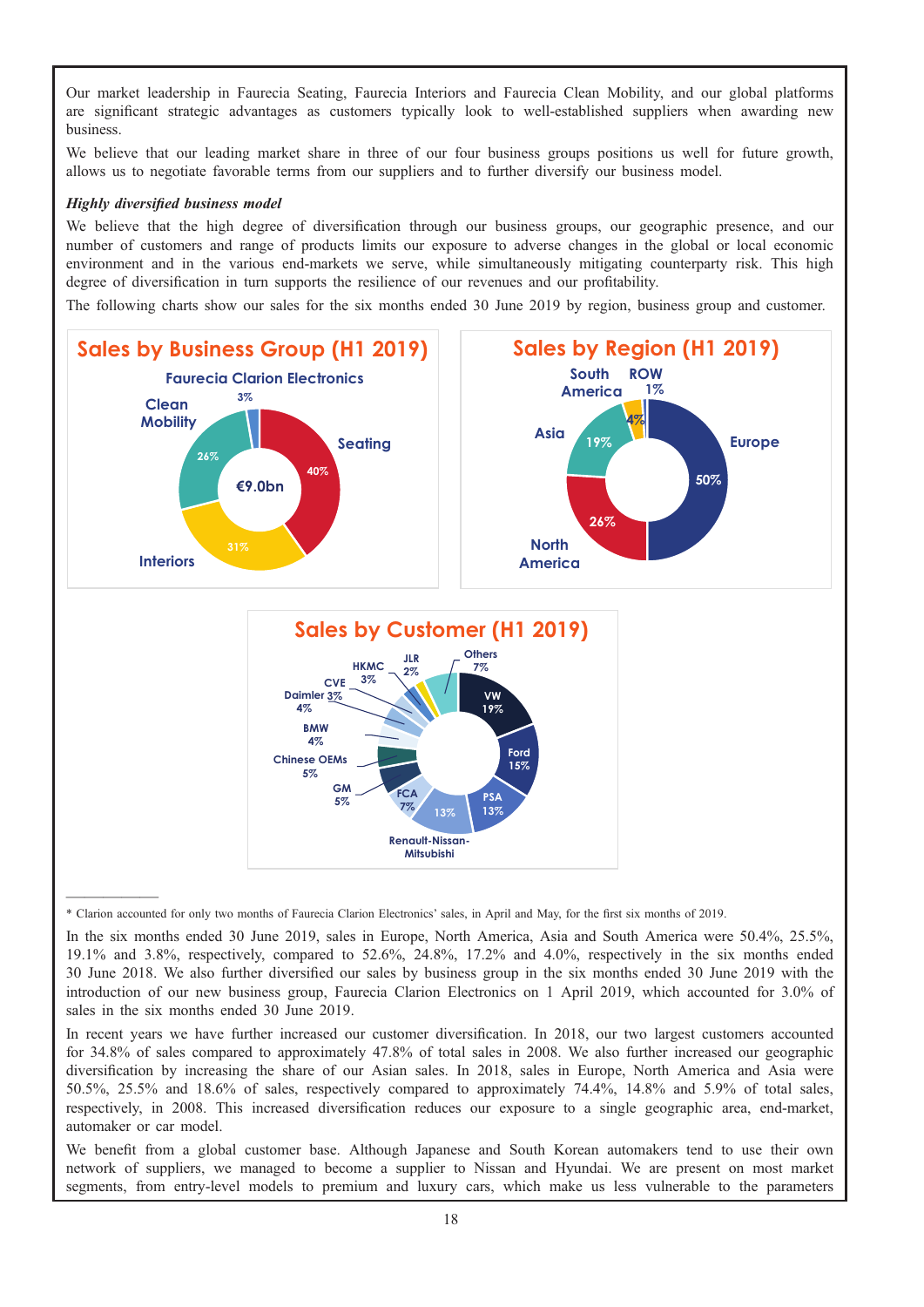which may affect one particular segment. We also benefit from revenue visibility and stability, due to the inherent difficulties automakers face when changing suppliers in the midst of the development and production of a car model, and from a high renewal rate of our programs (91.7% in 2018).

# Attractive underlying market fundamentals

Significant global trends are impacting the automotive industry. Those global trends include, in particular, climate change, resource scarcity, growing and ageing populations, economic power shifting to Asia, accelerating technological advancements and increasing urbanization. The consequence of these trends on the automotive industry is a radical increase in mobility which is becoming connected, autonomous, shared and electrified. We have anticipated these trends and developed a strategy to benefit from them by developing into a technology company which provides solutions for sustainable mobility and cockpit systems.

# Connectedness

Vehicles with connected capabilities already exist and are becoming increasingly common. The trend for connected vehicles is driven by legislation for increasing safety, increasing customer expectations for infotainment and technological developments for autonomous cars. Connectivity will allow continuous monitoring of vehicles and passengers, the ability to upgrade software in vehicles and will provide passengers with access to a wide range of services. The introduction of mobile 5G will enhance connectivity through better quality network coverage and higher bandwidth. We currently estimate that 90% of vehicles will be connected by 2025.

### Autonomous

Autonomous vehicles will provide drivers with the opportunity to engage in activities not previously possible while driving, such as relaxing, working and socializing. Accordingly, we expect the automotive industry will need to extend its value-proposition to deliver new user experiences. In this context, we expect vehicle interiors will undergo a significant evolution and the Cockpit of the Future will be connected, versatile and predictive. We currently estimate that between 8 to 12% of vehicles will allow at least SAE level 3 category of driving automation, as defined by SAE International, by 2025.

# Shared mobility

Connectivity is also impacting the way users see mobility, as they begin to use new solutions, particularly in urban settings. Ride-sharing services such as car-pooling or ride-hailing, are experiencing significant growth. This trend is the result of the emergence of new peer-to-peer services, made possible by the current digital revolution. Users of shared mobility will demand personalization of their interiors and digital continuity.

# Electrification

The powertrain mix is rapidly evolving towards electrification, due to environmental concerns and pressure from regulators and society. Whilst different countries are moving towards zero emissions at a different pace, we expect there will be a rapid increase in the number of hybrid vehicles and battery electric vehicles and that fuel cell electric vehicles will co-exist as zero emissions alternatives. We currently estimate that, by 2023, 50% of new cars sold will be electrified, including hybrid vehicles.

We estimate that the addressable market for Sustainable Mobility will reach €51 billion by 2030. We estimate that the addressable market for the Cockpit of the Future will reach €81 billion by 2030.

# Pioneer in technological innovations

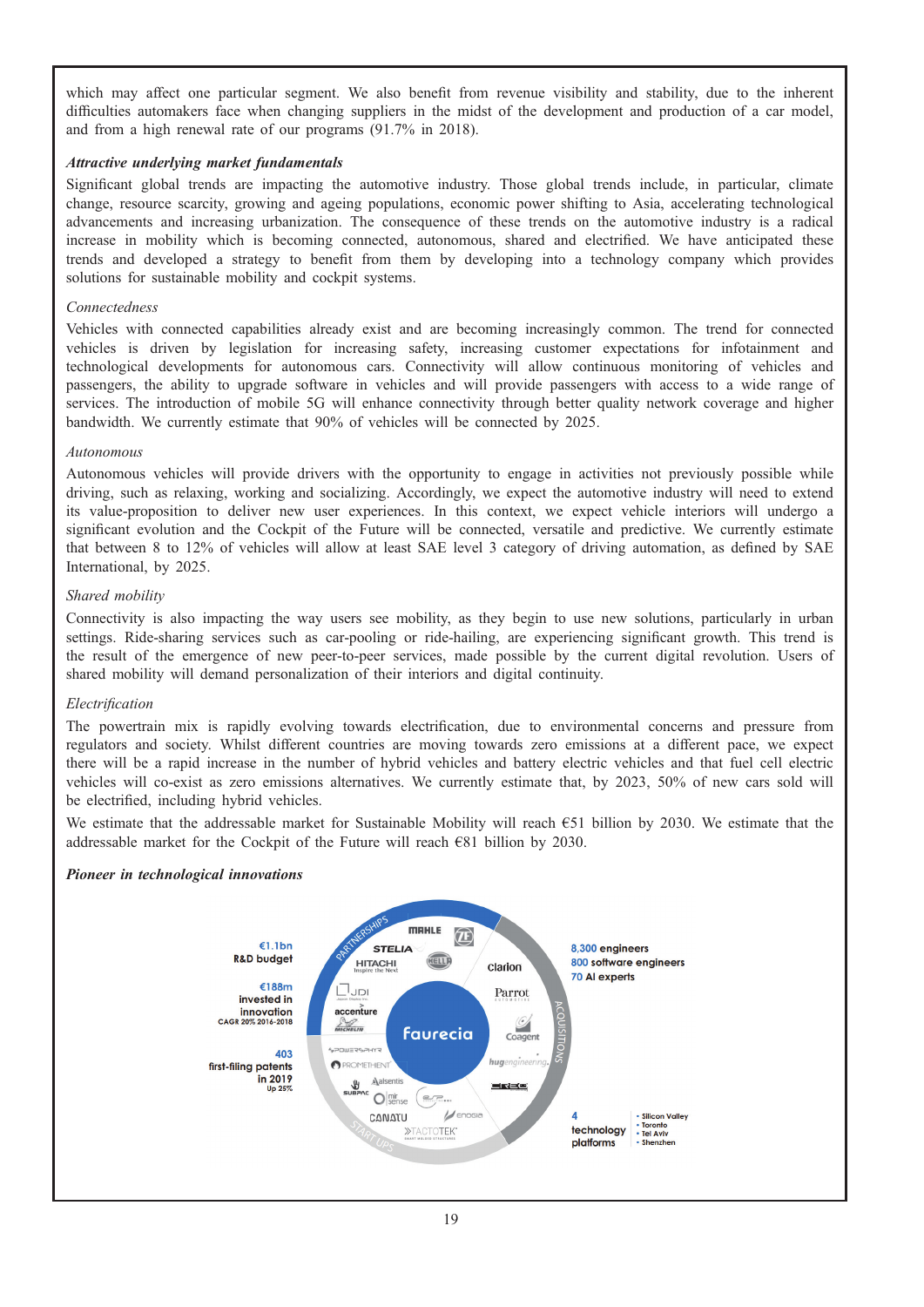We are a pioneer in technological innovations in the automotive sector, as highlighted by our consistent track record of award winning innovations. We operate 35 research and development centers worldwide and employ approximately 7,300 engineers. In 2018, we filed 403 new patents, compared to 330 in 2017.

We are accelerating our investment in innovation in order to capitalize on the significant global trends impacting the automotive sector including, in particular, climate change, resource scarcity, growing and ageing populations, economic power shifting to Asia, accelerating technological advancements and increasing urbanization. In 2018, we allocated €1,093 million to gross R&D costs of which management estimates that €180 million was allocated to research and innovation expenses, an increase of €20 million compared to 2017.

Given the pace of technological change and the need for the efficient development of new products, we have developed an open innovation ecosystem to accelerate the integration of new competences and improve the time-tomarket of our products. This innovative, collaborative ecosystem incorporates non-rival alliances with global leaders as well as investment in start-ups and collaboration with academic institutions.

# Strategic and technology partnerships

To rapidly accelerate development in key areas, we have developed partnerships with other industrial or technology companies. The main partnerships signed in 2017 were with ZF Friedrichshafen AG ("ZF") and MAHLE GmbH ("Mahle") for the Cockpit of the Future and with Accenture for the development of digital services and digital transformation. In 2018 we entered into a strategic collaboration with HELLA GmbH & Co. KGaA ("HELLA"), the lighting and electronics specialist, as well as a business alliance with Hitachi, Ltd ("Hitachi") to make a combined offer with Clarion for autonomous driving solutions.

# Academic partnerships

We also work with academics in open innovation networks, to test, assess and develop prototypes in order to obtain the relevant information to position research for the Group. Important partnerships include those with Stanford University in the USA and the Collège de France, French Commission for Atomic Energy and Alternative Energies, and Dortmund and Supelec.

# Investment in start-ups

Faurecia Ventures, the Group's investment fund, advances our innovation strategy by identifying, incubating and investing in start-ups with relevant technologies for Sustainable Mobility and the Cockpit of the Future.

In 2018, we invested in American start-ups including Powersphyr (which develops wireless charging technology), Promethient (which develops climate control technology) and SUBPAC Inc (which develops innovative sound solutions) for the Cockpit of the Future. We also invested in the French start-up Enogia for energy recovery, and in the innovative French lab ESP Consulting, to develop wellness solutions for cockpit occupants.

# Technology platforms

We also collaborate with local start-up ecosystems via technology platforms. They allow the Group to scout start-ups, establishing strong connections in major innovation clusters and to closely follow emerging trends and new technologies. The Group's platforms are located in the Silicon Valley, Toronto, Shenzhen and Tel Aviv.

# Strong operational performance

# Digital Technology

We have introduced digital technology to improve operational efficiency and transform working practices in our production facilities. In 2017, we deployed digital management tools as part of our Digital Enterprise strategy, including real-time information sharing, collaborative robots and autonomous guided vehicles, to optimize assembly automation, quality control and production efficiency. By the end of 2018, over 550 collaborative robots and 800 automated guided vehicles had been installed at Faurecia production sites. More than a hundred of our factories have digital production dashboards, allowing real-time information sharing on the operation of production lines. Over 300 machines are connected to a data pool allowing monitoring and easing predictive maintenance.

# Product Quality

The quality of our products is widely acknowledged among automakers. We ensure the quality of our products through our Faurecia Excellence System, a rigorous set of project management procedures and methodologies, and by the expertise of our engineers and technicians who design products and develop technological solutions. In 2018, we launched our Total Customer Satisfaction program to collect customer feedback in real-time digitally through an application. As a result, for the six months ended 31 December 2018, our customers rejected less than 15 defective parts per million parts delivered, below the target set by the Group. The Faurecia Excellence System, renamed "FES X.0", was updated in 2018 to make it more pragmatic and accessible to employees as well as to accelerate digitization. FES X.0 is being deployed during 2019 and will be an important contributor to our Total Customer Satisfaction program and our financial performance.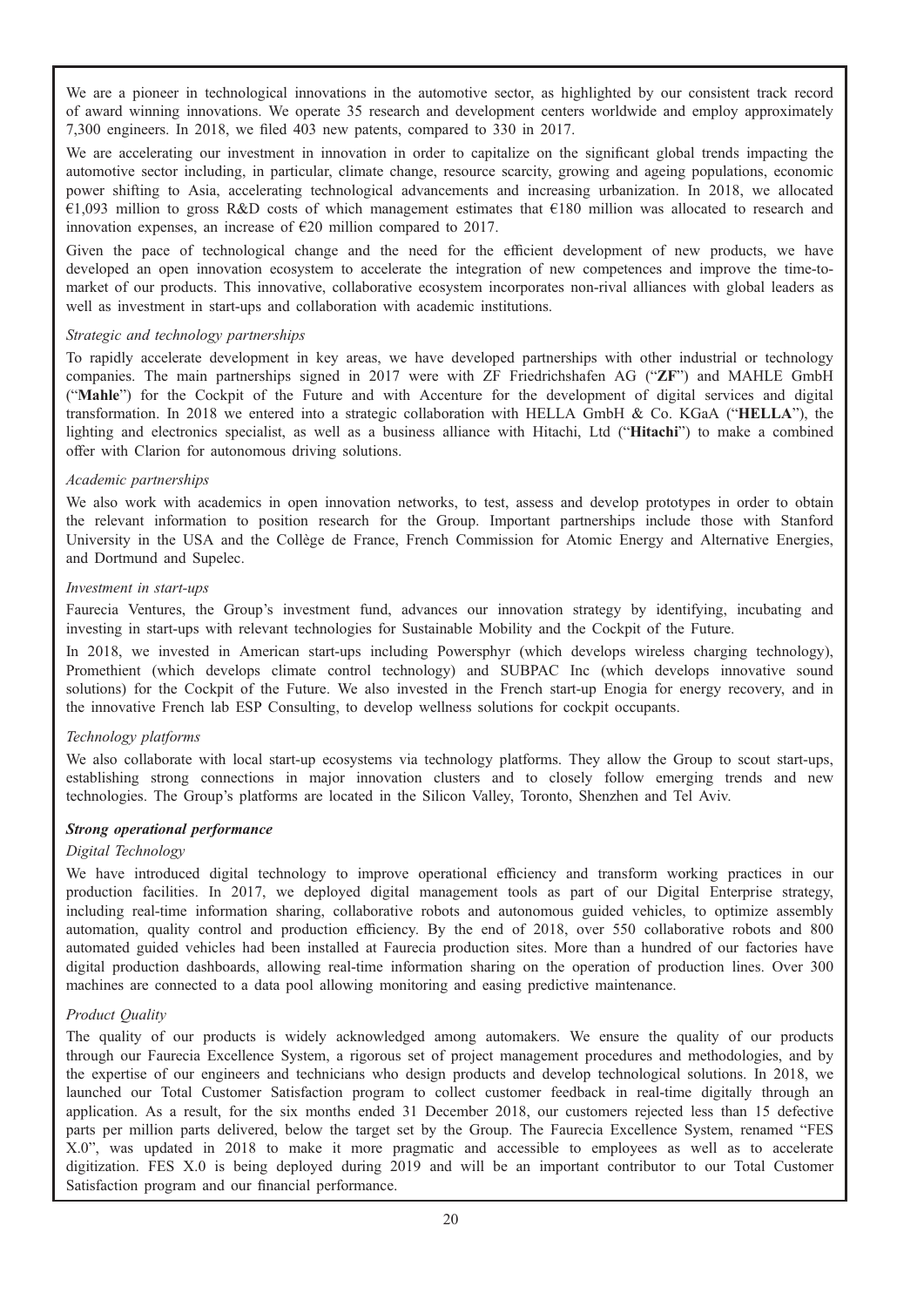# Total Customer Satisfaction Program

We proactively maintain very close relationships with our customers and seek to be their strategic suppliers. These relationships have been developed through regular contact and meetings from all levels of our organization from our management to our site teams, including close monitoring of customer feedback through our Total Customer Satisfaction program as well as by maintaining the high quality of our products through our Faurecia Excellence System, renamed "FES X.0", and through technology reviews and co-development projects. The success of our relationships is reflected in our order intake and the awards we have received in recent years. For the year ended 31 December 2018, our order book for sales was a record €63 billion (calculated on a three-year rolling basis). Among others, we achieved the following milestones between 2017 and 2019:

- being recognized with two innovation awards at the 2019 Shanghai Automotive Show for our Cockpit of the Future innovations;
- being recognized with the "Best Quality Mindset award" at the Groupe Renault Suppliers event for our Pitesti (Romania) plant in 2019;
- being awarded a record contract for our seating business by the BMW Group, which was our highest ever single order intake in terms of sales volume;
- \* being recognized with two German Innovation Awards for our "Morphing Instrument Panel" and "Immersive Sound Experience", two of our Cockpit of the Future solutions, in 2018;
- being recognized with the Innovation award at the 2018 Groupe Renault Suppliers event, for our innovative concept for future vehicle interiors;
- being recognized with the EcoVadis Sustainable Procurement Leadership Award for the global excellence of our "Buy Beyond" sustainable procurement program in 2018;
- being awarded first prize in the Environment category for our Exhaust Heath Recovery System ("EHRS") at the Auto-Moto Innovation Awards in 2017;
- being recognized at the JEC World 2017 Innovation Awards with two awards for our Lightweight Solutions;
- being recognized with over 40 awards for quality and operational performance in 2017, many of which were awarded by Chinese OEMs;
- being recognized "Best supplier" and being awarded with the "5 star quality" award by Hyundai Kia in 2017;
- being part of the 44 suppliers selected by Volkswagen as strategic partners, in their FAST ("Future Automotive Supply Tracks") corporate initiative;
- being a member of the "Supplier Councils" for Ford, the PSA Peugeot Citroën group and Fiat Chrysler; and
- being awarded with a Supplier Diversity and Inclusion Award by Ford Europe in 2017.

# Strong focus on profitability and financial discipline

Our profitability and financial discipline form an important foundation for our transformation and sustainable value creation. Over the past several years we have achieved significant improvements in our profitability. Our operating income increased from 3.5% of value added sales in 2013 to 7.3% of sales in 2018. In particular, our operating income in North America increased from around 2.8% of value added sales in 2013 to 6.5% of sales in 2018, and our Faurecia Interiors business group improved its operating income from 1.8% of its value added sales in 2013 to 6.0% of its sales in 2018.

Our selective cost structure and our focus on more profitable businesses has enabled us to improve our operating margin, in particular for our Faurecia Clean Mobility business group. Our Faurecia Seating operating margin (as a percentage of sales) increased from 5.7% in 2017 to 6.0% in 2018. Our Faurecia Interiors operating margin (as a percentage of sales) increased from 5.6% in 2017 to 6.0% in 2018. Our Faurecia Clean Mobility operating margin (as a percentage of sales) increased from 10.2% in 2017 to 10.8% in 2018. To lower costs, we continue to further standardize our equipment and production processes.

We generally seek to pass through increased raw material costs to our customers through a variety of means. Certain raw material cost fluctuations, such as for monoliths, are directly passed through, whilst others are passed through (typically with a time lag) through indexation clauses in our contracts. In addition, we seek to pass through certain other raw material costs to customers through periodic price reviews that are part of our contract management. Our ability to pass through such costs has had a positive impact on our margins and profitability. In an environment of increasing raw material prices, we believe we have been generally successful in passing on the higher costs of our raw materials to our customers.

We seek to achieve steady and predictable levels of capital expenditure and working capital. We are still planning to grow while limiting our capital expenditure and capitalized R&D requirements by seeking better capital expenditure allocation. Our three-year order intake for the period 2016 to 2018 was €63 billion, compared to €53 billion for the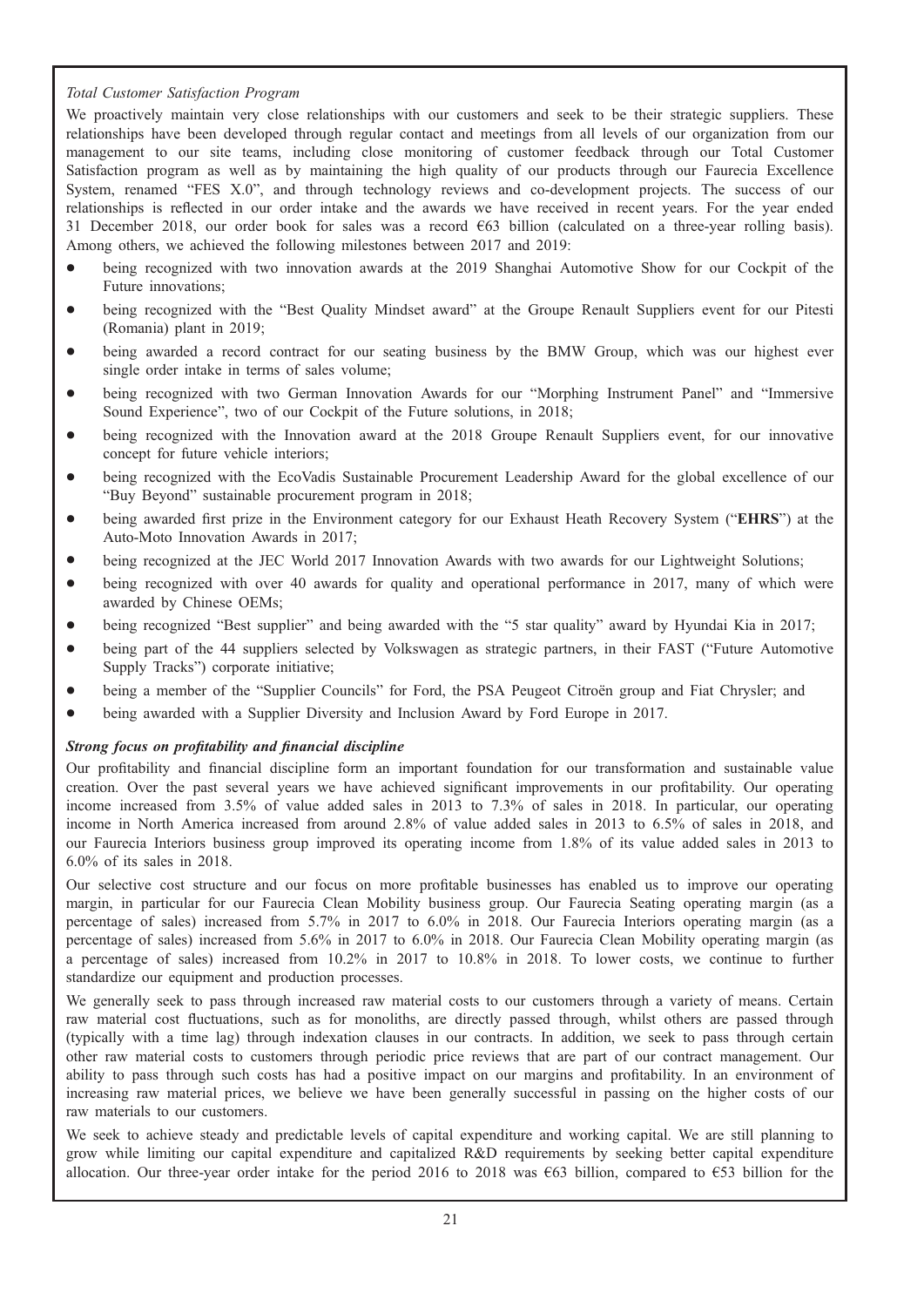period 2014 to 2016. Subject to the global growth of vehicle production, we believe that our order book strongly supports our future sales and growth objectives.

# Experienced Management Team

Our management team and Board of Directors have significant experience in the industry. Patrick Koller, our Chief Executive Officer, has been with the Group since 2006. Prior to becoming our Chief Executive Officer, he was Executive Vice President at our Faurecia Seating business group from 2006 to 2015. Michel Favre, our Chief Financial Officer, has been with the Group since 2013. Prior to becoming our Chief Financial Officer, he was Executive Vice President (Financial Controlling and Legal) at Rexel SA from 2009 to 2013, Chief Financial Officer at Casino Guichard-Perrachon SA from 2006 to 2009 and Chief Financial Officer of Altadis SA from 2001 to 2006. He also held a number of senior financial and operational roles with Valeo SA over a 13-year period including Vice President of the Lighting Branch from 1999 to 2001. The majority of the members of our Executive Committee have spent most of their careers in the automotive industry. We believe that the experience, industry knowledge and leadership of our management team will help us implement our strategy described below and achieve further profitable growth.

# Strategy

Our strategy is designed to respond to the significant global trends impacting the automotive sector including, in particular, climate change, resource scarcity, growing and ageing populations, economic power shifting to Asia, accelerating technological advancements and increasing urbanization.

We are seeking to accelerate our growth by focusing on two strategic priorities which we refer to as "Sustainable Mobility" and "Cockpit of the Future". "Sustainable Mobility" involves our development of products and processes which reduce  $CO<sub>2</sub>$  emissions, improve air quality, weight reduction, size reduction, energy recovery and the development of bio-sourced and renewable materials. "Cockpit of the Future" involves our development of products and technology for vehicle seating and interiors which are aligned with the increasing connectedness and autonomy of vehicles. We believe this trend will radically alter the driving experience. As a result, vehicle seating and interiors will be substantially redesigned and enhanced to deliver the "Cockpit of the Future". We are pioneering technological development in the "Cockpit of the Future", which will provide users with versatile architecture, advanced safety, health and wellbeing, cockpit integration systems, connectivity, infotainment and intuitive HMI systems. We are focusing our product development on higher value, innovative products with a high technology content.

Regulatory changes, which seek to reduce the impact of automobiles on the environment, will also have a significant impact in our markets and we anticipate that this will present a significant business opportunity. We believe that the Asian markets represent a significant source of growth potential and high profitability. For example, we believe that the likely introduction of more stringent  $CO<sub>2</sub>$  and other emission regulations in Asia, in particular in China and India, will lead to significant upgrades in vehicle content and provide substantial opportunities for growth in our Asian markets. Our strategy is to continue to expand our portfolio in China with our current customers and strengthen our relationship with major Chinese automakers to accelerate our business activity.

# Sustainable Mobility

Our strategic roadmap for Sustainable Mobility focuses on the following three areas:

- developing innovative solutions for hybrid vehicles;
- \* developing ultra-clean solutions for commercial vehicles and high horsepower engines; and
- developing solutions for zero emissions.

Sustainable Mobility - Innovative Solution for Hybrid Vehicles: Our "Sustainable Mobility" strategy for passenger vehicles is focused on two main areas. Firstly, we continue to develop innovations for hybrid passenger vehicles that improve fuel economy such as our EHRS, electric heated catalyst, real time emissions monitoring, acoustic valves and ultra-lightweight exhaust lines. We have developed a low pressure Exhaust Gas Recirculation System which will reduce fuel consumption by over 3% in gasoline-engine vehicles. Secondly, we are expanding our capabilities in lightweight materials. In 2017, we joined the German carbon fiber composites network based in Augsburg, Germany to develop manufacturing processes for mass production of carbon composite parts in vehicles. We expect carbon composite vehicle parts to weigh 50% less than equivalent parts made from steel. Ten kilograms of weight savings could reduce  $CO<sub>2</sub>$  emissions by 1g/km. We also recently developed a resonance free pipe which reduces weight and packaging complexity by eliminating resonators. This award-winning innovation was launched in 2018 in the United States, in collaboration with General Motors.

Sustainable Mobility – Ultra-clean Solutions for Commercial Vehicles, High Horsepower Engines: Our strategy for commercial vehicles and high horsepower engines is focused on developing innovative "Sustainable Mobility" and ultra-clean diesel technologies for these markets.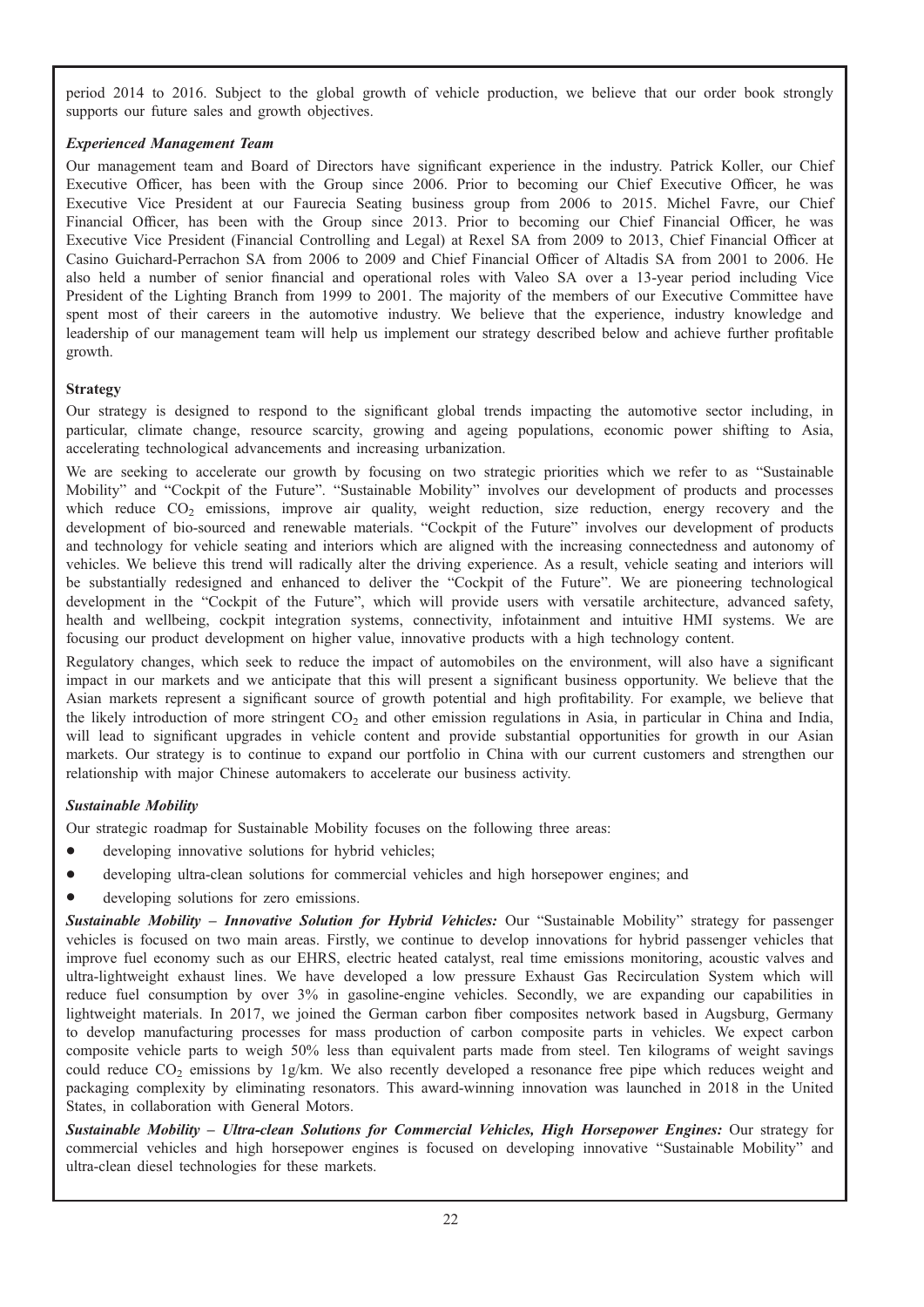Sustainable Mobility - Solutions for Zero Emissions: Our strategy for zero emissions is focused on battery electric vehicles ("BEV") and fuel cell technology. We are seeking to become a leading player in battery housing for BEVs, including thermal management. Based on our experience of composites, we have already begun supplying battery pack covers which will be combined with functional thermal management and crash resistance.

Whilst they have not reached large scale production yet, fuel cell electric vehicles offer some advantages over BEVs, in particular for heavy and long range vehicles in terms of autonomy and charging time. Fuel cell electric vehicles and battery electric vehicles will probably coexist for different applications.

In March 2019, we signed a memorandum of understanding to create a joint venture with Michelin, a leader in sustainable mobility. The joint venture will incorporate each of Michelin's fuel cell related activities, including its subsidiary Symbio, with our fuel cell related activities excluding high-pressure hydrogen tanks (which we are developing with Stelia Aerospace Composites).

# Cockpit of the Future

We believe that our existing product portfolio and competencies give us an extremely strong position to become the leading interior supplier to the automotive industry. We are focusing in particular on developing our capabilities in the following areas:

- Cockpit Technologies: We are focused on developing "smart surfaces" for drivers' expecting greater intuitive interaction with their vehicles. "Smart surfaces" combine traditional vehicle interior surfaces, such as the dashboard, with digital displays that are able to control cockpit temperature, sound and lighting. The strategic collaboration we signed in 2018 with HELLA, a lighting and electronics specialist, will allow us to develop innovative lighting solutions, personalizing our cabins for passengers. Additionally, in-vehicle infotainment is moving towards open platforms which allow for easy integration with the driver's own digital devices, or "digital continuity". Our strategic partnership with Jiangxi Coagent Electronics, our acquisition of Parrot Automotive and the Clarion Acquisition will allow us to develop flexible connectivity and infotainment solutions quickly.
- Advanced Safety, Health and Wellness: We are developing interior and safety technologies for autonomous cars. In 2017, we signed a partnership agreement with ZF to develop the Advanced Versatile Structure seat frame which allows the driver to recline, lift, adjust and swivel their seat and return it quickly back to the upright driving position. The seat belt and belt retractor are both integrated into the seat allowing the seat belt to function in different seat positions.
- Cockpit Integration Systems: We are developing our "cockpit intelligence platform" ("CIP") that uses artificial intelligence to learn a driver's preferences in the vehicle and predict when the driver will need certain invehicle-adjustments to be made. Our CIP will manage all interior cabin electronics, integrating the key functions of the cockpit including infotainment and audio, safety and comfort and thermal management. Our CIP is being developed with open source technologies so that software developers can develop new applications for it.

# Sustainable Development

We recognize our responsibility as a company to make a positive contribution to society and to all stakeholders. We seek to ensure that our commitment to sustainable development is an integral part of our corporate culture. We intend to remain focused on our strong quality, environmental and health and safety standards while continuing to be proactive and innovative in protecting the environment. For example, we recognize the need to reduce the carbon footprint of our activities and we will continue to offer solutions for sustainable mobility. We work to improve air quality by developing products which reduce pollutant emissions. We also recognize that we are a member of the communities in which we operate. We contribute to economic development by hiring locally, providing career training and advancement for our employees and by our commitment to ethics and social responsibility.

# Refinancing

The issuance of the Notes in this offering is intended to extend our debt maturity profile and strengthen our balance sheet. We have entered into a dealer manager agreement with the Dealer Managers pursuant to which the Offeror will make a cash tender offer for 2023 Notes, subject to a maximum acceptance amount. On or about the Issue Date of the Notes offered hereby, the Offeror will transfer to us all 2023 Notes validly tendered and accepted pursuant to the Tender Offer in exchange for an equal principal amount of Notes offered hereby. We intend to cancel any 2023 Notes which are transferred to us by the Offeror. In addition, subject to the issuance of Notes in an amount which we deem to be sufficient, and to the extent that the proceeds of the Notes are greater than the aggregate principal amount of 2023 Notes accepted for purchase pursuant to the Tender Offer, we intend to redeem 2023 Notes that are not validly tendered and accepted pursuant to the Tender Offer at their principal amount plus the applicable redemption premium. The 2023 Notes Redemption is conditioned on the satisfaction, or waiver by the Offeror, of certain conditions, including without limitation the pricing of this Offering.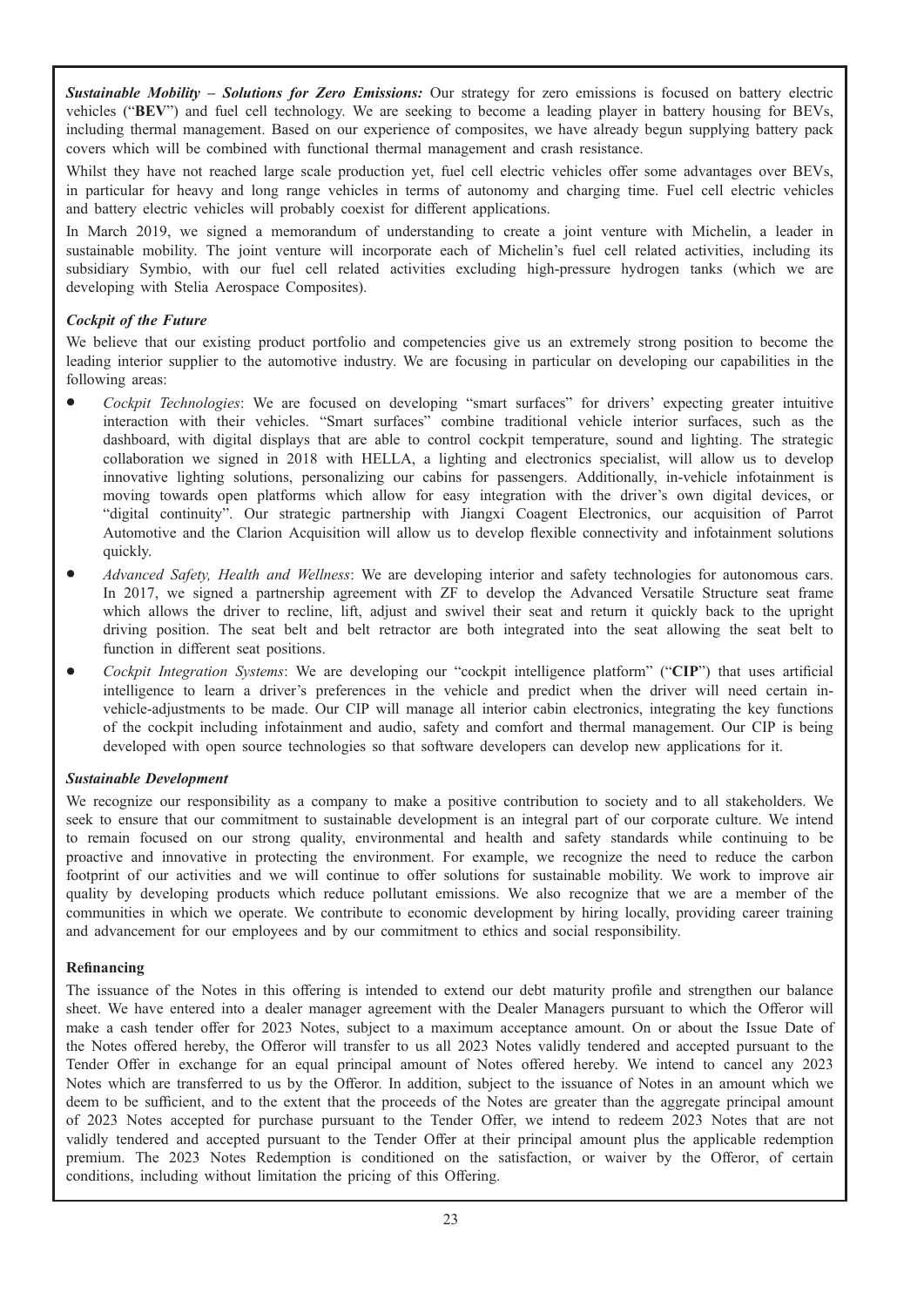The Refinancing will extend the maturity of our long-term debt. The Offering Circular is not an offer to purchase, or the solicitation of an offer to sell, 2023 Notes. The Tender Offer is made only by and pursuant to the terms of the offer to purchase relating to the tender of the 2023 Notes.

See "Description of Other Indebtedness" for further details regarding our outstanding indebtedness and the principal terms and conditions of our other debt instruments.

# Recent developments

In the third quarter of 2019, our sales amounted to  $\epsilon$ 4,185 million.

The following tables show our sales for the third quarter of 2019 by business group and by region.

| $(in \in millions)$ | <b>Seating</b> |       | <b>Clean</b> | <b>Faurecia</b><br><b>Clarion</b><br>Interiors Mobility Electronics |
|---------------------|----------------|-------|--------------|---------------------------------------------------------------------|
| Sales.              | 1.571          | 1.198 | 1.114        | 302                                                                 |

|                     | Sales by region for the third quarter of 2019 |                         |      |                         |                                                       |  |  |
|---------------------|-----------------------------------------------|-------------------------|------|-------------------------|-------------------------------------------------------|--|--|
| $(in \in millions)$ | <b>Europe</b>                                 | <b>North</b><br>America | Asia | <b>South</b><br>America | Rest of the<br>World and<br>other<br><b>Countries</b> |  |  |
| <b>Sales</b>        | 1.875                                         | 1.134                   | 942  | 186                     | 47                                                    |  |  |

On 14 October 2019, we announced that we have signed a memorandum of understanding with Continental Automotive GmbH to acquire the remaining 50% of shares in our joint venture, SAS Autosystemtechnik GmbH und Co., KG ("SAS") for  $E225$  million (excluding cash) (the "SAS Consolidation"). SAS assembles complete interiors modules, such as cockpits, where electronics and circuitry are integrated into instrument panels. This acquisition will expand our systems integration offering to cover all interior modules, as well as our new product lines such as displays, electronics, sensors and thermal management. The addition of SAS core capabilities in systems integration and complexity management would also strengthen Faurecia's "Just in Time" plant network.

SAS employs 4,490 people in 19 facilities in Europe, North America and South America. In 2018, SAS assembled 5.2 million cockpits. We estimate that this acquisition will be immediately accretive to Faurecia in terms of operating margin, net income and return on capital employed.

For the year ended 31 December 2018, SAS had €633 million in sales (utilizing the IFRS 15 standard), with 73% of such sales in Europe, 26% in North America and 1% in South America. Prior to the SAS Consolidation, SAS has been accounted for under the equity method in Faurecia's financial statements. In the year ended 31 December 2018 the share of Faurecia's consolidated net income from SAS amounted to €23.5 million. We estimate that SAS's market share on cockpit modules is 19% of the accessible market.

We believe this acquisition will further help to position us as a leading provider of cockpit systems integration and advance our "Cockpit of the Future" strategy. We currently anticipate that the purchase will be completed early in 2020, subject to standard conditions and regulatory approvals.

On 31 October 2019, we issued the Additional 2026 Notes in an aggregate principal amount of  $\epsilon$ 250 million. The Additional 2026 Notes are consolidated and form a single series with the 2026 Notes. The aggregate principal amount of the 2026 Notes, including the Additional 2026 Notes, is  $\epsilon$ 750 million.

On 31 October 2019, Groupe PSA issued a press release announcing that the supervisory board of Peugeot S.A. and the board of directors of Fiat Chrysler Automobiles N.V. have each unanimously agreed to work towards a full combination of their respective businesses by way of a 50/50 merger. The press release also states as follows: "In addition, prior to completion, Peugeot would distribute to its shareholders its 46% stake in Faurecia".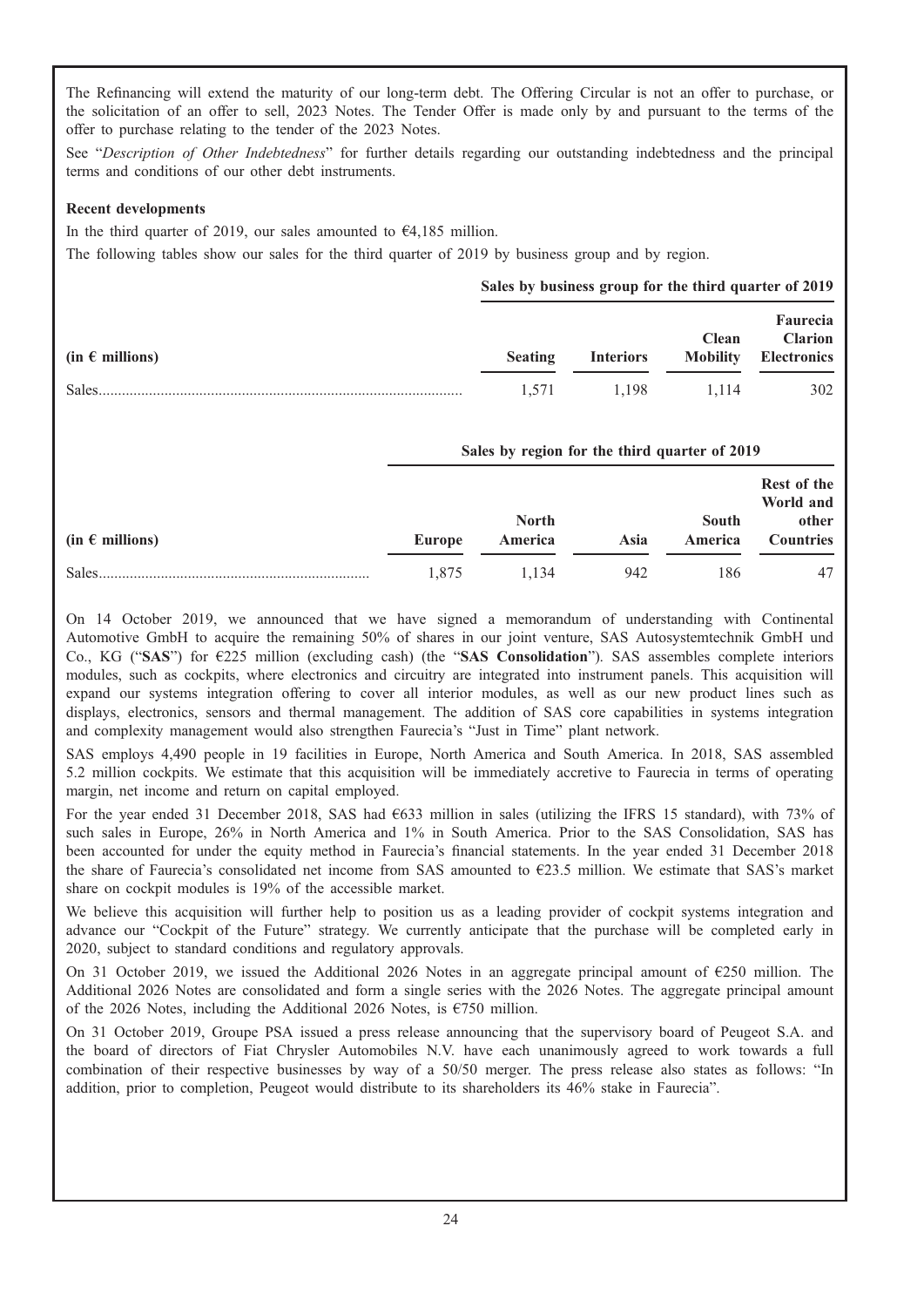# SUMMARY CORPORATE AND FINANCING STRUCTURE

The following is a simplified summary of our corporate and financing structure after giving effect to the Refinancing. This structure chart excludes certain financing arrangements and indebtedness borrowed by our Group, some of which is at the subsidiary level, including bank loans, overdrafts, factoring arrangements and finance lease obligations. For more information on our capitalization, see "Capitalization" and "Description of Other Indebtedness".

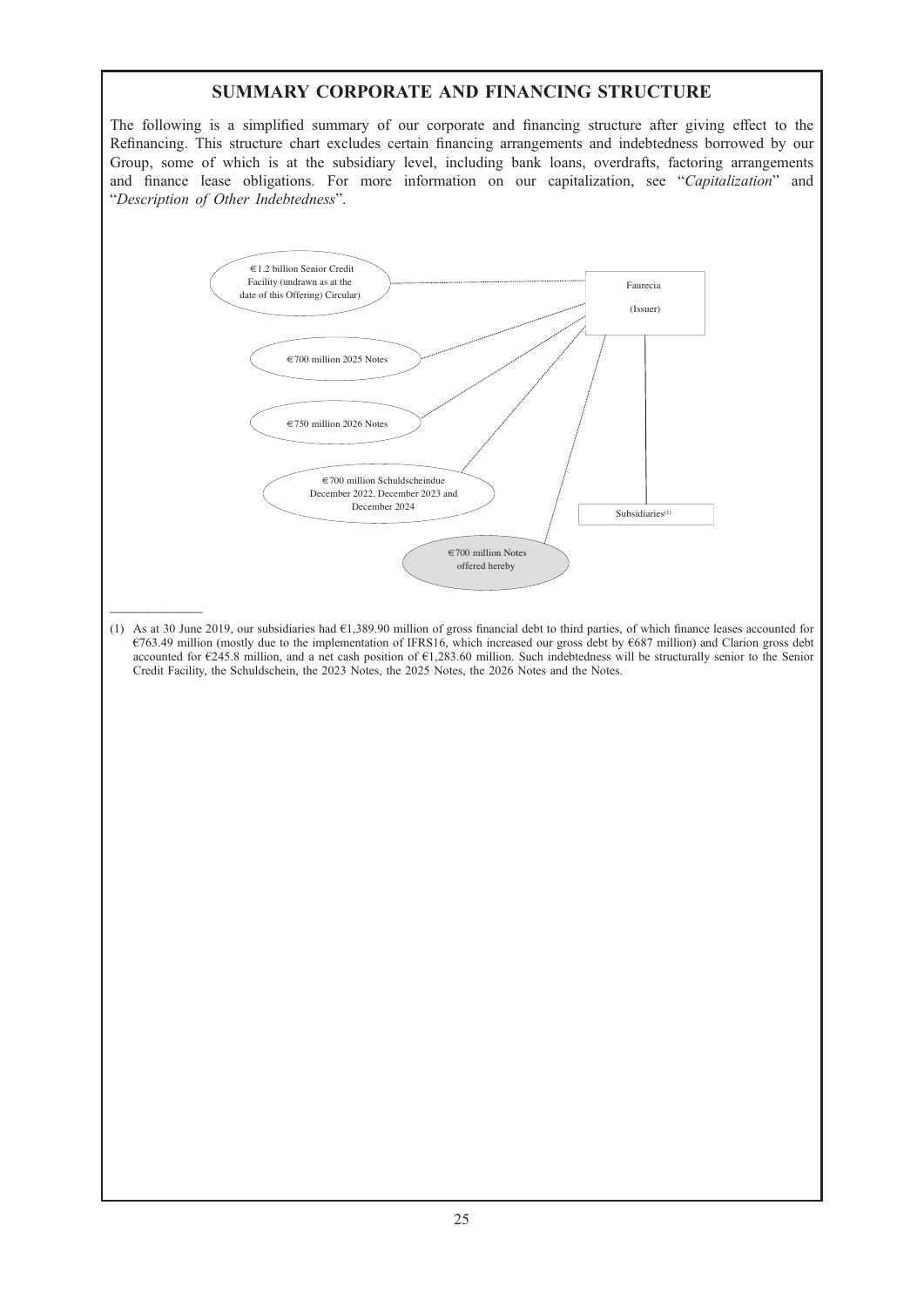# SUMMARY FINANCIAL AND OPERATING DATA

The following tables set forth our summary financial and operating data for the six months and the years ended and as at the dates indicated below. Our summary financial information as at and for: (i) the six months ended 30 June 2018 and 2019 has been derived from the 2019 H1 Financial Statements; (ii) the LTM ended 30 June 2019 has been derived by adding the audited financial information for the fiscal year ended 31 December 2018 to the corresponding unaudited financial information for the six months ended 30 June 2019 and subtracting the corresponding unaudited financial information for the six months ended 30 June 2018; (iii) the years ended 31 December 2016, 2017 and 2018 has been derived from the 2017 Consolidated Financial Statements and the 2018 Consolidated Financial Statements, English translations of which are incorporated by reference in this Offering Circular. The tables below also set out summary financial and operating data at and for the year ended 2017, which has been extracted from the 2017 Comparative Consolidated Financial Information, which has been restated to reflect the implementation of IFRS 15 (Revenue from Contracts with Customers). The consolidated financial statements of the Issuer incorporated by reference in this Offering Circular have been prepared in accordance with IFRS as adopted by EU.

Adoption of IFRS 16 has resulted in certain numbers presented in this Offering Circular as at and for the six months ended 30 June 2019 not being directly comparable with numbers reported in similar line items as at prior reporting dates or for prior reporting periods.

The following information should be read in conjunction with the section headed "Business Review" contained in the 2018 Annual Results incorporated by reference herein, "Presentation of Financial and Other Information" and our consolidated financial statements and the related notes thereto, an English translation of which is incorporated by reference in this Offering Circular. Our historical results do not necessarily indicate results that may be expected for any future period.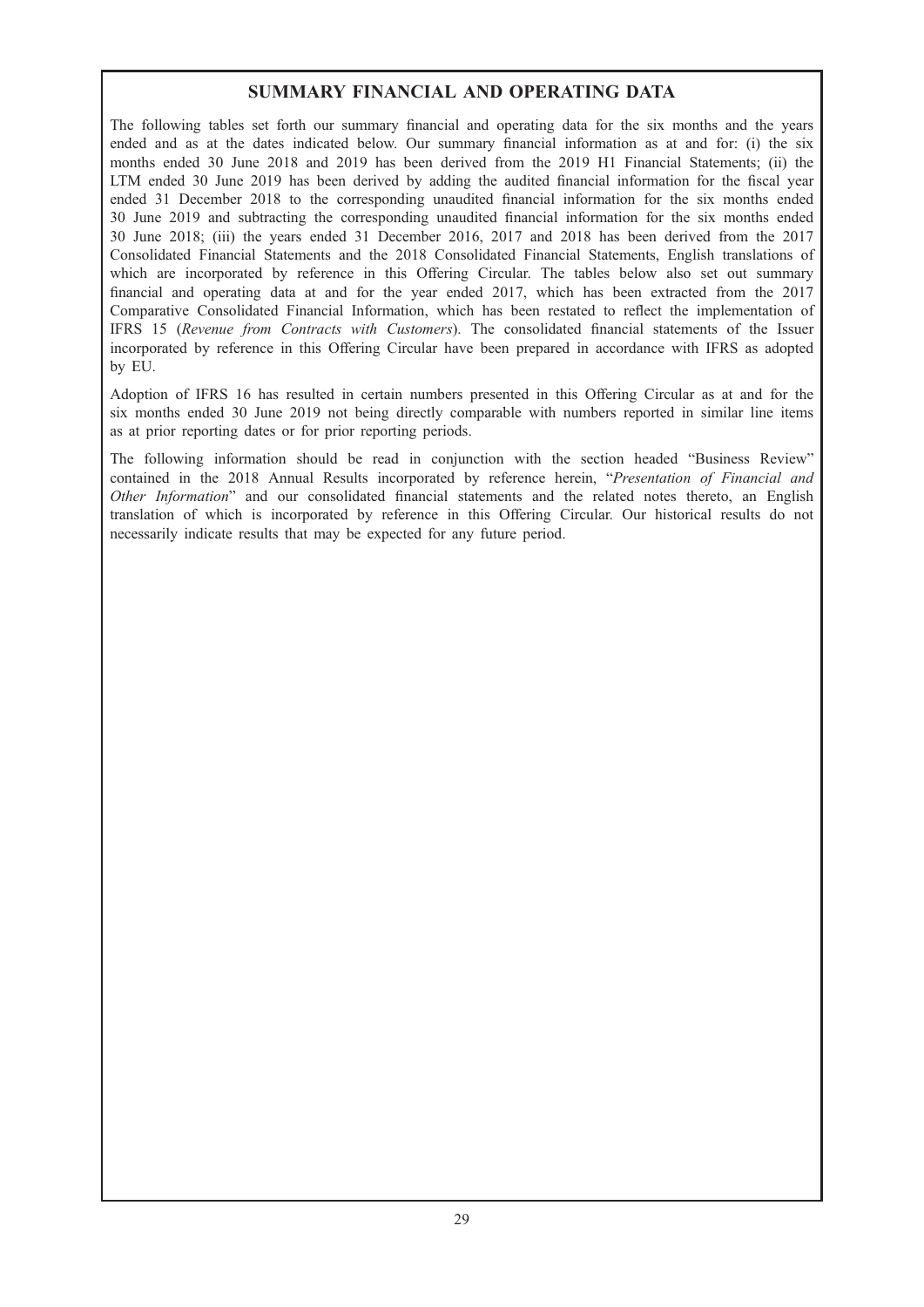# Summary consolidated income statement data

|                                         | For the year ended<br>31 December |                     |            | For the six months ended<br>30 June |           | For the LTM<br>ended<br>30 June |  |
|-----------------------------------------|-----------------------------------|---------------------|------------|-------------------------------------|-----------|---------------------------------|--|
|                                         | 2016                              | 2017<br>(restated)* | 2018       | 2018                                | $2019**$  | 2019**                          |  |
| (in $\epsilon$ millions)                |                                   |                     |            |                                     |           |                                 |  |
|                                         | 18,710.5                          |                     |            |                                     |           |                                 |  |
|                                         | 15,613.6                          |                     |            |                                     |           |                                 |  |
|                                         | $\overline{\phantom{0}}$          | 16,962.2            | 17,524.7   | 8,991.3                             | 8,972.0   | 17,505.4                        |  |
|                                         | (16,784.6)                        | (14, 842.4)         | (15,248.8) | (7,828.3)                           | (7,747.1) | (15,167.6)                      |  |
| Research and development costs          | (289.5)                           | (281.7)             | (298.8)    | (153.4)                             | (198.4)   | (343.8)                         |  |
| Selling and administrative expenses     | (666.2)                           | (680.4)             | (703.2)    | (362.4)                             | (381.7)   | (722.5)                         |  |
| <b>OPERATING INCOME </b>                | 970.2                             | 1,157.6             | 1,273.9    | 647.2                               | 644.8     | 1,271.5                         |  |
| Amortization of intangible assets       |                                   |                     |            |                                     |           |                                 |  |
| acquired in business combinations       |                                   | (1.2)               | (10.9)     | (5.4)                               | (10.8)    | (16.3)                          |  |
| Other non-operating income and          |                                   |                     |            |                                     |           |                                 |  |
|                                         | (105.8)                           | (96.1)              | (147.3)    | (63.8)                              | (93.0)    | (176.5)                         |  |
| Income from loans, cash investments and |                                   |                     |            |                                     |           |                                 |  |
|                                         | 11.4                              | 12.6                | 9.6        | 5.3                                 | 8.4       | 12.7                            |  |
|                                         | (150.5)                           | (120.9)             | (117.7)    | (63.6)                              | (93.0)    | (147.1)                         |  |
| Other financial income and expenses     | (23.3)                            | (23.0)              | (55.7)     | (10.0)                              | (9.8)     | (55.5)                          |  |
| <b>INCOME BEFORE TAX OF FULLY</b>       |                                   |                     |            |                                     |           |                                 |  |
| <b>CONSOLIDATED COMPANIES</b>           | 702.0                             | 929.0               | 951.9      | 509.7                               | 446.6     | 888.8                           |  |
|                                         | (189.2)                           | (260.7)             | (190.0)    | (136.0)                             | (93.1)    | (147.1)                         |  |
|                                         | 32.6                              | (22.6)              | 112.7      | (10.7)                              | 13.5      | 136.9                           |  |
| <b>NET INCOME OF FULLY</b>              |                                   |                     |            |                                     |           |                                 |  |
| <b>CONSOLIDATED COMPANIES</b>           | 512.8                             | 668.3               | 761.9      | 373.7                               | 353.5     | 741.7                           |  |
| Share of net income of associates       | 19.7                              | 34.6                | 31.4       | 16.8                                | 24.9      | 39.5                            |  |
| <b>NET INCOME FROM CONTINUED</b>        |                                   |                     |            |                                     |           |                                 |  |
|                                         | 532.5                             | 702.9               | 793.3      | 390.5                               | 378.4     | 781.2                           |  |
| <b>NET INCOME (LOSS) FROM</b>           |                                   |                     |            |                                     |           |                                 |  |
| <b>DISCONTINUED OPERATIONS</b>          | 188.3                             | (7.4)               |            |                                     |           |                                 |  |
| <b>CONSOLIDATED NET INCOME</b>          | 720.8                             | 695.5               | 793.3      | 390.5                               | 378.4     | 781.2                           |  |
| Attributable to owners of the parent    | 637.8                             | 599.4               | 700.8      | 342.0                               | 345.6     | 704.4                           |  |
| Attributable to minority interests      | 83.0                              | 96.1                | 92.5       | 48.5                                | 32.8      | 76.8                            |  |

————— \* Restated to reflect the implementation of IFRS 15. Note that financial information as at and for the full year ended 31 December 2018 was prepared on the same basis.

\*\* Reflects the implementation of IFRS 16 from January 2019.

## Summary consolidated cash flow statement data

|                                  | For the year ended<br>31 December |                     |           | For the six months ended<br>30 June | For the LTM<br>ended<br>30 June |           |
|----------------------------------|-----------------------------------|---------------------|-----------|-------------------------------------|---------------------------------|-----------|
|                                  | 2016                              | 2017<br>(restated)* | 2018      | 2018                                | $2019**$                        | $2019**$  |
| (in $\epsilon$ millions)         |                                   |                     |           |                                     |                                 |           |
|                                  |                                   |                     |           |                                     |                                 |           |
|                                  | 1.296.7                           | 1,791.6             | 1,642.6   | 857.1                               | 871.3                           | 1,656.8   |
| of which discontinued activities | (121.5)                           |                     |           |                                     |                                 |           |
|                                  | (483.9)                           | (1,627.2)           | (1,356.1) | (669.2)                             | (1,558.9)                       | (2,245.8) |
| of which discontinued activities | (53.5)                            | --                  |           |                                     |                                 |           |
|                                  | (180.9)                           | (115.5)             | 276.2     | (304.5)                             | 462.5                           | 1,043.2   |
| of which discontinued activities | (8.6)                             |                     |           |                                     |                                 |           |

\* Restated to reflect the implementation of IFRS 15. Note that financial information as at and for the full year ended 31 December 2018 was prepared on the same basis.

\*\* Reflects the implementation of IFRS 16 from January 2019.

—————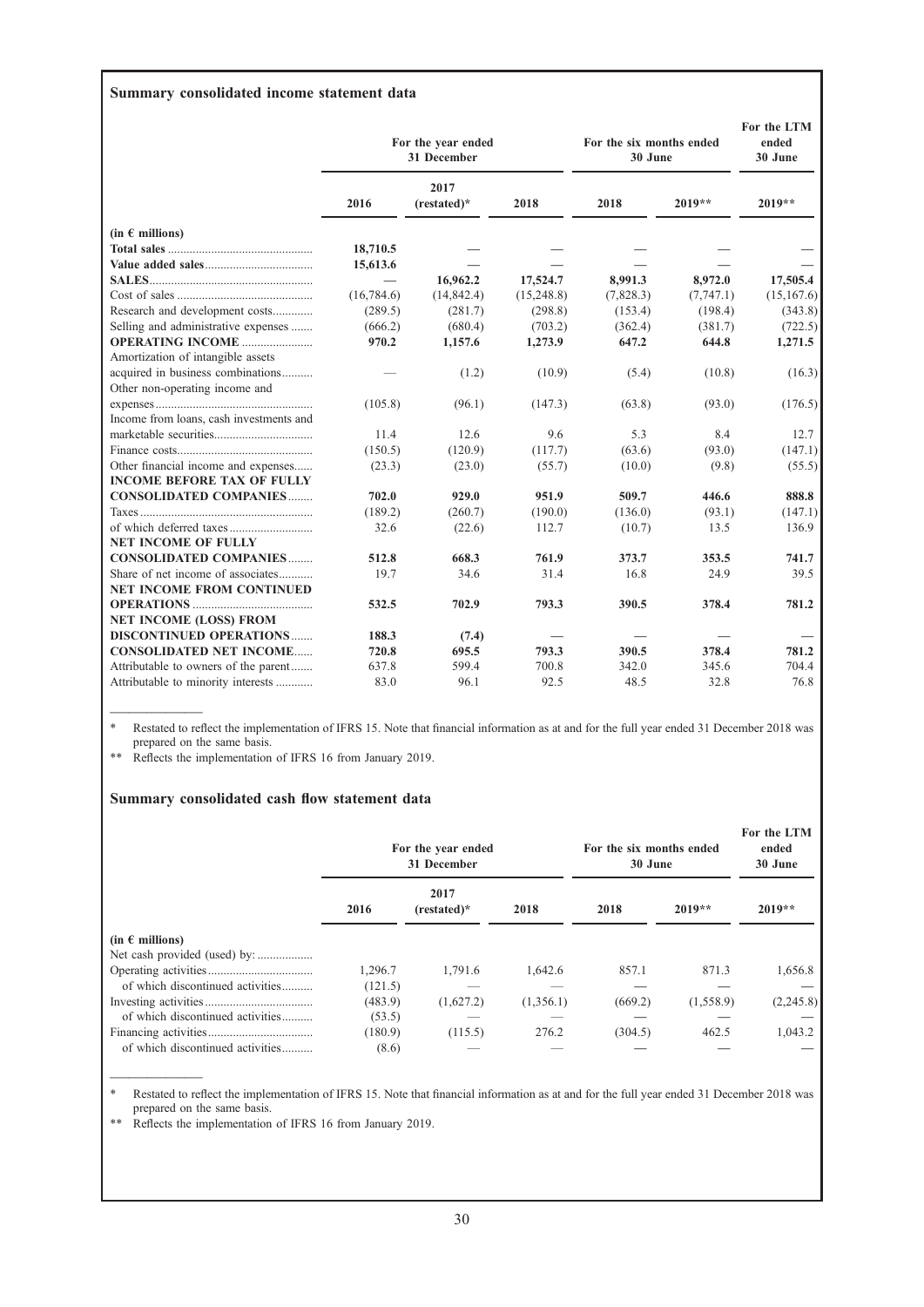# Summary consolidated balance sheet data

|                                        | As at 30 December |                     |          | As at<br>30 June |
|----------------------------------------|-------------------|---------------------|----------|------------------|
|                                        | 2016              | 2017<br>$(rested)*$ | 2018     | $2019**$         |
| <b>Assets</b>                          |                   |                     |          |                  |
| $(in \in millions)$                    |                   |                     |          |                  |
| <b>TOTAL NON-CURRENT ASSETS</b>        | 5,367.3           | 6,218.0             | 6,933.9  | 8,956.0          |
|                                        | 1,107.7           | 1,634.7             | 1,959.4  | 2,122.5          |
| of which property, plant and equipment | 2,468.2           | 2,589.4             | 2,784.6  | 2,943.8          |
|                                        | 5,177.1           | 5,643.4             | 6,460.8  | 7,305.5          |
|                                        | 1,264.0           | 1,387.5             | 1,431.7  | 1,652.4          |
|                                        | 1,652.1           | 1,859.3             | 1,947.5  | 2,589.1          |
|                                        | 1,562.2           | 1,563.0             | 2,105.3  | 1,882.1          |
|                                        |                   |                     |          |                  |
| <b>TOTAL ASSETS</b>                    | 10,544.4          | 11,861.4            | 13,394.7 | 16,261.5         |

————— \* Restated to reflect the implementation of IFRS 15. Note that financial information as at and for the full year ended 31 December 2018 was prepared on the same basis.

\*\* Reflects the implementation of IFRS 16 from January 2019.

|                                             | As at 30 December | As at<br>30 June    |          |          |
|---------------------------------------------|-------------------|---------------------|----------|----------|
|                                             | 2016              | 2017<br>$(rested)*$ | 2018     | $2019**$ |
| <b>Liabilities</b>                          |                   |                     |          |          |
| $(in \in millions)$                         |                   |                     |          |          |
| Equity attributable to owners of the parent | 2,942.0           | 3,178.6             | 3,709.7  | 3,814.4  |
|                                             | 3,157.1           | 3,453.9             | 4,071.3  | 4,121.7  |
|                                             | 2,009.6           | 2,015.7             | 2,292.3  | 3,885.7  |
|                                             | 5,377.7           | 6,391.8             | 7,031.1  | 8,254.1  |
|                                             |                   |                     |          |          |
| <b>TOTAL EQUITY AND LIABILITIES </b>        | 10,544.4          | 11,861.4            | 13,394.7 | 16,261.5 |

————— \* Restated to reflect the implementation of IFRS 15. Note that financial information as at and for the full year ended 31 December 2018 was prepared on the same basis.

\*\* Reflects the implementation of IFRS 16 from January 2019.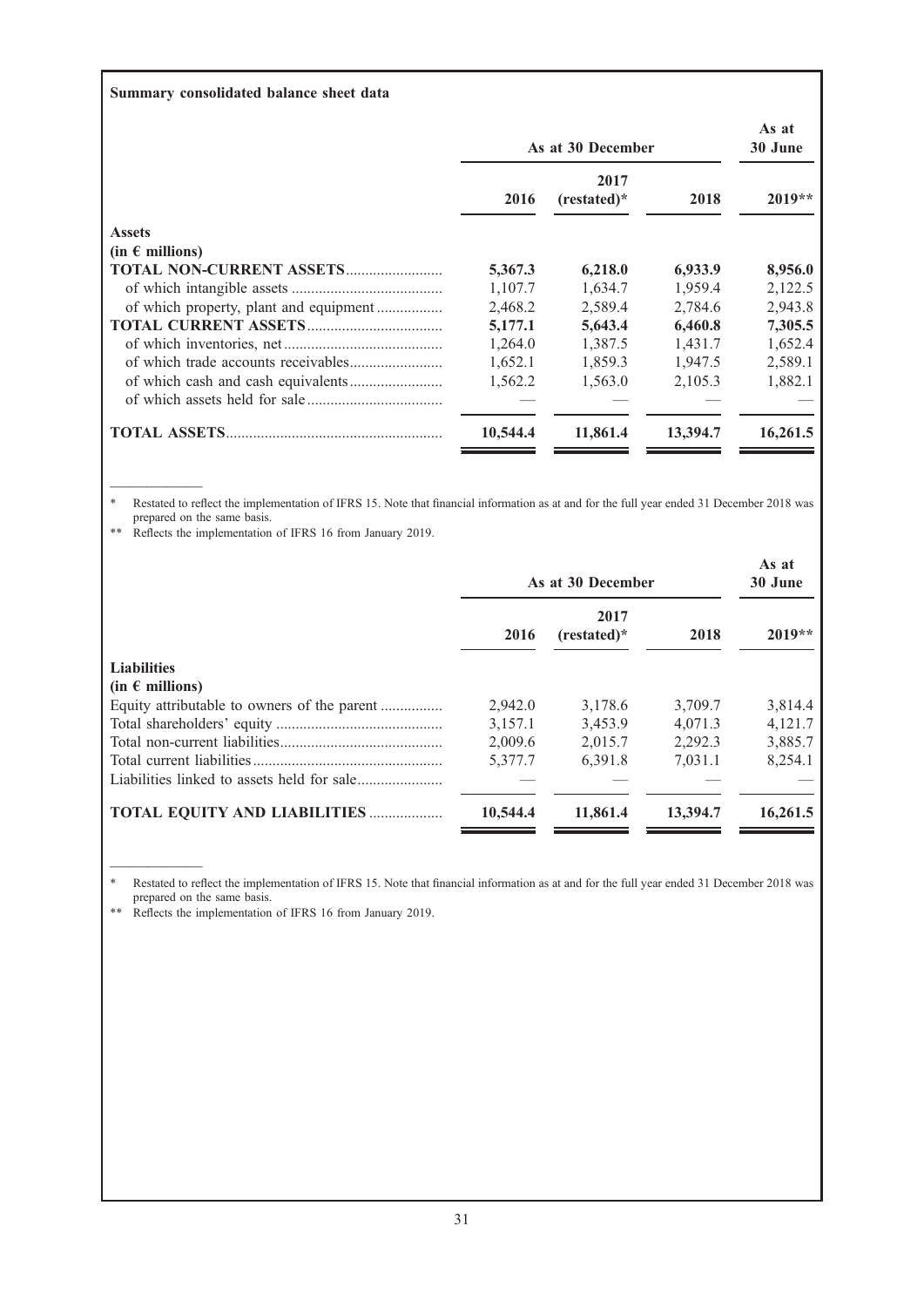# Other consolidated financial data

|                                                               | As at and for the year ended<br>31 December | For the<br><b>LTM</b><br>ended<br>30 June |         |              |
|---------------------------------------------------------------|---------------------------------------------|-------------------------------------------|---------|--------------|
|                                                               | 2016                                        | 2017<br>$(rested)*$                       | 2018    | $2019**$     |
| (in $\epsilon$ millions, except ratios)                       |                                             |                                           |         |              |
| EBITDA <sup>(1)</sup>                                         | 1,639.3                                     | 1,950.9                                   | 2,140.6 | 2,250.6      |
|                                                               | (150.5)                                     | (120.9)                                   | (117.7) | (147.1)      |
|                                                               | (150.5)                                     | (120.9)                                   | (117.7) | (147.1)      |
|                                                               | (638.0)                                     | (738.6)                                   | (672.8) | (680.3)      |
|                                                               | (406.9)                                     | (648.0)                                   | (592.7) | (608.9)      |
|                                                               | 341.5                                       | 451.5                                     | 477.7   | 2,464.6      |
|                                                               | 0.2x                                        | 0.2x                                      | 0.2x    | 1.1x         |
| Ratio of EBITDA to gross cash interest expense <sup>(6)</sup> | 10.9x                                       | 16.1x                                     | 18.2x   | 15.3x        |
|                                                               |                                             |                                           |         |              |
|                                                               |                                             |                                           |         | 2,475.5      |
|                                                               |                                             |                                           |         |              |
|                                                               |                                             |                                           |         | 1.1x         |
| Ratio of EBITDA to <i>pro forma</i> gross cash interest       |                                             |                                           |         |              |
|                                                               |                                             |                                           |         | $\mathbf{X}$ |
|                                                               |                                             |                                           |         |              |

Restated to reflect the implementation of IFRS 15. Note that financial information as at and for the full year ended 31 December 2018 was prepared on the same basis.

Reflects the implementation of IFRS 16 from January 2019.

(1) EBITDA is a non-IFRS measure, which represents operating income before depreciation, amortization and provision for impairment of property, plant and equipment and capitalized R&D expenditures. It should not be considered as an alternative to operating income, net income, cash flow from operating activities or as a measure of liquidity. Companies with similar or different activities may calculate EBITDA differently than us. See ''Presentation of Financial and Other Information''.

| <b>EBITDA</b> reconciliation   | For the year ended<br>31 December |                     |         | For the six months ended<br>30 June | <b>For the LTM</b><br>ended<br>30 June |          |
|--------------------------------|-----------------------------------|---------------------|---------|-------------------------------------|----------------------------------------|----------|
|                                | 2016                              | 2017<br>$(rested)*$ | 2018    | 2018                                | $2019**$                               | $2019**$ |
| (in $\epsilon$ millions)       |                                   |                     |         |                                     |                                        |          |
| Operating income / (loss)      | 970.2                             | 1,157.6             | 1,273.9 | 647.2                               | 644.8                                  | 1,271.5  |
| Depreciation and amortizations |                                   |                     |         |                                     |                                        |          |
|                                | 669.1                             | 793.3               | 866.7   | 413.6                               | 526.0                                  | 979.1    |
| <b>EBITDA</b>                  | 1.639.3                           | 1.950.9             | 2,140.6 | 1.060.8                             | 1,170.8                                | 2,250.6  |

————— Restated to reflect the implementation of IFRS 15. Note that financial information as at and for the full year ended 31 December 2018 was prepared on the same basis.

Reflects the implementation of IFRS 16 from January 2019.

(2) Cash interest expense equals gross finance cost.

(3) Total capital expenditures include Property, Plant & Equipment and Intangibles.

(4) Net debt represents total non-current and current financial liabilities, less derivatives classified under non-current and current assets, less cash and cash equivalents, as reported.

(5) Net debt to EBITDA represents net debt divided by EBITDA.

(6) EBITDA to cash interest expense represents EBITDA divided by cash interest expense.

(7) Pro forma net debt (adjusted for the net financing) as at 30 June 2019 is based on our net debt as at 30 June 2019, as adjusted to give effect to the issue of (i) the Additional 2026 Notes and (ii) the Refinancing as if such transactions had occurred on 30 June 2019.

(8) Pro forma gross cash interest expense for the last twelve months ended 30 June 2019 is based on our cash interest expense for twelve months ended 30 June 2019, as defined above, as adjusted to give effect to (i) the issue of the Additional 2026 Notes and (ii) the Refinancing, as if they had occurred on 1 July 2018; pro forma gross cash interest expense has been presented for illustrative purposes only and does not purport to represent what our interest expense would have actually been had the issue of Additional 2026 Notes and the Refinancing occurred on the date assumed, nor does it purport to project our interest expenses for any future period or our financial condition at any future date.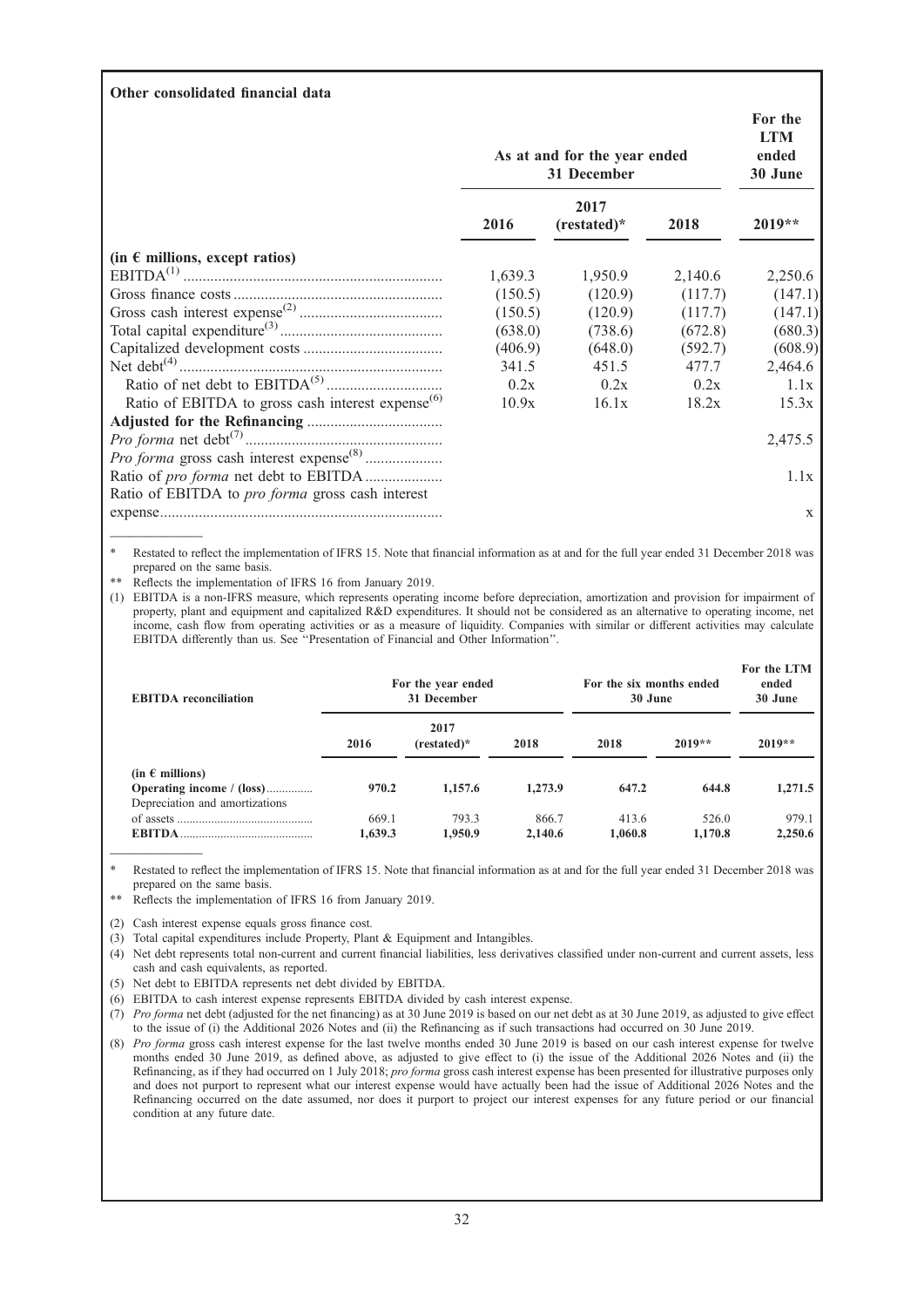# RISK FACTORS

Potential investors should carefully read and consider the risk factors described below and the other information contained in this Offering Circular before they make a decision about acquiring the Notes. The realization of one or more of these risks could individually or together with other circumstances adversely affect our business, financial condition and results of operations. The market price of the Notes could decline as the result of any of these risks, and investors could lose all or part of their investment. The risks described below may not be the only risks we face. Additional risks that are presently not known to us or that are currently considered immaterial could also adversely affect our operations and have material adverse effects on our business, financial condition and results of operations. The sequence in which the risks factors are presented below is not indicative of their importance, their likelihood of occurrence or the scope of their financial consequences.

## Risks Related to Our Operations

## Our business is dependent on the automotive sector and the commercial success of the models for which we supply components.

Given that we specialize in the manufacture of original equipment for our automaker customers, our business is directly related to vehicle production levels of these customers in their markets. The cyclical nature that characterizes our customers' businesses can have a significant impact on our sales and results. The level of sales and production for each of our customers depends on numerous parameters, notably the general level of consumption of goods and services in a given market; confidence levels of participants in that market; buyers' ability to access credit for vehicle purchases; and in some cases governmental aid programs (such as the financial support provided to the automotive sector and incentives introduced for the purchase of vehicles).

Therefore, our sales are directly linked to the performance of the automotive industry in the major geographic regions where we and our customers operate (see note 4.5 to our audited 2018 Consolidated Financial Statements), especially in Europe (which constituted 51% of our sales in 2018), North America (which constituted 26% of our sales in 2018) and Asia (which constituted 19% of our sales in 2018).

Moreover, our sales are related to the commercial success of the models for which we produce components and modules. At the end of a vehicle's life cycle, there is significant uncertainty around whether our products will be taken up again for the replacement model. In addition, orders placed with us are open orders without any guarantees of minimum volumes and are generally based on the life of the vehicle model concerned. A shift in market share away from the vehicles for which we produce components and modules could have a material adverse effect on our business, financial condition and results of operations.

# We may be adversely affected by the loss of key customers due to industry consolidation, and by the risk that our customers could default on their financial obligations or enter bankruptcy.

Given the economic context in the automotive sector, we cannot rule out the possibility that one or more of our customers may not be able to honor certain contracts or may suffer financial difficulties. Furthermore, changes in the automotive sector could accelerate the concentration of automakers, ultimately resulting in the disappearance of certain brands or vehicle models for which we produce equipment. Our major customers could also face a slowdown in activity, including as a result of the potential impact of increased regulatory scrutiny of emissions tests, among other factors.

In 2018, our four largest customers accounted for over 61.3% of sales, as follows: Volkswagen (18.6%), Ford (16.2%), PSA Peugeot Citroën group (13.9%) and Renault-Nissan-Mitsubishi group (12.6%).

The occurrence of one or more of these events could have a material adverse effect on our business, financial condition and results of operations.

#### We are dependent on many suppliers to maintain production levels.

We use a large number of suppliers based in different countries for our raw materials and basic parts supplies. In 2018, our ten largest suppliers together accounted for 16% of our purchases and 10% of our sales.

If one or more of our main suppliers were to go bankrupt, or experience an unforeseen stock-out, quality problems, social unrest, a strike or any other incident disrupting the supplies for which it is committed to us, this could negatively impact our image or production output or lead to additional costs, which in turn could have a material adverse effect on our business, financial condition and results of operations.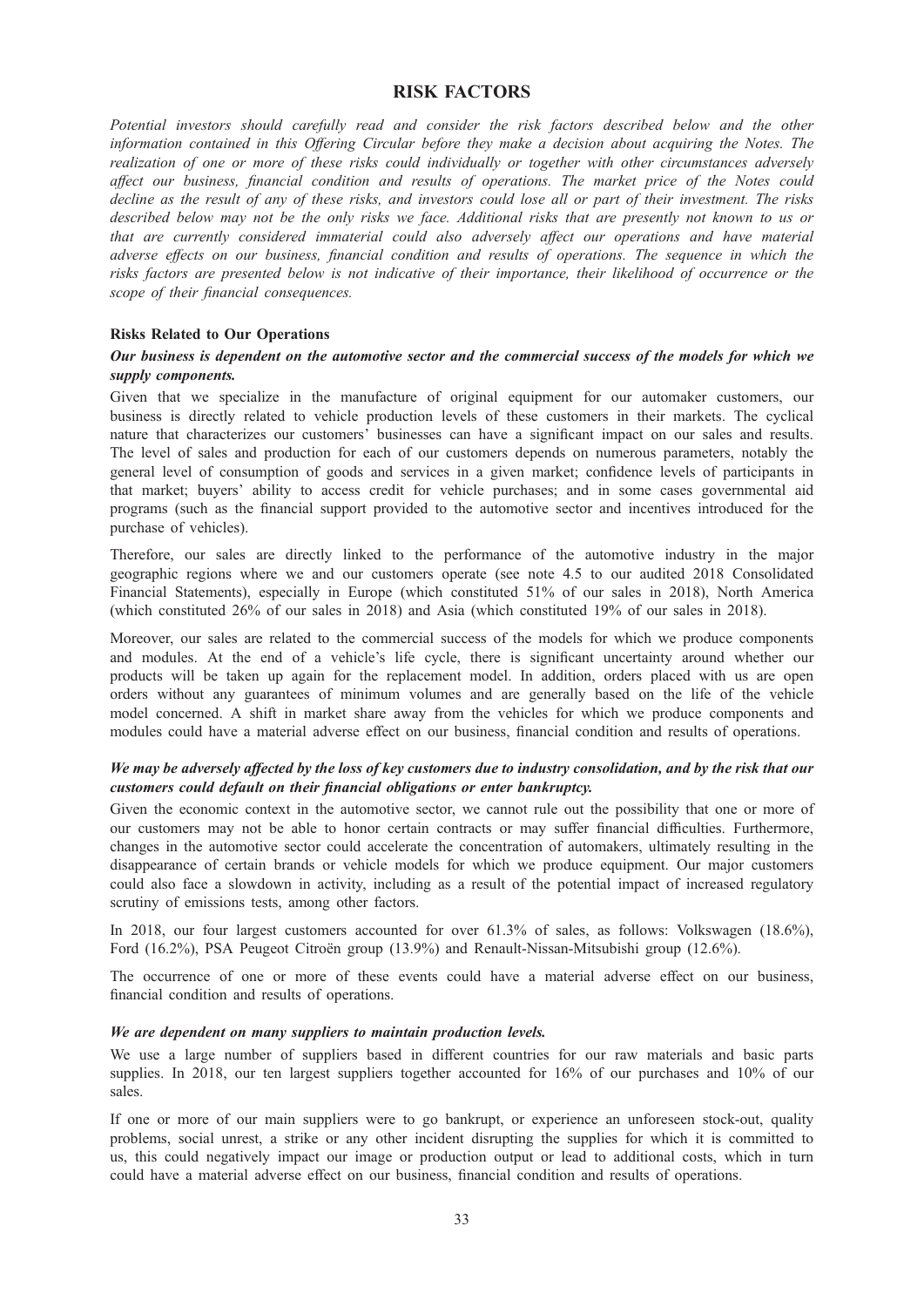### We may not always be able to satisfy our customers' demands or maintain the quality of our products.

As a components producer and components and systems assembler for the automotive industry, and given the high volumes that our customers order, we constantly have to adapt our business activity to our customers' demands in terms of their supply chain, production operations, services and R&D. Should we, or one of our suppliers or service providers, default at any stage of the manufacturing process, we could be held liable for failure to fulfil our contractual obligations or for any technical problems that may arise.

In addition, any actual or alleged instances of inferior product quality, or of damage caused or allegedly caused by our products, could damage our reputation and brand and could lead to new or existing customers becoming less willing to conduct business with us.

## Our gross margins may be adversely affected if we fail to identify risks when we tender for new contracts or appropriately monitor the performance of our programs.

The contracts which we enter into are awarded after a complex equipment supply bidding process by our customers. Each contract with our customer is a program with a lifespan of up to ten years from the development phase through to the production phase. As part of the tender process, we carry out a detailed risk assessment to ensure that we identify and manage the nature and level or risks that we may be exposed to and, during the life of the program, we monitor the program in order to ensure operational and financial performance.

If we fail to identify and manage risks in connection with the bidding for and establishment of new programs, or fail to appropriately monitor our operational and financial performance, our gross margins could be adversely affected, which could also have a material adverse effect on our business, financial condition and results of operations.

#### If we fail to attract and retain key personnel could adversely affect our business.

Our success depends to a large degree on the services of our senior management team and key personnel with particular expertise. In particular, the loss or unavailability of our senior management team for an extended period of time could have an adverse effect on our operations. In addition, we must compete with other companies for suitably qualified personnel, including technical and engineering personnel. Our inability to attract and retain key personnel could have a material adverse effect on our business, financial condition and results of operations.

#### We may experience difficulties integrating acquired businesses or achieving anticipated synergies.

As part of our external growth policy, we have made, and may make in the future, acquisitions of varying sizes, some of which have been, and may yet be, significant to us.

These acquisitions entail risks, such as:

- the assumptions of the business plans on which valuations are made may prove incorrect, especially concerning synergies and assessments of market demand, trend and forecasts;
- we may not have appropriately assessed associated risks related to the acquisitions, in particular in the course of performing our due diligence investigations;
- we may not succeed in integrating the acquired companies, their technologies, product ranges and employees;
- we may not be in a position to retain some key employees, customers or suppliers of the acquired companies;
- we may be forced or wish to terminate pre-existing contractual relationships with costly and/or unfavorable financial conditions; and
- we may increase our debt with a view to financing these acquisitions or refinancing the debt of the acquired companies.

As a result, the benefits expected from future acquisitions or those already made may not be confirmed within the expected time frames or to the extent anticipated, which could have a material adverse effect on our business, financial conditions and results of operations.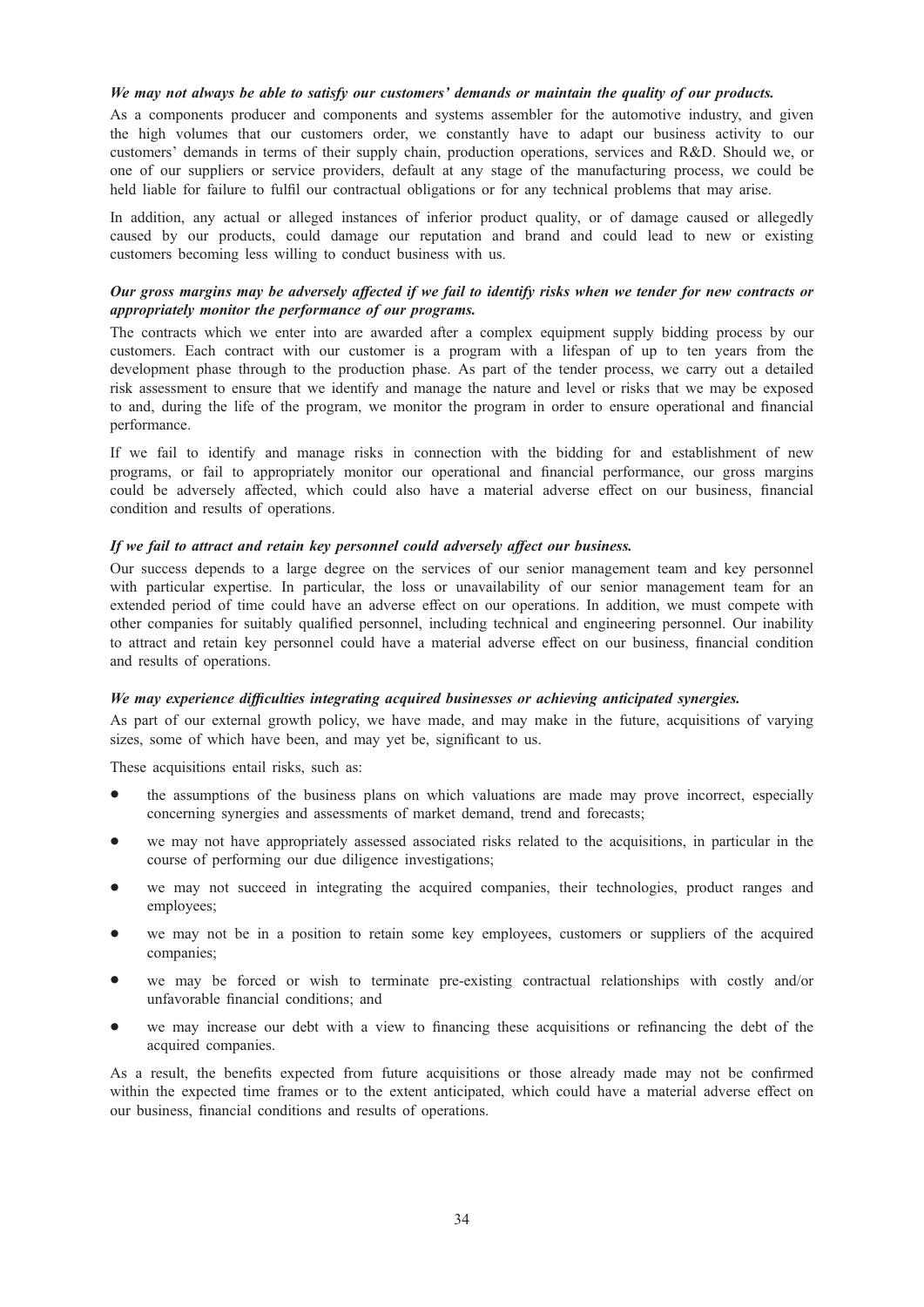# Clarion may have liabilities that are not known to us and which could have a material adverse effect on our business, financial conditions and results of operations

Following the Clarion Acquisition, Clarion became a consolidated subsidiary of Faurecia. There may be liabilities that we failed, or were unable to discover, in the course of performing our due diligence investigations on Clarion. As we integrate Clarion, we may learn additional information that adversely affects us, such as unknown or contingent liabilities and issues relating to non-compliance with applicable laws. Any such liabilities, individually or in the aggregate, could have a material adverse effect on our business, financial condition and results of operations.

### We may be unable to realize anticipated synergies from the Clarion Acquisition

Following the Clarion Acquisition, we have established a fourth business group, Faurecia Clarion Electronics, with its head office in Japan. This new business group incorporates our subsidiaries Parrot Automotive, a leader in automotive connectivity and infotainment, and Jiangxi Coagent Electronics, which develops HMI and in-vehicle-infotainment, including displays, voice recognition and smartphone applications. Faurecia Clarion Electronics focuses on manufacturing and developing products which advance our "Cockpit of the Future" strategy, in particular, cockpit electronic systems and software integration and our cockpit intelligence platform. Our management has previously estimated that we will achieve significant potential synergies arising as a result of the Clarion Acquisition which will arise both from EBIT synergies and cost synergies. Our estimated level of synergies is based upon our assumptions about our ability to implement the integration of Clarion in a timely fashion and within certain cost parameters. Our ability to achieve synergies is dependent on various factors, including the information available to us prior to completing the Clarion Acquisition. If one or more of our underlying assumptions proves to be incorrect, then we may not be able to realize these synergies in full or within the anticipated timeframe, and the costs we incur in trying to realize these synergies may be substantially higher than our current estimates.

## The Clarion Acquisition, and more generally, our Cockpit of the Future and Sustainable Mobility strategies may prove to be based on incorrect assumptions about market trends and forecasted demand.

The Clarion Acquisition is expected to reinforce our ability to produce technological content for use in IVI, audio equipment, connected service platforms for vehicles and HMI and advanced driver systems, which we will leverage to develop our Cockpit of the Future and Sustainable Mobility strategy. Our strategic choices, such as the Clarion Acquisition, Cockpit of the Future and Sustainable Mobility, are based on assumptions and expectations of market demand. If one or more of those assumptions or expectations proves to be incorrect, expected sales and performance can be negatively impacted, which could have a material adverse effect on our business, financial condition and results of operation.

# The international nature of our business exposes us to a variety of economic, political, tax, legal and other related risks.

Due to the international nature of our business activities, we are exposed to economic, political, fiscal, legal and other types of risks.

Our sales are mostly generated in Europe, North America and Asia. Our international business activities, notably in emerging countries, and following the Clarion Acquisition, in Japan, are exposed to certain risks inherent in any activity carried out overseas, including:

- any potential legislative or regulatory changes such as the UK's withdrawal from the EU or commercial, monetary or fiscal policies applied in some foreign countries and, in particular, risks of expropriation and nationalization;
- customs regulations, monetary control policies, investment restrictions or requirements or any other constraints such as levies or other forms of taxation on settlements and other payment terms adopted by subsidiaries; and
- difficulties in enforcing agreements, collecting payments due and protecting property through foreign legal systems, in particular, where intellectual property protection is less stringent.

Our business is affected by general economic conditions and macroeconomic trends which can impact overall demand for our products and the markets in which we operate including, for example, trade tensions between the EU and the US and between the US and China. Furthermore, any weakening in economic conditions may affect the automotive supply industry globally and negative economic conditions in one or more regions may affect the automotive supply industry in other regions. In China, for example, light vehicle production fell by 5.0% in 2018 (source: IHS Automotive September 2019). Our business, financial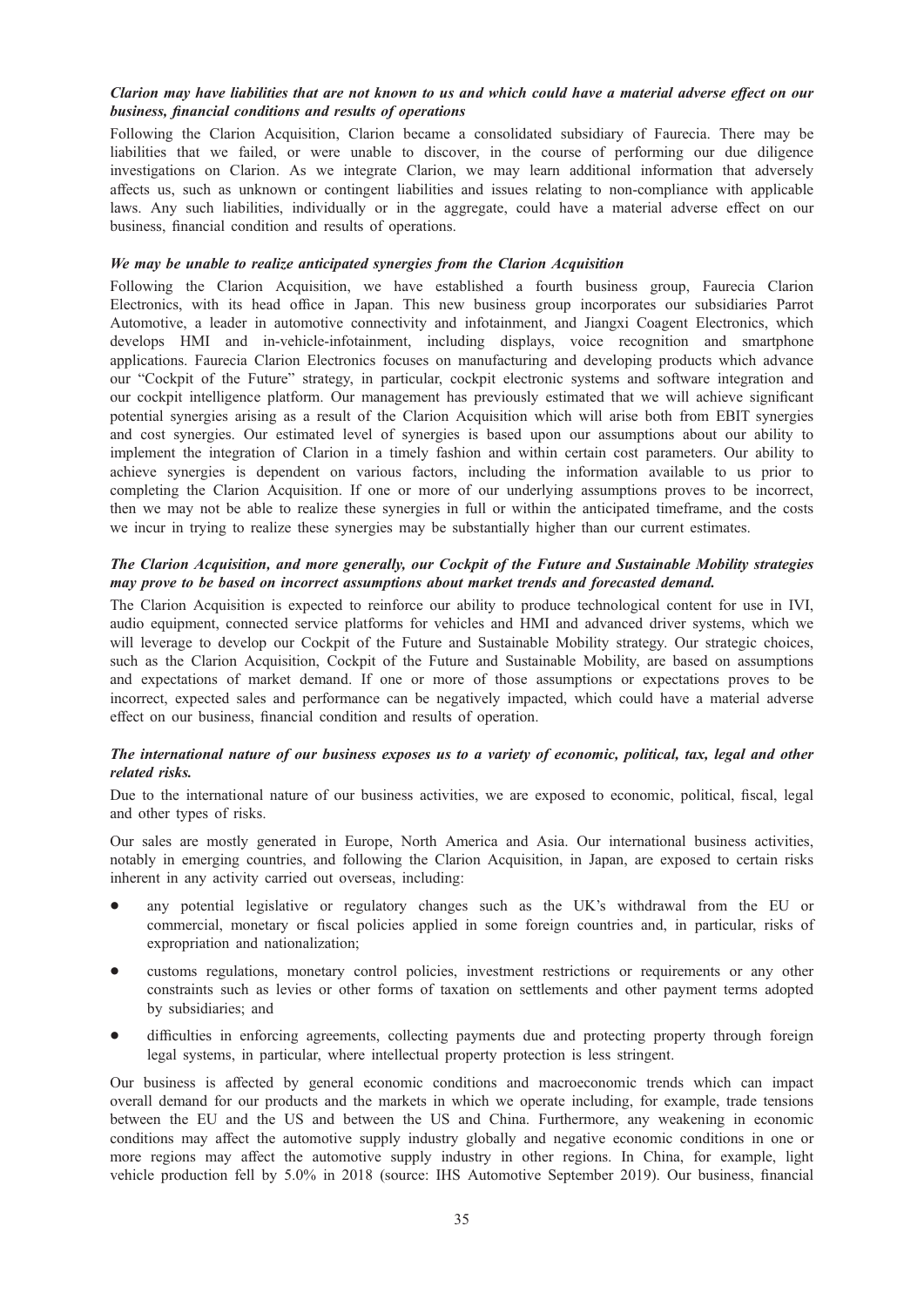condition and results of operations may be materially and adversely affected by an economic downturn on a global scale or in significant markets in which we operate.

# We operate in the highly competitive automotive supply industry where customers can exert significant price pressure.

The global automotive supply sector is highly competitive. Competition is based mainly on price, global presence, technology, quality, delivery, design and engineering capabilities, new product innovation and customer service as a whole. There are no guarantees that our products will be able to compete successfully with those of our competitors. Supply contracts are mostly awarded through competitive bids, and are often subject to renewed bidding when their terms expire. Although the overall number of competitors has decreased due to on-going industry consolidation, we face significant competition within each of our major product areas, including from new competitors entering the markets that we serve. We cannot assure you that we will be able to continue to compete favorably in these competitive markets or that increased competition will not have a material adverse effect on our business, financial condition and results of operation by reducing our ability to increase or maintain sales and profit margins.

The failure to obtain new business projects on new models, or to retain or increase business projects on redesigned existing models, could adversely affect our business, financial condition and results of operations. In addition, as a result of the relatively long lead times required for many of our structural components, it may be difficult for us to adequately manage the execution of a program from development to launch, adequately respond to any deterioration in the profitability of a program or to obtain new revenues in the short-term to replace any unexpected decline in the sale of existing products.

#### A rise in interest rates would increase the cost of servicing our debt.

Before taking into account the impact of interest rate hedges, 37.7% of our borrowings were at variable rates as at 31 December 2018 and 24.1% of our borrowings were at variable rates as at 31 December 2017. Our variable rate financial debt mainly relates to the Senior Credit Facility, when drawn, as well as our short-term debt. Our main fixed rate debt consists of the 2023 Notes, the 2025 Notes, the 2026 Notes and the Schuldschein.

We manage hedging of interest rate risks centrally. This management is handled by our Finance and Treasury Department, which reports to our General Management. Interest rate hedging decisions are made by a Market Risk Management Committee that meets on a monthly basis.

Since a significant part of our borrowings are at variable rates, the aim of our interest rate hedging policy is to reduce the impact of short-term rate changes on earnings. Our hedges primarily comprise eurodenominated interest rate swaps. They hedge a part of our interest payable in 2017 and 2018 against a rise in interest rates. Our interest rate position with respect to the different types of financial instruments used is detailed in note 30.3 to our audited 2018 Consolidated Financial Statements.

#### We rely on capital markets to provide liquidity to operate and grow our business.

The capital and credit markets provide us with liquidity to operate and grow our business beyond the liquidity that operating cash flows provide. A worldwide economic downturn and/or disruption of the credit markets could reduce our access to capital necessary for our operations and executing our strategic plan. If our access to capital were to become constrained significantly, or if costs of capital increased significantly, due to lowered credit ratings, prevailing industry conditions, the volatility of the capital markets or other factors, our financial condition, results of operations and cash flows could be adversely affected.

#### We are subject to fluctuations in exchange rates, primarily between the euro and other operating currencies.

We are exposed to risks arising from fluctuations in the exchange rates of certain currencies, particularly due to the location of some of our production sites, as well as the fact that certain subsidiaries purchase raw materials and other supplies or sell their products in a currency other than their functional currency.

See note 30.1 of our audited 2018 Consolidated Financial Statements for more information on changes in exchange rates of transaction currencies (other than their functional currency) used by our subsidiaries (with all other variables remaining constant).

We centrally manage currency risks relating to the commercial transactions of our subsidiaries, mainly using forward purchase and sale contracts and options as well as foreign currency financing. We manage foreign exchange risks centrally, through our Finance and Treasury Department, which reports to our General Management.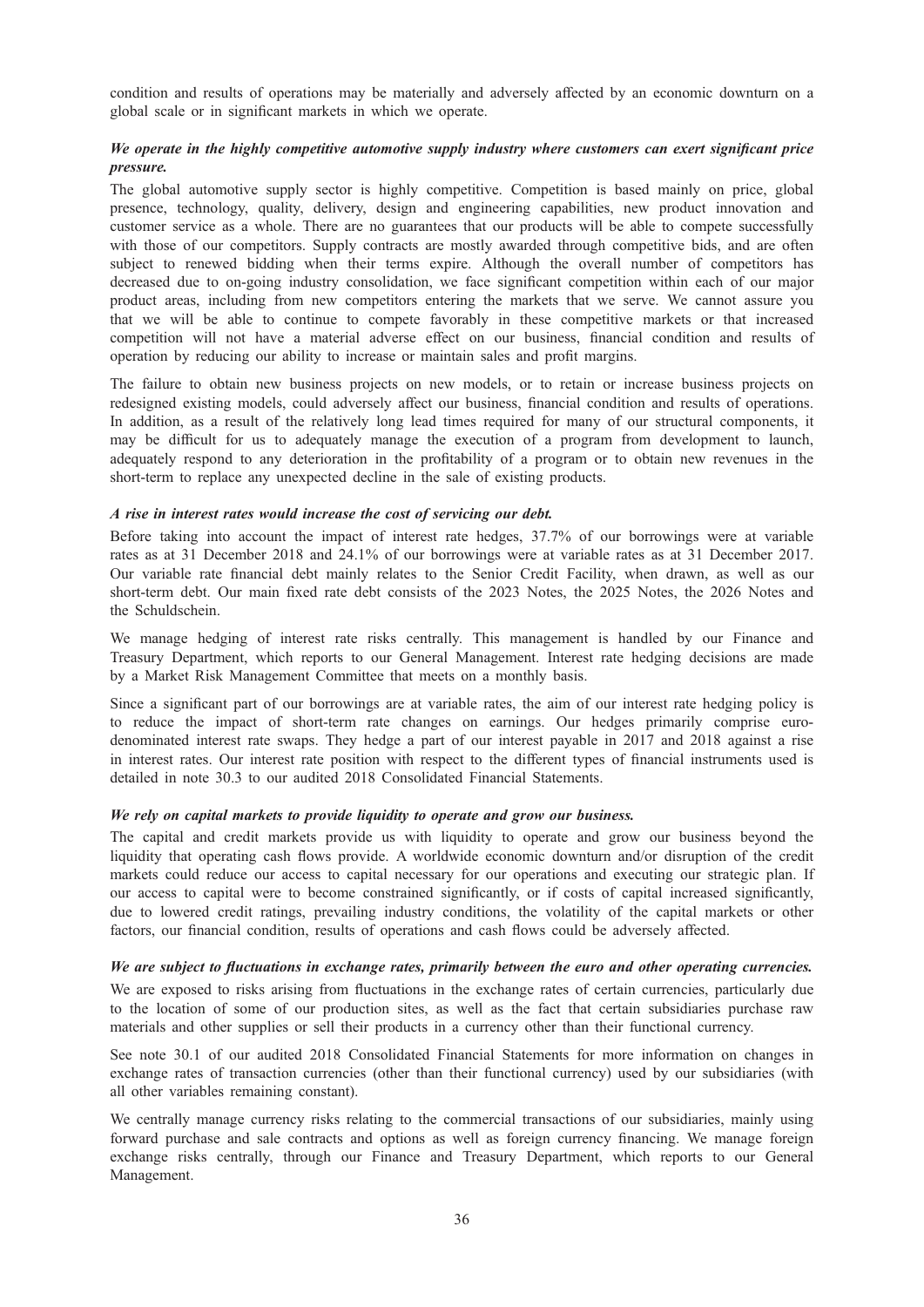Hedging decisions are made by a Market Risk Management Committee that meets on a monthly basis. Currency risks on forecast transactions are hedged based on estimated cash flows determined in forecasts validated by our General Management. The related derivatives are classified as cash flow hedges when there is a hedging relationship that satisfies IFRS 9 financial instruments: recognition and measurement (which outlines the requirements for the recognition and measurement of financial assets) ("IFRS 9") criteria.

Subsidiaries whose functional currency is not the euro are granted inter-company loans in their operating currencies. Although these loans are refinanced in euros and eliminated in the consolidation of our audited consolidated financial statements, they contribute to our currency risk exposure and are therefore hedged through swaps.

Details of net balance sheet positions and hedges by currency are provided in note 30.2 to our audited 2018 Consolidated Financial Statements.

### A failure of our information technology (IT) and data protection and security infrastructure could adversely impact our business, operations and reputation.

We rely upon the capacity, reliability and security of our IT and data protection and security infrastructure, as well as our ability to expand and update this infrastructure in response to the changing needs of our business.

If we experience a problem with the functioning of an important IT system or a security breach of our IT systems, including during system upgrades and/or new system implementations, the resulting disruptions could have an adverse effect on our business. We implement security measures in relation to our IT systems but we, like other companies, are vulnerable to damage from computer viruses, natural disasters, unauthorized access, cyber-attacks and other similar disruptions.

Any system failure, accident or security breach could result in disruptions to our operations. A material network breach in the security of our IT systems could result in the theft of our intellectual property, trade secrets, customer information, human resources information or other confidential information. To the extent that any disruptions or security breach result in a loss or damage to our data, or an inappropriate disclosure of confidential, proprietary or customer information, it could cause significant damage to our reputation, affect our relationships with our customers, lead to claims against us and ultimately harm our business. In addition, we may be required to incur significant costs to protect against damage caused by these disruptions or security breaches in the future.

#### We are subject to fluctuations in the prices of raw materials.

We are exposed to commodity risk through our direct purchases of raw materials and indirectly through components purchased from our suppliers. The proportion of our direct purchases of raw materials, mainly steel and plastics, represented approximately 15% of purchases in 2018. Our operating and net income can be adversely affected by changes in the prices of the raw materials we use, notably steel and plastics.

To the extent that our sales contracts with customers do not include price indexation clauses linked to the price of raw materials, we are exposed to risks related to unfavorable fluctuations in commodity prices. We do not use derivatives to hedge our purchases of raw materials or energy.

If commodity prices were to rise steeply, we may not be able to pass on all such price increases to our customers, which could have an unfavorable impact on our sales, which in turn could have a material adverse effect on our business, financial condition and results of operations.

#### We face litigation risks, including product liability, warranty and recall risk.

We are currently and may in the future become subject to legal proceedings and commercial or contractual disputes. These are typically lawsuits, claims and proceedings that arise in the normal course of business including, without limitation, claims pertaining to product liability, product safety, environmental, safety and health, intellectual property, employment, commercial and contractual matters and various other matters. We are also subject to investigations by competition authorities relating to alleged anti-competitive practices in certain jurisdictions. See "Business – Litigation" for further information.

The outcome of such lawsuits, investigations, claims or proceedings cannot be predicted with certainty. There exists the possibility that such claims may have an adverse impact on our results of operations that is greater than we anticipate, and/or negatively affect our reputation.

We are also subject to a risk of product liability or warranty claims if our products actually or allegedly fail to perform as expected or the use of our products results, or is alleged to result, in bodily injury and/or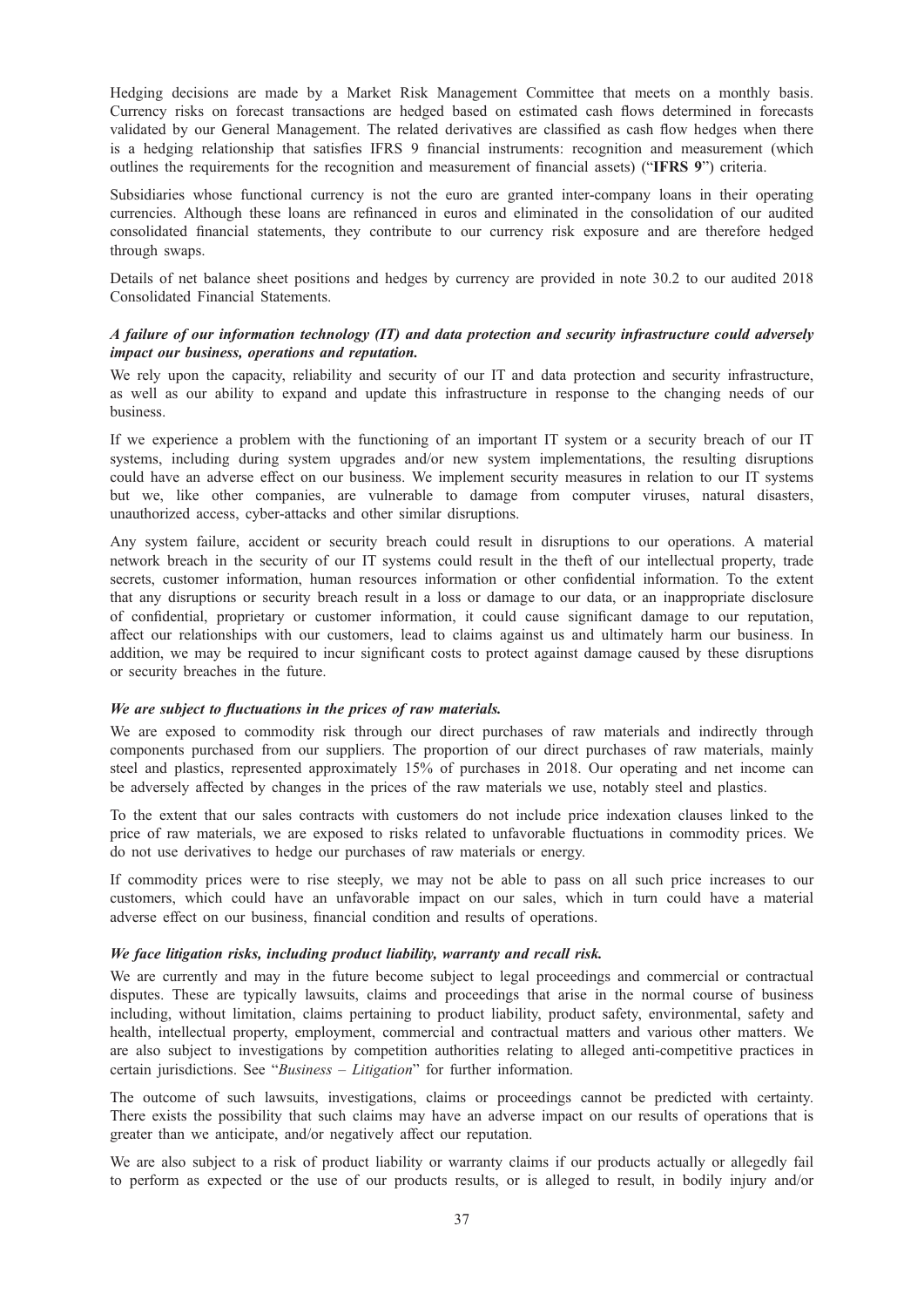property damage. While we maintain reasonable limits of insurance coverage to appropriately respond to such exposures, large product liability claims, if made, could exceed our insurance coverage limits and further insurance may not continue to be available on commercially acceptable terms, if at all. We may incur significant costs to defend these claims or experience product liability losses in the future. In addition, if any of our designed products are, or are alleged to be, defective, we may be required to participate in recalls and exchanges of such products. The future cost associated with providing product warranties and/or bearing the cost of repair or replacement of our products could have a material adverse effect on our business, financial condition and results of operations.

# Our insurance coverage may not be adequate to cover all the risks we may face and it may be difficult to obtain replacement insurance on acceptable terms or at all.

Our production plants, equipment and other assets are insured for property damage and business interruption risks, and we carry insurance for products liability risks. Our insurance policies are subject to deductibles and other coverage limitations and we cannot ensure you that we are fully insured against all potential hazards incident to our business, including losses resulting from risks of war or terrorist acts, certain natural hazards (such as earthquakes), environmental damage or all potential losses, including damage to our reputation. We have entered into liability insurance which includes specific policies such as environmental liability insurance and coverage of liability for damages resulting from accidents.

However, as some risks cannot be assessed or can only be assessed to a limited extent, the possibility of loss or damage not being covered by the insured amounts and provisions cannot be ruled out. Should such loss or damage occur, this could have a material adverse effect on our business, financial conditions and results of operations.

If we incur a significant liability for which we are not fully insured or if premiums and deductibles for certain insurance policies were to increase substantially as a result of any incidents for which we are insured, this could have a material adverse effect on our business, financial condition and results of operations.

#### We face risks related to the intellectual and industrial property we use.

We consider that we either own or may validly use all the intellectual and industrial property rights required for our business operations and that we have taken all reasonable measures to protect our rights or obtain guarantees from the owners of third party rights. However, we cannot rule out the risk that our intellectual and/or industrial property rights may be disputed by a third party on the grounds of pre-existing rights or for any other reason. Furthermore, for countries outside France, we cannot be sure of holding or obtaining intellectual and industrial property rights offering the same level of protection as those in France.

# Industrial and environmental risks could disrupt our business and a have a material adverse effect on our business, financial condition and results of operations.

Our manufacturing sites are subject to risks associated with fire, explosion, natural disaster (including extreme weather events), systems failure, accidental pollution and non-compliance with current or future regulations. For example, in 2018, we suffered losses of approximately  $\epsilon$ 7 million due to product delays arising from an explosion fire at the Meridian mill in Eaton Rapids, Michigan, mostly covered by our liability insurance. These various risks may result in us incurring additional costs. These additional costs could have a material adverse effect on our business, financial condition and results of operations. The occurrence of any natural disaster could cause the total or partial destruction of a plant and thus prevent us from supplying products to our customers, causing further disruption at their plants for an indeterminate period of time, which in turn could have a material adverse effect on our business, financial condition and results of operation.

#### Our reputation is critical to our business

Our results of operations depend on maintaining a positive reputation with customers. Any negative incident could significantly affect our reputation and damage our business.

We may be adversely affected by any negative publicity, regardless of its accuracy, including without limitation with respect to:

- the quality of our products;
- damage to the environment
- employee or customer injury;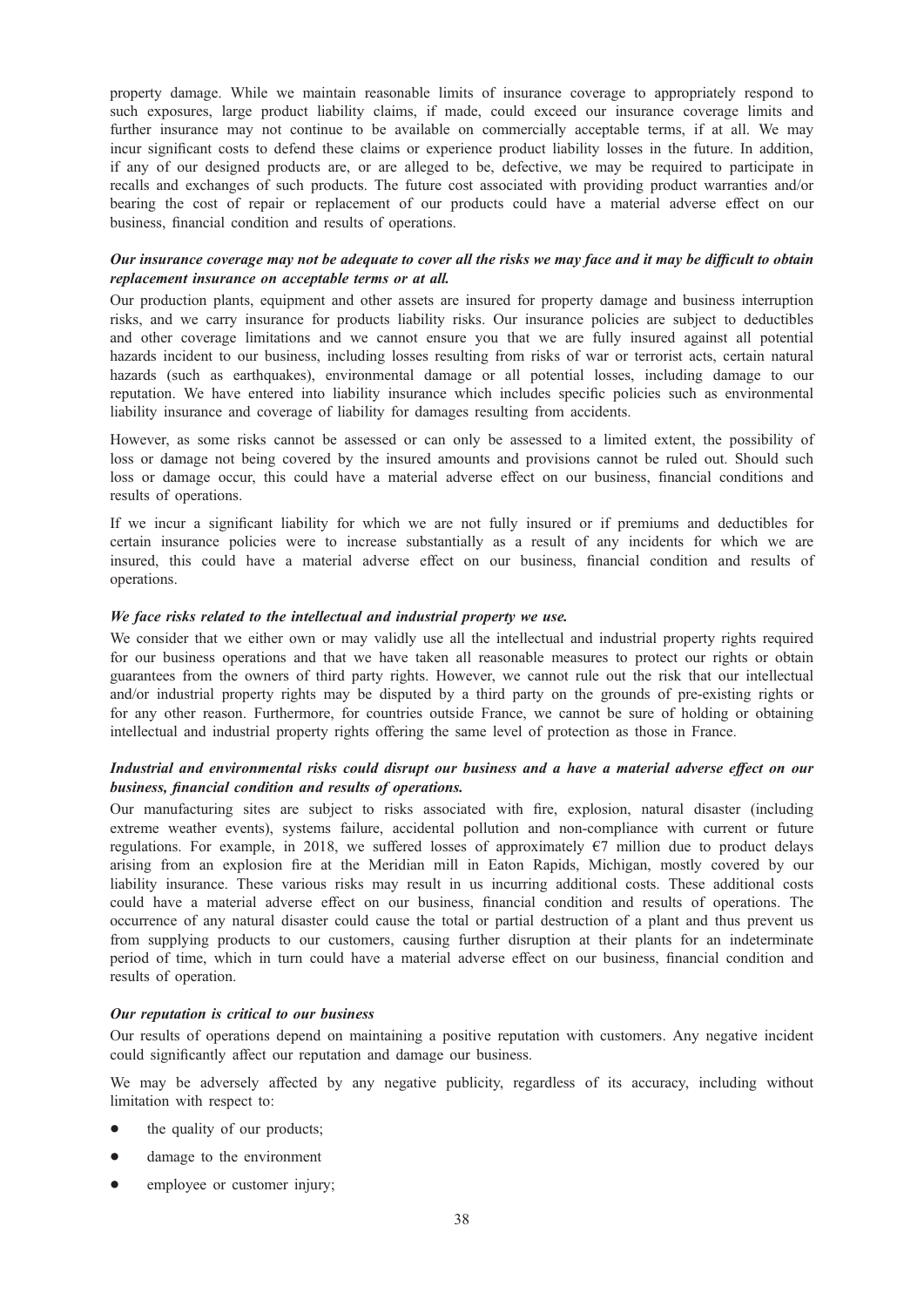- failure of our information technology (IT) and data security infrastructure, including security breaches of confidential customer or employee information;
- employment-related claims relating to alleged employment discrimination, wages and hours;
- violations of law or regulations;
- \* labor standards or healthcare and benefits issues; or
- our brand being affected globally for reasons outside of our control.

While we try to ensure that our suppliers maintain the reputation of our brand, suppliers may take actions that adversely affect our reputation. In addition, through the increased use of social media, individuals and non-governmental organizations have the ability to disseminate their opinions regarding the safety of our products, and our business, to an increasingly wide audience at a faster pace. Any failure to effectively respond to any negative opinions or publicity in a timely manner could harm the perception of our brand and products and damage our reputation, regardless of the validity of the statements against us and ultimately harm our business.

### Non-compliance with internal corporate governance requirements

We have a number of company-wide policies and measures, including our "Code of Ethics", which addresses the latest requirements of applicable French anti-corruption legislation, our management code and other measures such as our Code of Conduct for the Prevention of Corruption and our Guide to Good Practice in Combating Anti-Competitive Practices, which put into practice many of the principles set out in the Code of Ethics. There can be no assurance that violations of our internal corporate governance requirements will not occur. In the event violations do occur, they could harm our reputation and result in fines, which could in turn have a material adverse effect on our business, financial condition and results of operations and therefore on our ability to fulfil our obligations under the Notes.

# Changes to IFRS standards for lease accounting may adversely affect our financial results and position.

Changes to IFRS have been proposed in recent years, and further changes may be proposed in the future. In particular, the International Accounting Standards Board ("IASB") released a new standard, IFRS 16 on lease accounting, which replaced IAS 17 Leases and which became effective for financial reporting periods beginning on or after 1 January, 2019. The application of IFRS 16 is expected to have a significant impact on our consolidated balance sheet, as we will be required to recognize the present value of minimum lease payments as a liability and record rights of usage as assets. It is also expected to have a significant impact on our consolidated statement of comprehensive income, as we will be required to report depreciation expenses related to such additional assets and interest expenses related to such additional liabilities (instead of lease expenses).

Although we are still in the process of analyzing the detailed consequences of IFRS 16's application, we currently believe that had IFRS 16 been applicable as at and for the year ended 31 December, 2018, the estimated impact on our consolidated financial statements would have been as follows: (a) an increase of up to  $\epsilon$ 700 million in our consolidated assets; (b) an increase of up to  $\epsilon$ 700 million in our consolidated liabilities; (c) an increase in our consolidated depreciation expense; (d) an increase in our consolidated interest expense; and (e) a decrease in our consolidated lease expense.

# Risks Related to the Notes

# The Notes are solely obligations of the Issuer and will be structurally subordinated to all of the claims of creditors of the Issuer's subsidiaries.

None of the Issuer's subsidiaries will guarantee the Notes. You will therefore not have any direct claim on the cash flows or assets of the Issuer's subsidiaries, and the Issuer's subsidiaries will have no obligation, contingent or otherwise, to pay amounts due under the Notes, or to make funds available to the Issuer for those payments.

Generally, claims of creditors of a subsidiary, including lenders and trade creditors, will effectively have priority with respect to the assets and earnings of the subsidiary over the rights of its ordinary shareholders, including the Issuer. Accordingly, claims of creditors of a subsidiary will also effectively have priority over the claims of creditors of the Issuer, including claims of holders of the Notes. In the event of a bankruptcy, liquidation or reorganization of any of our subsidiaries, holders of their indebtedness and their trade creditors will generally be entitled to payment of their claims from the assets of those subsidiaries before any assets are made available for distribution to the Issuer. The Notes, therefore, will be effectively junior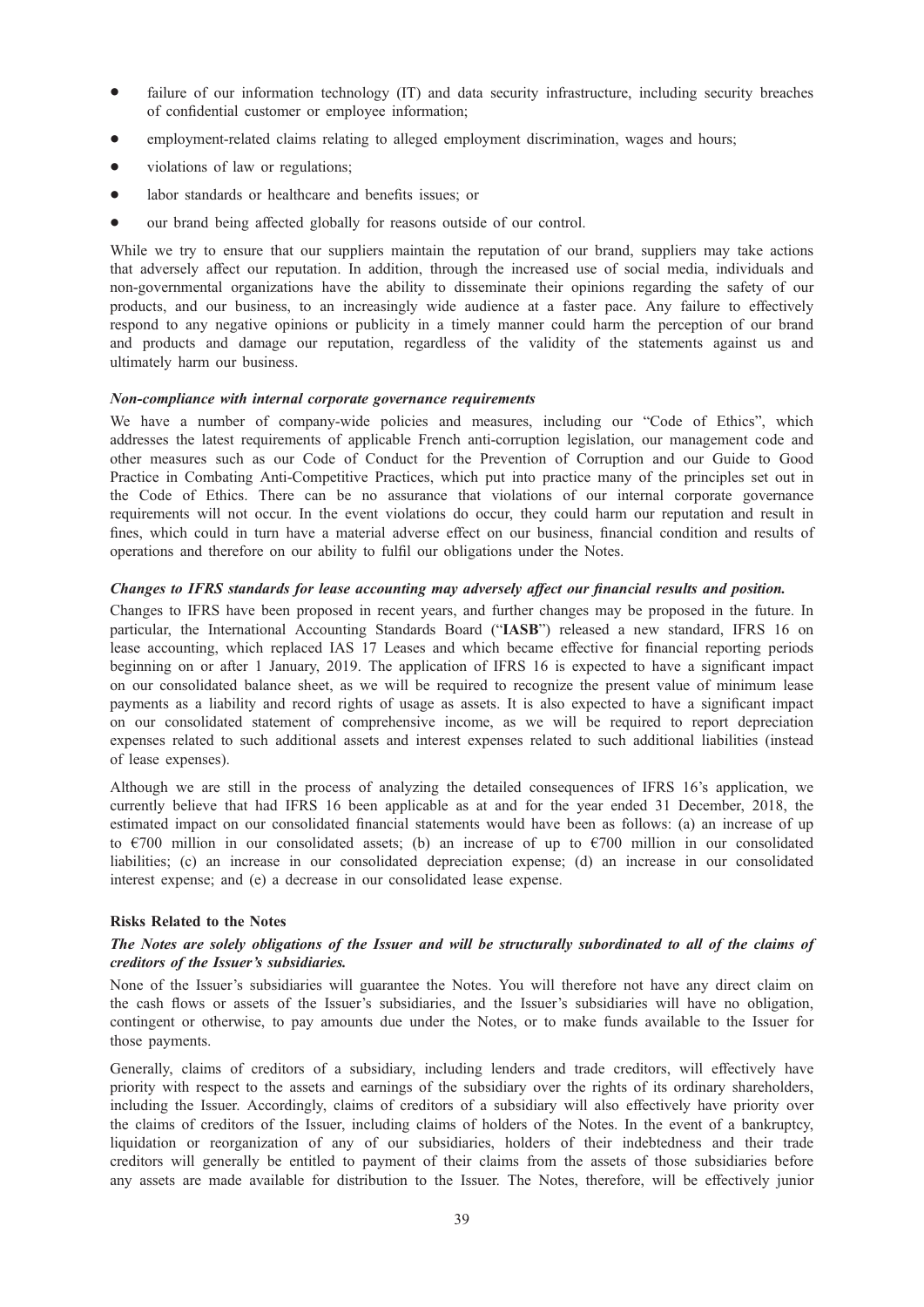and structurally subordinated to all debt and other liabilities of our subsidiaries, including liabilities owed to trade creditors. As at 31 December 2018, the subsidiaries of the Issuer had €286.3 million of gross financial debt to third parties and a net cash position of €918.5 million. In addition, as at 31 December 2018, our consolidated trade payables amounted to  $64,562.6$  million, substantially all of which was incurred by our subsidiaries. Pursuant to the Trust Deed governing the Notes, our subsidiaries will be permitted to incur additional indebtedness, which will rank structurally ahead of the Notes. See "Terms and Conditions of the Notes – Condition 6.1: Limitation on Indebtedness".

#### We will rely on payments from our subsidiaries to pay our obligations under the Notes.

The Issuer is primarily a holding company, with business operations principally located at the level of our subsidiaries. Accordingly, we will have to rely largely on dividends and other distributions from our subsidiaries to make payments under the Notes. We cannot be certain that the earnings from, or other available assets of, these operating subsidiaries will be sufficient to enable us to pay principal or interest on the Notes when due.

The payment of dividends and the making of loans and advances to us by our subsidiaries are subject to various restrictions, including:

- restrictions under applicable company law that restrict or prohibit companies from paying dividends unless such payments are made out of profits available for distribution;
- restrictions under the laws of certain jurisdictions that can make it unlawful for a company to provide financial assistance in connection with the acquisition of its own shares or the shares of any of its holding companies;
- statutory or other legal obligations that affect the ability of our subsidiaries to make payments to us on account of intercompany loans; and
- existing or future agreements governing our or our subsidiaries' debt may prohibit or restrict the payment of dividends or the making of loans or advances to us.

If we are not able to obtain sufficient funds from our subsidiaries, we will not be able to make payments on the Notes.

#### We may not have the ability to repay the Notes.

We may not be able to repay the Notes at maturity. Moreover, we may be required to repay all or part of the Notes prior to their scheduled maturity upon an event of default. If you were to require us to repay the Notes following an event of default, we cannot guarantee that we would be able to pay the required amount in full. Our ability to repay the Notes will depend, in particular, on our financial condition at the time of the required repayment, and may be limited by applicable law, or by the terms of our indebtedness and the terms of new facilities outstanding on such date, which may replace, increase or amend the terms of our existing or future indebtedness.

Our other creditors, in particular the lenders under the loans and creditors under factoring arrangements and other indebtedness described in "Description of Other Indebtedness", would be able to accelerate their loans or claims if certain events occur, such as breach of certain financial covenants that would not permit the acceleration of the Notes. Such an event would have a significant impact on our ability to repay the Notes. Furthermore, our failure to repay the Notes could result in a cross-default under other indebtedness.

# A substantial amount of our indebtedness will mature before the Notes, and we may not be able to repay this indebtedness or refinance this indebtedness at maturity on favorable terms, or at all.

Substantially all of our indebtedness will mature prior to the maturity of the Notes.

Our ability to service our current debt obligations and to repay or refinance our existing debt will depend in part on a combination of generation of cash flow from our operations and cash produced by the disposal of selected assets, as well as on our ability to obtain financing. There can be no assurance that we will continue to generate sufficient cash flow in the future to service our current debt obligations and our other operating costs and capital expenditures, particularly if global or regional economies were to experience another significant economic downturn. Further, there can be no assurance that we will be able to consummate such disposals or, if consummated, that the terms of such transactions will be advantageous to us.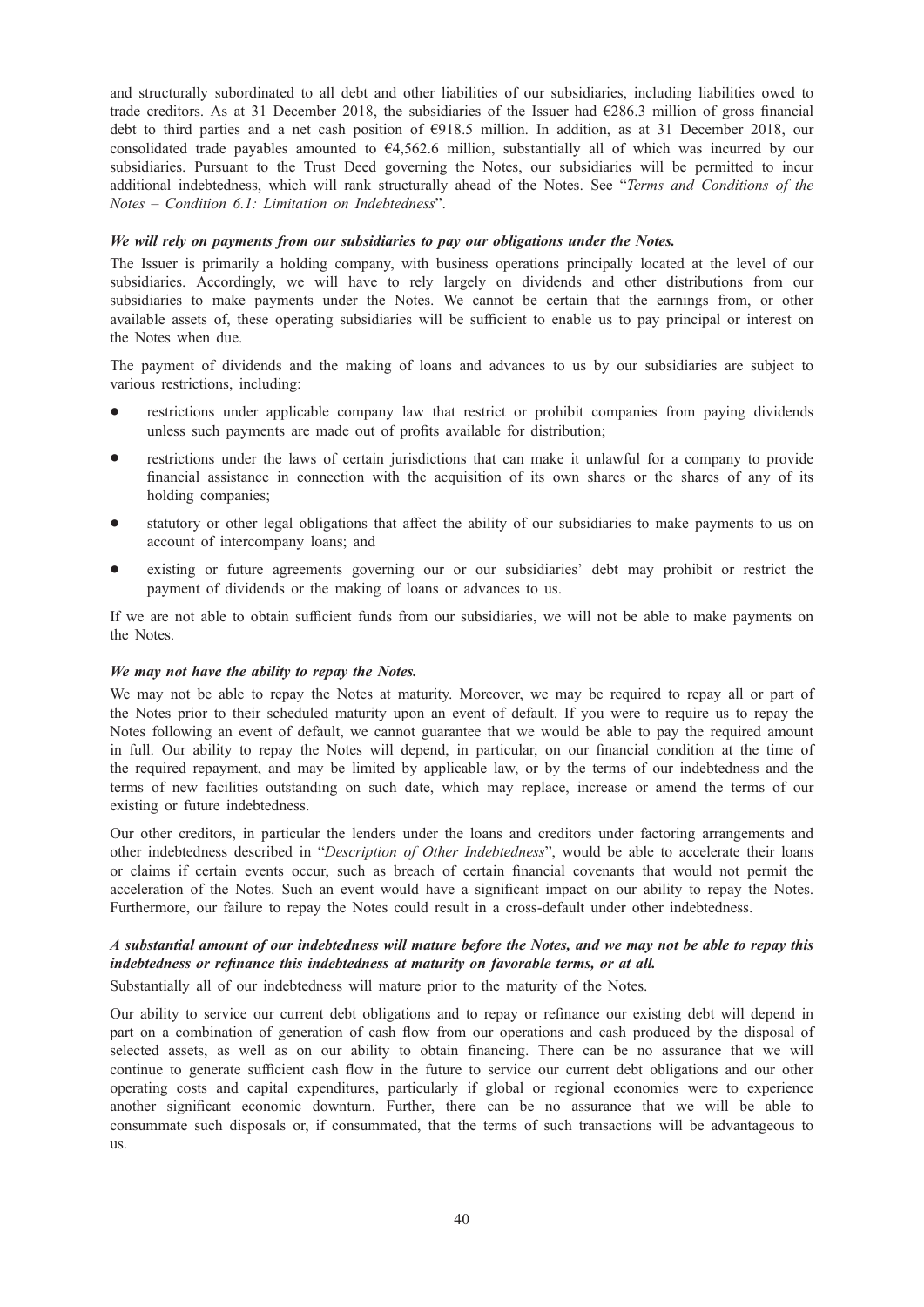In addition, our ability to refinance our indebtedness, on favorable terms, or at all, will depend in part on our financial condition at the time of any contemplated refinancing. Any refinancing of our indebtedness could be at higher interest rates than our current debt and we may be required to comply with more onerous financial and other covenants, which could further restrict our business operations and may have a material adverse effect on our business, financial condition, results of operations and prospects and the value of the Notes. We cannot assure you that we will be able to refinance our indebtedness as it comes due on commercially acceptable terms or at all and, in connection with the refinancing of our debt or otherwise, we may seek additional financing, dispose of certain assets, reduce or delay capital investments or seek to raise additional capital.

If there were an event of default under any of our debt instruments that was not cured or waived, the holders of the defaulted debt could terminate their commitments thereunder and cause all amounts outstanding with respect to such indebtedness to be due and payable immediately, which in turn could result in cross defaults under our other debt instruments, including the Notes. Any such actions could force us into bankruptcy or liquidation, and we may not be able to repay the Notes in such an event.

## Restrictions imposed by the Senior Credit Facility, the Schuldschein, the Trust Deed and the trust deeds governing the 2025 Notes and the 2026 Notes limit our ability to take certain actions.

The Senior Credit Facility, the Schuldschein, the Trust Deed and the trust deeds governing the 2025 Notes and the 2026 Notes limit, will limit, our flexibility to operate our business. For example, certain of these agreements restrict or will restrict, our and certain of our subsidiaries' ability to, among other things:

- borrow money;
- create certain liens;
- guarantee indebtedness; or
- merge, consolidate or sell, lease or transfer all or substantially all of our assets.

In addition, the Senior Credit Facility limits, among other things, our ability and our subsidiaries' ability to pay dividends or make other distributions, make certain asset dispositions, make certain loans or investments, issue or sell share capital of our subsidiaries or enter into transactions with affiliates. The operating and/or financial restrictions and/or covenants in the Senior Credit Facility, the Schuldschein, the Trust Deed and the trust deeds governing the 2025 Notes and the 2026 Notes may adversely affect our ability to finance our future operations or capital needs or engage in other business activities that may be in our interest. In addition to limiting our flexibility in operating our business, a breach of the covenants in the Senior Credit Facility, the Schuldschein, the Trust Deed or the trust deeds governing the 2025 Notes and the 2026 Notes could cause a default under the terms of each of those agreements, causing all the debt under those agreements to be accelerated. If this were to occur, we may not have sufficient assets to repay our debt.

# We may be unable to raise funds necessary to finance any change of control repurchase offers required by the Notes.

If we experience specified changes of control, pursuant to the Trust Deed, each holder of the Notes will have the right to require that we purchase all or any of the outstanding Notes of such holder at a price equal to 101% of the principal amount thereof plus accrued and unpaid interest, if any, to the date of purchase. Additionally, a change of control under the Senior Credit Facility, or the Schuldschein, unless waived by a lender, would result in cancellation of such lender's commitments under such facility and all amounts outstanding under such facility owed to such lender would become immediately due and payable. In addition, a change of control under the 2025 Notes, the 2026 Notes or the Notes would give bondholders the option to have their respective bonds redeemed early at par or 101% of the principal amount thereof, respectively, in each case plus accrued and unpaid interest.

We may not have the resources to finance the redemption of the Notes, the 2025 Notes and the 2026 Notes or the early repayment of certain of our indebtedness following a change of control. Therefore, we expect that we would require third party financing to make an offer to repurchase the Notes upon a change of control. We cannot give any assurances that we would be able to obtain such financing. Our failure to effect a change of control offer when required would constitute an event of default under the Trust Deed.

In addition, the change of control provision in the Notes may not necessarily afford investors protection in the event of certain important corporate events, including a reorganization, restructuring, merger or other similar transactions involving our Group that may adversely affect holders of Notes, because such corporate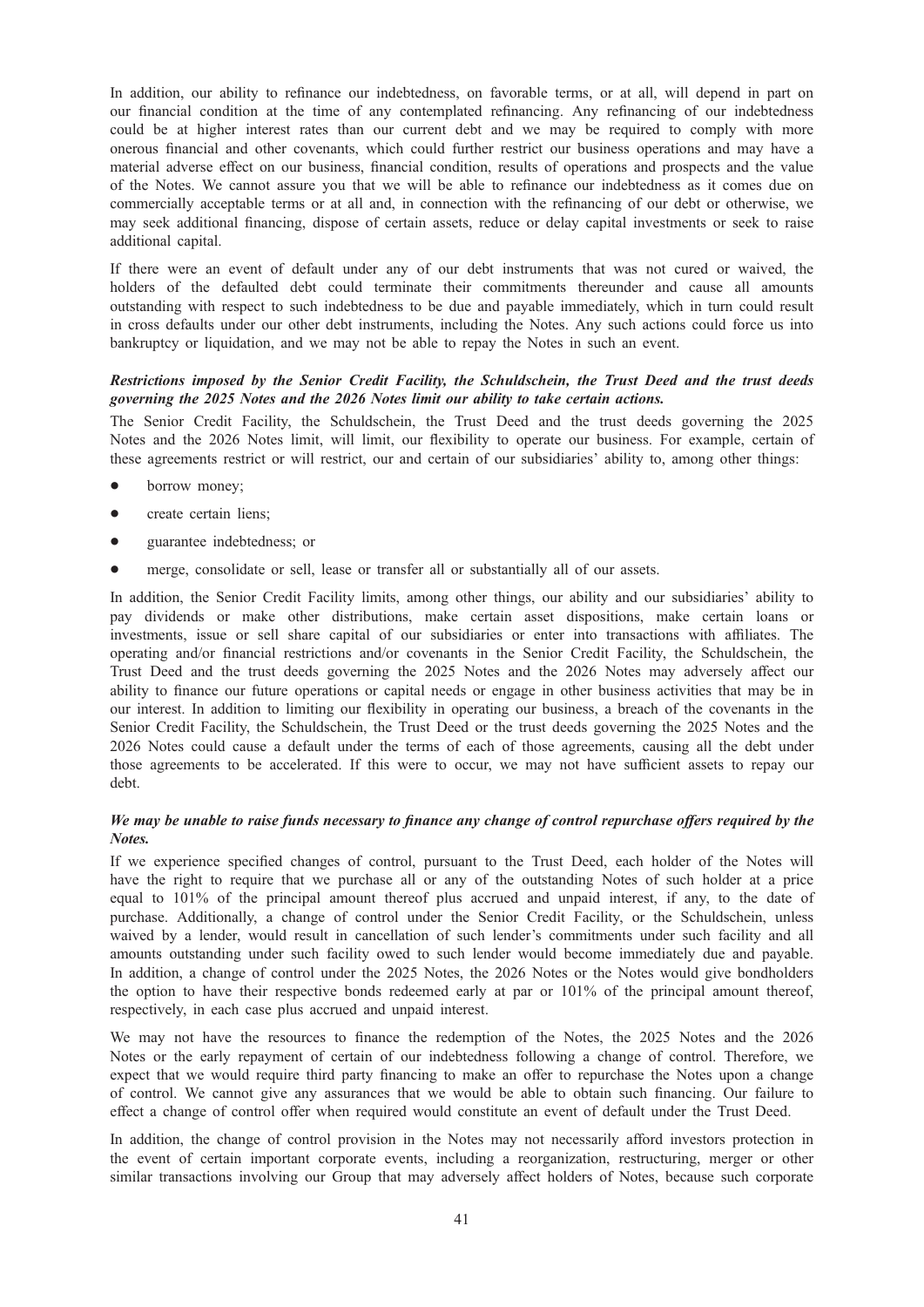events may not involve a shift in voting power or beneficial ownership or, even if they do, may not constitute a "Change of Control" as defined in the Terms and Conditions of the Notes.

### The Notes are not necessarily suitable for all investors.

Investors must have sufficient knowledge and experience in financial markets and familiarity with our Group to evaluate the benefits and risks of investing in the Notes, as well as knowledge and access to analytical tools in order to assess these benefits and risks in the context of their financial situation. The Notes are not suitable for investors who are not familiar with concepts such as amortization prior to or at maturity at our option, events of default or other financial terms governing these types of securities.

Investors must also be sure that they have sufficient financial resources to bear the risks inherent in the purchase of Notes and that an investment in this type of security is appropriate in the context of their financial situation.

#### Exchange rate risks exist for certain holders of the Notes.

We will make all payments under the Notes in euros. Any holder of the Notes who conducts its financial activities mainly in a currency other than the euro should take into consideration the risk that the rates of exchange could fluctuate and the risk that the authorities of the countries of the relevant currencies could modify any exchange controls. An appreciation of the value of the currency of the holder of the Notes compared to the euro would decrease, in the currency of the holder of the Notes, the value of payments (interest and principal) received under the terms of the Notes, the market value of the Notes, and thus the return of the Notes for such holder of the Notes.

Moreover, governments and monetary authorities could impose (as some have done in the past) exchange controls that could affect the applicable exchange rate. In such a case, holders of the Notes could receive principal or interest in amounts lower than expected, or even no principal or interest.

### There currently exists no market for the Notes, and we cannot provide assurance that an active trading market will develop for the Notes.

The Notes will be new securities for which there currently is no market. Application has been made to list the Notes on the Official List of Euronext Dublin and to admit the Notes for trading on the Global Exchange Market. However, there is a risk that no liquid secondary market for the Notes will develop or, if it does develop, that it will not continue. The fact that the Notes may be listed does not necessarily lead to greater liquidity as compared to unlisted Notes. In an illiquid market, an investor is subject to the risk of not being able to sell Notes at any time at fair market prices or at all.

The liquidity of any market for the Notes will depend on the number of holders of the Notes, prevailing interest rates, the market for similar securities and other factors, including general economic conditions and our financial condition, results of operations and prospects, as well as recommendations of securities analysts. Historically, the market for non-investment grade securities has been subject to disruptions that have caused substantial volatility in the prices of securities similar to the Notes. The liquidity of a trading market for the Notes may be adversely affected by a general decline in the market for similar securities and is subject to disruptions that may cause volatility in prices. It is possible that the market for the Notes will be subject to disruptions. Any such disruption may have a negative effect on investors in the Notes, regardless of our financial condition, results of operations and prospects.

The development of market prices of the Notes depends on various factors, such as changes of market interest rate levels, the policies of central banks, overall economic developments, inflation rates and the level of demand for the Notes and for high yield securities generally, as well as our financial condition, results of operations and prospects. The Notes may thus trade at prices that are lower than their initial purchase price. The holders are therefore exposed to the risk of an unfavorable development of market prices of their Notes which materialize if the holders sell the Notes prior to the final maturity.

#### The Notes may not become, or remain, listed on Euronext Dublin.

Although the Issuer has, pursuant to the Trust Deed, agreed to use its commercially reasonable efforts to have the Notes listed on the Official List of Euronext Dublin and admitted to trading on the Global Exchange Market thereof and to maintain such listing as long as the Notes are outstanding, the Issuer cannot assure you that the Notes will become, or remain, listed. If the Issuer cannot maintain the listing on the Official List of Euronext Dublin and the admission to trading on the Global Exchange Market or it becomes unduly burdensome to make or maintain such listing, the Issuer may cease to make or maintain such listing on the Official List of Euronext Dublin, provided that it will use reasonable best efforts to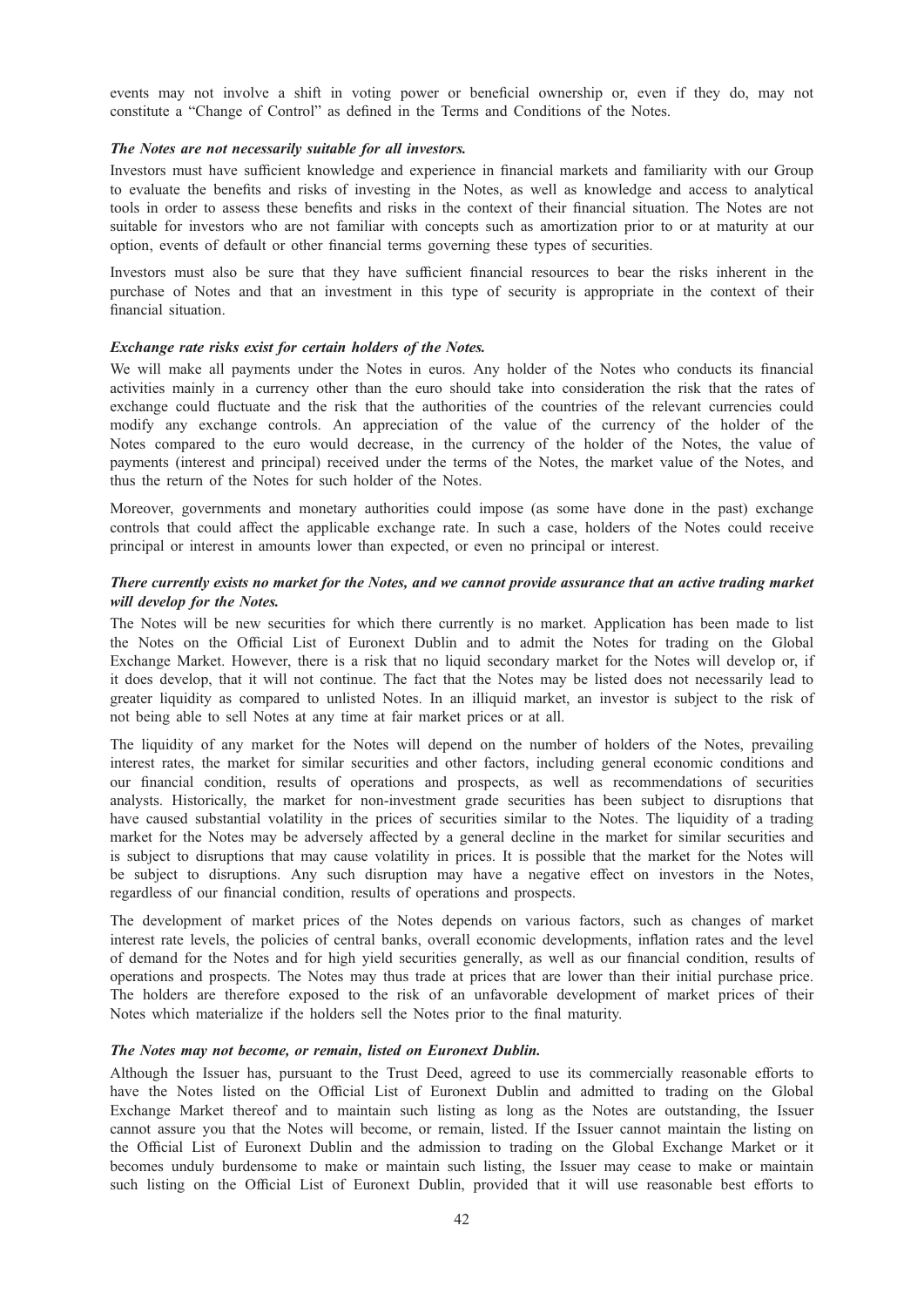obtain and maintain the listing of the Notes on another recognized stock exchange in Europe, although there can be no assurance that the Issuer will be able to do so. Although no assurance can be made as to the liquidity of the Notes as a result of listing on the Official List of Euronext Dublin or another recognized stock exchange in Europe in accordance with the Trust Deed, failure to be approved for listing or the delisting of the Notes from the Official List of Euronext Dublin or another listing exchange in accordance with the Trust Deed may have a material adverse effect on a holder's ability to resell Notes in the secondary market.

#### The market value of the Notes could decrease if our creditworthiness worsens.

The market value of the Notes will suffer if the market perceives us to be less likely to fully perform all our obligations under the Notes, which could occur, for example, because of the materialization of any of the risks listed above regarding our Group. Even if the likelihood that we will be in position to fully perform all our obligations under the Notes has not actually decreased, market participants could nevertheless have a different perception. In addition, the market participants' estimation of the creditworthiness of corporate debtors in general or debtors operating in the same business as us could adversely change, causing the market value of the Notes to fall. If any of these risks occurs, third parties would only be willing to purchase Notes for a lower price than before the materialization of these risks. Under these circumstances, the market value of the Notes will decrease.

### The rights of holders of the Notes will be limited so long as the Notes are issued in book-entry interests.

Owners of the book-entry interests will not be considered owners or holders of Notes unless and until definitive notes are issued in exchange for book-entry interests. Instead, Euroclear or Clearstream, or their nominees, will be the sole holders of the Notes.

Payments of principal, interest and other amounts owing on or in respect of the Notes in global form will be made by the Issuer to the Trustee or the Principal Paying Agent, which will make payments to the clearing system. Thereafter, such payments will be credited to the clearing system participants' accounts that hold book-entry interests in the Notes in global form and credited by such participants to indirect participants. After payment to the clearing system, neither we, nor the Trustee nor the Principal Paying Agent, will have any responsibility or liability for any aspect of the records relating to, or payments of, interest, principal or other amounts to the clearing system, or to owners of book-entry interests.

Owners of book-entry interests will not have the direct right to act upon our solicitations for consents or requests for waivers or other actions for holders of the Notes. Instead, holders of the Notes may be entitled to act only to the extent that they have received appropriate proxies to do so from the clearing system or, if applicable, from a participant. We cannot assure you that procedures implemented for the granting of such proxies will be sufficient to enable you to vote on any requested actions on a timely basis.

# Early redemption of the Notes may reduce an investor's expected yield.

The Notes may be redeemed at our option at the principal amount of the Notes plus accrued and unpaid interest, if any, to the date fixed for redemption as more fully described in "Terms and Conditions of the Notes – Condition 3: Optional Redemption". In the event that we exercise the option to redeem the Notes, you may suffer a lower than expected yield on your investment in the Notes and may not be able to reinvest the funds on the same terms.

# Transfer of the Notes will be restricted, which may adversely affect the value of the Notes.

Because the Notes have not been, or will not be, and are not required to be, registered under the Securities Act or the securities laws of any other jurisdiction, they may not be offered or sold in the United States and may only be sold outside the United States in offshore transactions in accordance with Regulation S or pursuant to another exemption from, or in a transaction not subject to, the registration requirements of the Securities Act and all other applicable laws. These restrictions may limit the ability of investors to resell the Notes. It is the obligation of investors in the Notes to ensure that all offers and sales of the Notes within the United States and other countries comply with applicable securities laws. See "Selling Restrictions".

# The insolvency laws of France may not be as favorable to you as the bankruptcy laws of another jurisdiction and may preclude holders of the Notes from recovering payments due on the Notes.

Under French insolvency law, holders of debt securities are automatically grouped into a single assembly of holders (the "Assembly") in order to defend their common interests if an accelerated safeguard procedure (procédure de sauvegarde accélérée), an accelerated financial safeguard procedure (procédure de sauvegarde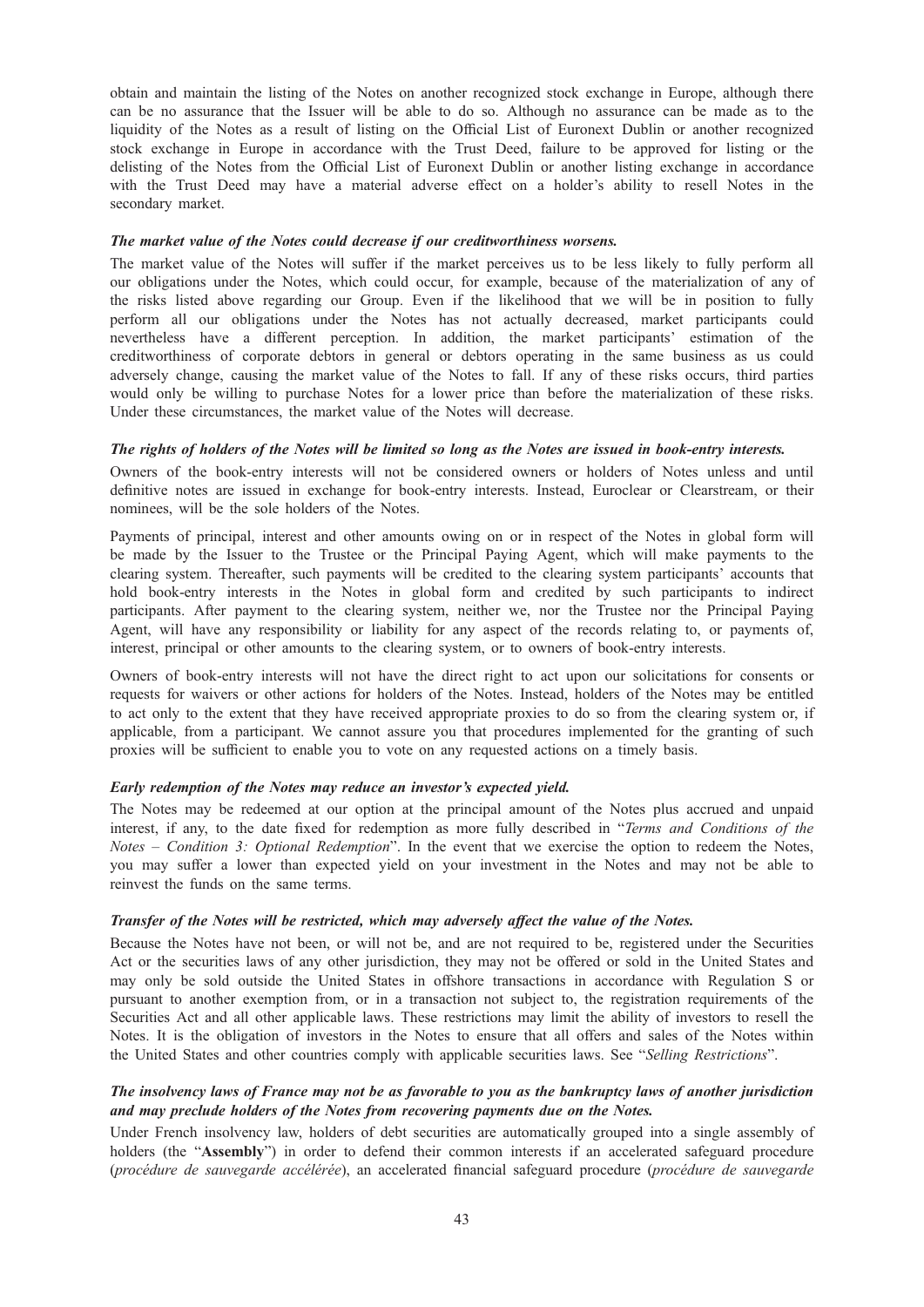financière accélérée), a safeguard procedure (procédure de sauvegarde) or a judicial reorganization procedure (procédure de redressement judiciaire) is opened in France with respect to the Issuer.

The Assembly comprises holders of all debt securities issued by the Issuer (including the Notes), whether or not under a debt issuance program and regardless of their governing law.

The Assembly deliberates on the draft accelerated safeguard plan (projet de plan de sauvegarde accélérée), draft safeguard plan (projet de plan de sauvegarde), draft accelerated financial safeguard plan (projet de plan de sauvegarde financière accélérée) or draft judicial reorganisation plan (projet de plan de redressement) applicable to the Issuer and may further agree to:

- increase the liabilities (*charges*) of holders of debt securities (including the holders of the Notes) by rescheduling and/or writing-off debts;
- establish an unequal treatment between holders of debt securities (including the holders of the Notes) as appropriate under the circumstances; and/or
- decide to convert debt securities (including the Notes) into securities that give or may give right to share capital.

Decisions of the Assembly will be taken by a two-third majority (calculated as a proportion of the debt securities held by the holders attending such Assembly or represented thereat). No quorum is required on convocation of the Assembly.

## French tax legislation may restrict the deductibility, for French tax purposes, of all or a portion of the interest incurred in France on our indebtedness, thus reducing the cash flow available to service our indebtedness.

Under article 212 bis of the French General Tax Code (Code Général des Impôts – "FTC"), for financial years opened as from 1 January 2019, the net financial expenses ("NFE") are deductible up to the highest of €3,000,000 per financial year and 30% of the borrower's taxable result before tax, interest, depreciation and amortization (EBITDA).

The NFE are defined as the excess, if any, of the financial expenses of the borrower over its financial income. If the borrower belongs to a consolidated group, and its ratio of own funds to aggregated assets is equal to or higher than the corresponding ratio of the group, then 75% of any non-deducted NFE, under the above rule, becomes deductible.

If the borrower has a ratio of affiliated debts to own funds which exceeds 1.5, it is viewed as thinly capitalized, and the deduction of the NFE is governed by the following specific limitations the portion of the NFE related to the affiliated debts which exceeds 1.5 times the own funds is deductible up to the highest of the pro-rated €1,000,000 per financial year and 10% of the pro-rated EBITDA; the portion of the NFE related to the non-affiliated debts, and to the affiliated debts which do not exceed 1.5 times the own funds, is deductible up to the highest of the pro-rated  $\epsilon$ 3,000,000 per financial year and 30% of the prorated EBITDA. These specific limitations do not apply if the ratio of affiliated debts to own funds of the borrower is lower or equal to the corresponding ratio of the consolidated group to which it belongs.

The portion of the NFE which is non-deductible, in respect of a given financial year, may be carried forward indefinitely and deducted from the subsequent financial years subject to the same limitations (in case of thinly capitalized entities, only one third of the NFE may be carried forward). Also if a portion of a deductibility capacity, in respect of a given financial year, is not fully used by the borrower (other than a thinly capitalized one), it may be carried forward to the next 5 financial years.

Special rules apply to the NFE related to public infra structure projects, and to French tax groupings.

Under article  $212$  I – a of the FTC, any interest paid by a borrower to an affiliated creditor is deductible up to the highest of the maximum interest rate defined under article 39 1 3e of the FTC and the interest rate which may be obtained from independent financial institutions under similar conditions.

Furthermore, under article 212 I – b of the FTC, any interest paid by a borrower to an affiliated creditor is deductible only if, upon any request by the French tax authorities, the borrower is able to evidence that the tax liability of the creditor in respect of the interest, during the same financial year, is equal to at least 25% of the French corporate tax as determined under standard French tax rules. The French Draft Finance Bill for 2020, to be discussed before the French Parliament, proposes to eliminate article 212 I – b of the FTC as from 1st January 2020, and to introduce, as per the application of the relevant EU directives, new rules on the tax treatment of hybrid instruments which may result in the non-deductibility of certain financial expenses.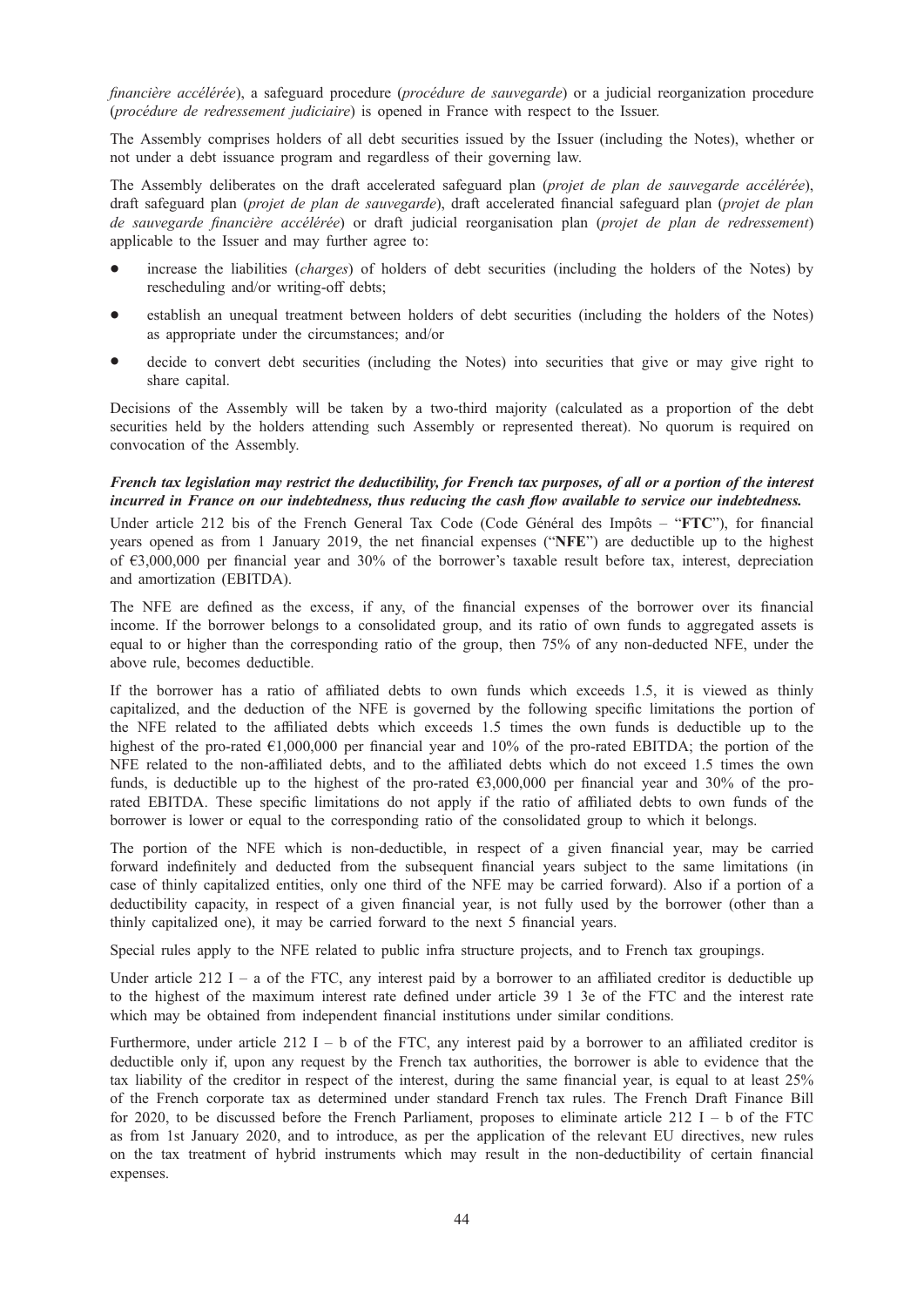### Transactions in the Notes could be subject to the European financial transaction tax, if adopted.

On 14 February 2013, the European Commission published a proposal (the "Commission's Proposal") for a Directive for a common Financial Transaction Tax (the "FTT") in Belgium, Germany, Estonia, Greece, Spain, France, Italy, Austria, Portugal, Slovenia and Slovakia (the "Participating Member States"). The Commission's Proposal has a very broad scope and could, if introduced, apply to certain dealings in the Notes (including secondary market transactions) in certain circumstances. The issuance and subscription of Notes should, however, be exempt.

In a common declaration dated 8 December 2015, the Participating Member States, excluding Estonia which ultimately indicated its withdrawal from the enhanced cooperation in March 2016, confirmed their intention to make decisions regarding the outstanding issues related to the FTT before the end of June 2016.

Under the Commission's Proposal the FTT could apply in certain circumstances to persons both within and outside the Participating Member States. Generally, it would apply to certain dealings in the Notes where at least one party is a financial institution, and at least one party is established in a Participating Member State. A financial institution may be, or be deemed to be, "established" in a Participating Member State in a broad range of circumstances, including (a) by transacting with a person established in a Participating Member State or (b) where the financial instrument which is subject to the dealings is issued in a Participating Member State.

At the Economic and Financial Affairs Council ("ECOFIN") meeting of 14 June 2019, a state of play of the work on the FTT was presented on the basis of a note prepared by Germany on 7 June 2019 indicating a consensus among the Participating Member States (excluding Estonia) to continue negotiations on the basis of a joint French-German proposal based on the French financial transactions tax model which in principle would only concern shares of listed companies whose head office is in a Member State of the European Union. However, such proposal is still subject to change until a final approval.

However, the Commission's Proposal remains subject to negotiation between the Participating Member States. It may therefore be altered prior to any implementation, the timing of which remains unclear. Additional EU Member States may decide to participate.

Prospective holders of the Notes are advised to seek their own professional advice in relation to the FTT.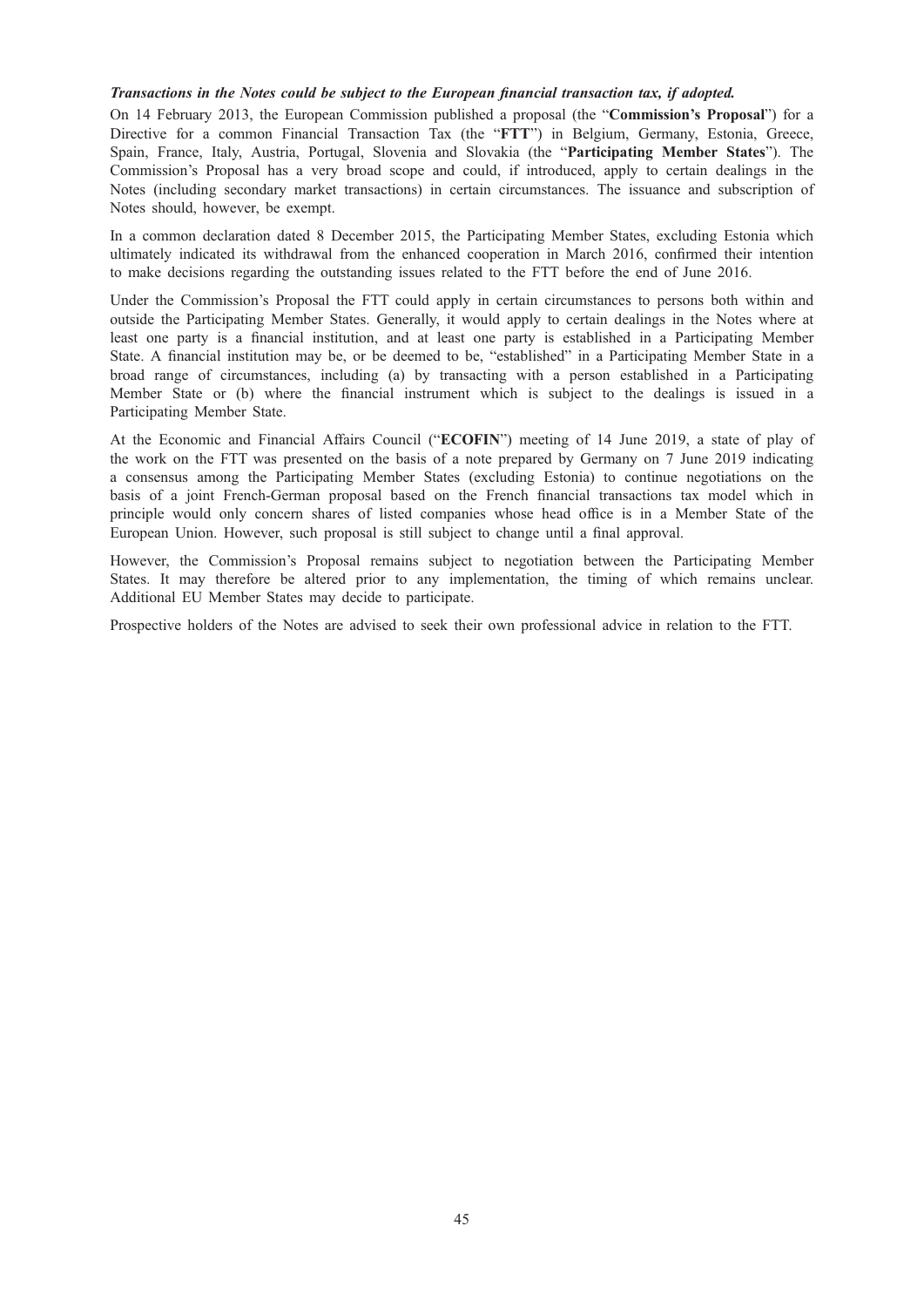# USE OF PROCEEDS

We expect the net proceeds from the Offering to amount to approximately  $6693.0$  million, after deduction of estimated costs and commissions.

The issuance of the Notes in this offering is intended to extend our debt maturity profile and strengthen our balance sheet. We have entered into a dealer manager agreement with the Dealer Managers pursuant to which the Offeror will make a cash tender offer for 2023 Notes, subject to a maximum acceptance amount. On or about the Issue Date of the Notes offered hereby, the Offeror will transfer to us all 2023 Notes validly tendered and accepted pursuant to the Tender Offer in exchange for the Notes offered hereby. We intend to cancel any 2023 Notes which are transferred to us by the Offeror. In addition, subject to the issuance of Notes offered hereby in an amount which we deem to be sufficient, and to the extent that the proceeds of the issuance of the Notes offered hereby are greater than the aggregate principal amount of 2023 Notes accepted for purchase pursuant to the Tender Offer, we intend to redeem 2023 Notes that are not validly tendered and accepted pursuant to the Tender Offer at their principal amount plus the applicable redemption premium. The 2023 Notes Redemption is conditioned on the satisfaction, or waiver by the Offeror, of certain conditions, including without limitation the pricing of this Offering. The cancellation and/ or redemption of the 2023 Notes will occur on or about 2019.

The following table illustrates the sources and uses of funds relating to the issuance of the Notes and the expected use of the net proceeds therefrom. Actual amounts will vary from estimated amounts depending on several factors, including the issue price of the Notes offered hereby, estimates of the redemption premium for the 2023 Notes Redemption and differences from our estimates of transaction fees and expenses.

| Sources of funds    |       | <b>Uses of funds</b>                       |       |
|---------------------|-------|--------------------------------------------|-------|
| $(in \in millions)$ |       | $(in \in millions)$                        |       |
|                     |       | 700.0 Redemption of the 2023 Notes in full | 700.0 |
|                     |       |                                            | 12.7  |
|                     |       | Estimated fees and expenses                | 7.0   |
| <b>Total</b>        | 719.7 | Total                                      | 719.7 |

<sup>(1)</sup> Represents the payment of an estimated €12.7 million redemption premium of 101.813%, excluding accrued interest on the 2023 Notes through the date of repurchase and assuming that all of the 2023 Notes are validly tendered and accepted pursuant to the Tender Offer and exchanged for the Notes offered hereby.

—————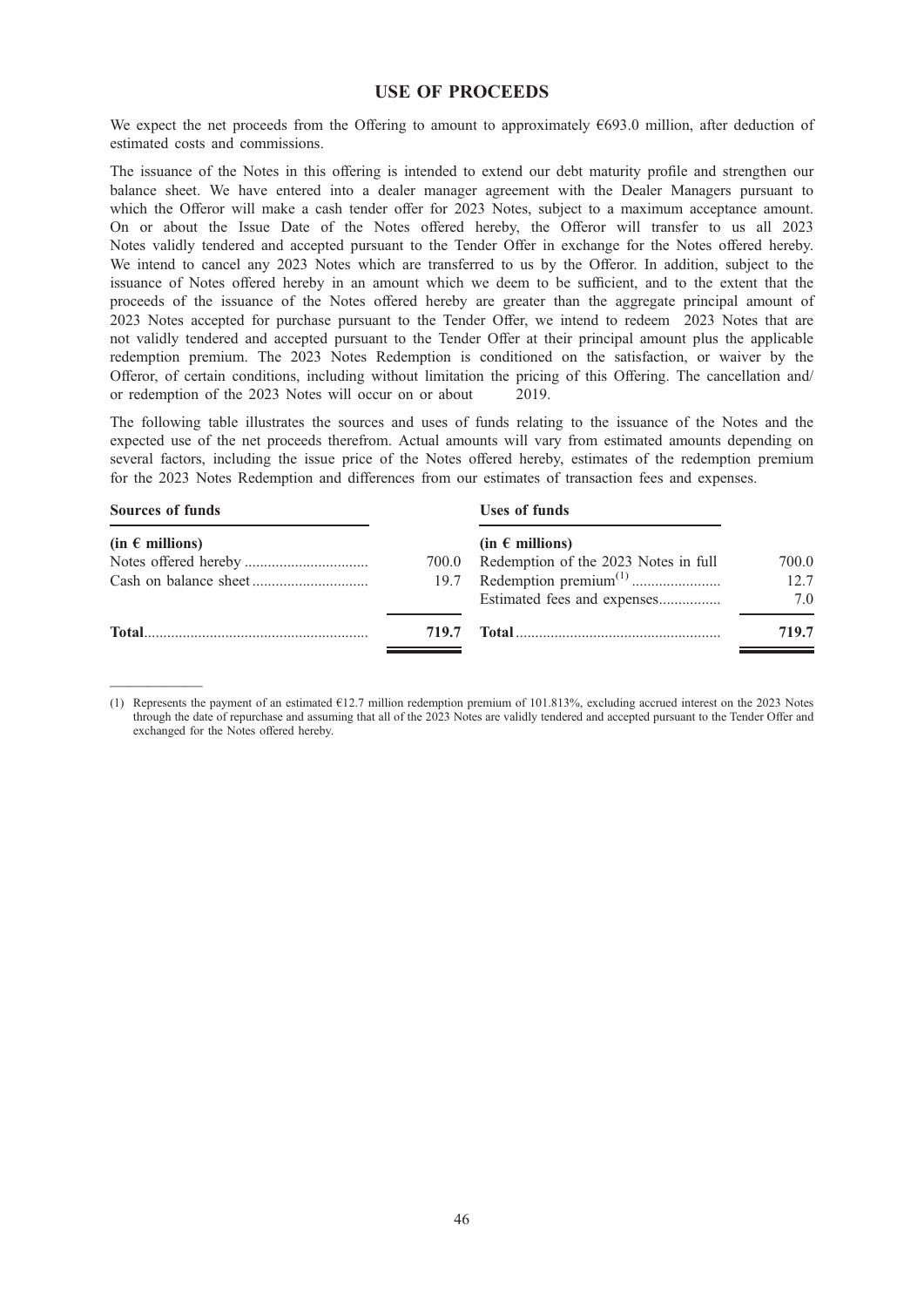# CAPITALIZATION

The following table sets forth our cash and cash equivalents, financial liabilities and total capitalization as at 30 June 2019, on a historical basis, and as adjusted to reflect the completion of the Offering, the Refinancing and the issuance of the Additional 2026 Notes.

You should read this table in conjunction with the section headed "Business Review" contained in the 2018 Annual Results, "Presentation of Financial and Other Information" and our consolidated financial statements and the related notes thereto (an English translation of which is incorporated by reference into this Offering Circular). Our historical results do not necessarily indicate results that may be expected for any future period.

| $(in \in million)$                                 | As at<br>30 June 2019 | <b>Adjustments</b><br>for the<br>issuance of the<br><b>Additional</b><br>2026 Notes | <b>Adjustments</b><br>for the<br>Refinancing | As adjusted<br>for the<br>Refinancing<br>and the<br><b>Additional</b><br>2026 Notes<br>(unaudited) |
|----------------------------------------------------|-----------------------|-------------------------------------------------------------------------------------|----------------------------------------------|----------------------------------------------------------------------------------------------------|
|                                                    | 1,882.1               | $258.8^{(1)}$                                                                       | (19.7)                                       | 2,121.2                                                                                            |
|                                                    | 0.3                   |                                                                                     |                                              | 0.3                                                                                                |
| Total cash and cash equivalents                    | 1,882.4               | 258.8                                                                               | (19.7)                                       | 2,121.5                                                                                            |
|                                                    | 723.5                 |                                                                                     |                                              | 723.5                                                                                              |
| Other current financial liabilities <sup>(3)</sup> | 259.7                 |                                                                                     |                                              | 259.7                                                                                              |
| Total current financial liabilities                | 983.2                 |                                                                                     |                                              | 983.2                                                                                              |
|                                                    |                       |                                                                                     |                                              |                                                                                                    |
|                                                    | 700.0                 |                                                                                     | (700.0)                                      |                                                                                                    |
|                                                    | 700.0                 |                                                                                     |                                              | 700.0                                                                                              |
|                                                    | 500.0                 | 250.0                                                                               |                                              | 750.0                                                                                              |
|                                                    | 700.0                 |                                                                                     |                                              | 700.0                                                                                              |
| Bank borrowings & other long-term debt             | 763.8                 |                                                                                     |                                              | 763.8                                                                                              |
|                                                    |                       |                                                                                     | 700.0                                        | 700.0                                                                                              |
| Total long-term financial liabilities              | 3,363.8               | 250.0                                                                               |                                              | 3,613.8                                                                                            |
| Total financial liabilities (gross)                | 4,347.0               | 250.0                                                                               |                                              | 4,597.0                                                                                            |
| Total financial liabilities (net)                  | 2,464.6               | (8.8)                                                                               | 19.7                                         | 2,475.5                                                                                            |
|                                                    | 307.3                 |                                                                                     |                                              | 307.3                                                                                              |
| Equity attributed to owners of the parent          | $3,814.4^{(4)}$       |                                                                                     |                                              | $3,814.4^{(4)}$                                                                                    |
|                                                    | 4,121.7               |                                                                                     |                                              | 4,121.7                                                                                            |
|                                                    | 8,468.7               |                                                                                     |                                              | 8,718.7                                                                                            |

<sup>(1)</sup> Representing net proceeds of the Additional 2026 Notes pending application to acquire the remaining 50% of shares in SAS. See "Summary – Recent Developments".

(2) Including bank overdrafts of  $£115.4$ .

—————

(3) Including current portion of long-term debt

(4) Does not include the write-off of deferred financing costs in connection with the Refinancing.

Since 30 June 2019, except as set forth above, there have been no other material changes to our capitalization.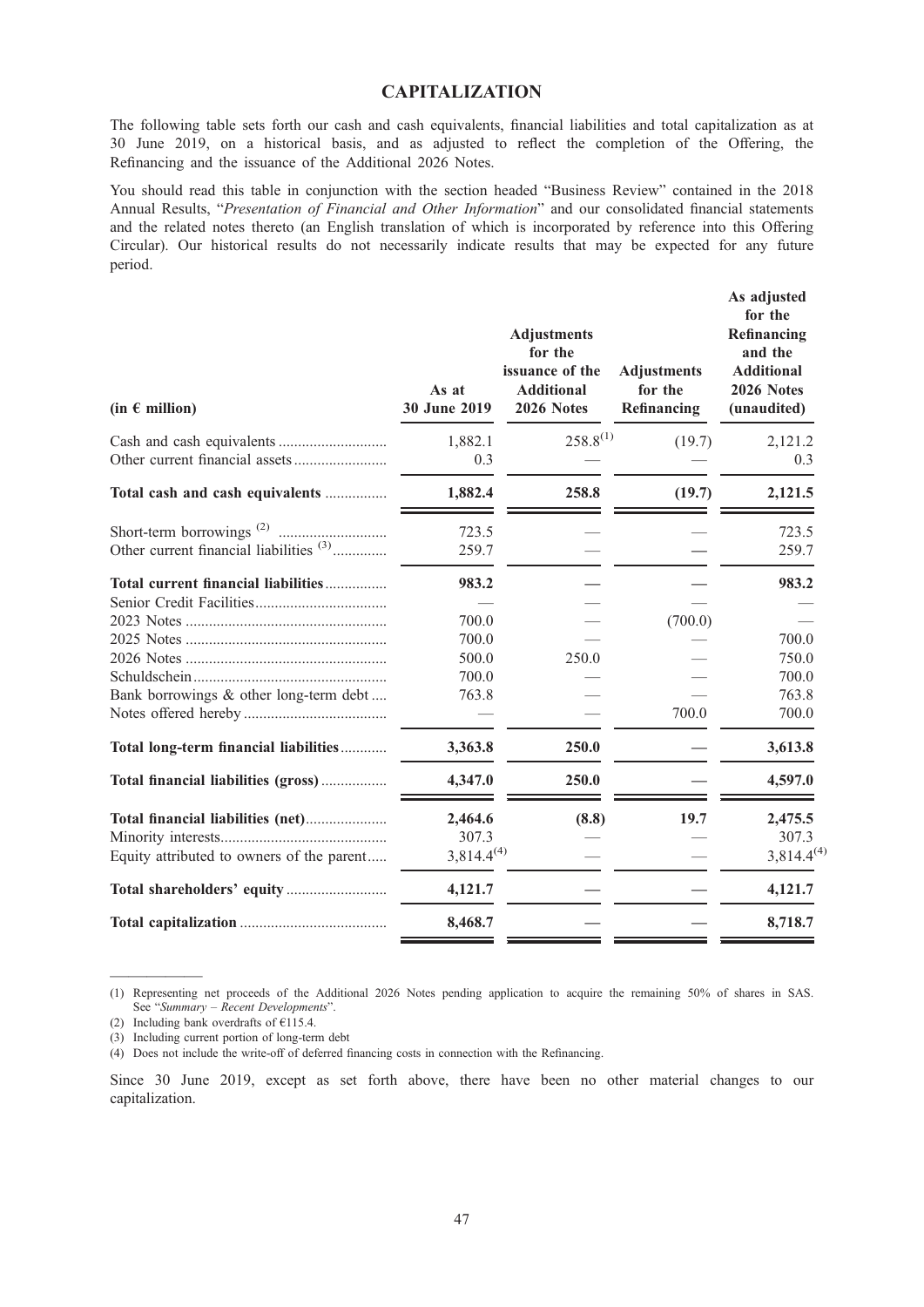# **BUSINESS**

### Our Company

We are one of the world's ten largest automotive equipment suppliers by revenue. We develop, manufacture and sell high-quality and highly-engineered products and we operate through four business groups: Faurecia Seating, Faurecia Interiors, Faurecia Clean Mobility and Faurecia Clarion Electronics. We are adapting our business and aligning our strategy to take advantage of the significant trends impacting the automotive industry. As a result, we are developing into a technology company which provides solutions for sustainable mobility and cockpit systems. We estimate that at least one third of vehicles in service in the world were originally equipped with at least one product manufactured by us.

**Faurecia Seating.** We estimate we are currently the world's leading supplier of seat frames and mechanisms and the number three supplier of complete seats. We design and manufacture seat systems, as well as components, including frames, mechanisms, foam, seat covers, electronic systems, mechatronics and pneumatics. During the manufacturing process, we assemble the various components to create complete systems for both front seats and rear seats, delivered on a just-in-time basis to our customers' plants. We develop solutions for our Cockpit of the Future strategy with an emphasis on advanced safety, comfort, health and wellbeing, quality and versatility. In 2018, sales reached  $\epsilon$ 7,347.9 million (43% of sales).

Faurecia Interiors. We estimate we are currently one of the two global leaders in the supply of automotive interior systems. We manufacture cockpit modules (instrument panels and central consoles), door panels, as well as smart surfaces and solutions for human machine interfaces ("HMI"), personalized cabin climate comfort and air quality. Our solutions incorporate the use of natural and recycled materials. In 2018, sales reached  $65,471.7$  million  $(31\% \text{ of sales})$ .

Faurecia Clean Mobility. We estimate that we are currently the world's leading supplier of exhaust systems and components (including mufflers, manifolds, particulate filters and catalytic converters). We develop and manufacture innovative solutions for reducing emissions (including zero emissions solutions) and improving energy efficiency, acoustic performance and powertrain electrification. We develop and manufacture complete exhaust systems, including components reducing emissions, as well as components for exhaust system acoustics. In 2018, sales reached  $64,615.0$  million (26% of sales).

Faurecia Clarion Electronics. On 1 April 2019, we launched our fourth business group, Faurecia Clarion Electronics, which is comprised of three main companies: (i) Clarion, a leading Japanese developer, manufacturer and supplier of in-vehicle-infotainment ("IVI"), audio equipment, connected service platforms for vehicles and HMI and advanced driver assistance systems, which we acquired in 2019; (ii) Parrot Automotive SAS ("Parrot Automotive"), a leader in automotive connectivity and infotainment; and (iii) Jiangxi Coagent Electronics Co. Ltd ("Jiangxi Coagent Electronics"), which develops HMI and IVI including displays, voice recognition and smartphone applications. We completed our acquisition of all outstanding shares in Clarion in March 2019 following a tender offer (the "Clarion Acquisition"). We believe that Clarion's core competences in electronics and software integration and our complementary geographic presence and customer portfolios will help position Faurecia as a leading provider of cockpit systems integration and advance our "Cockpit of the Future" strategy. Faurecia Clarion Electronics employs almost 9,200 people with more than 1,650 software engineers.

For the year ended 31 December 2018, our sales amounted to  $£17,524.7$  million compared to €16,962.1 million in 2017 and our EBITDA amounted to  $€2,140.6$  million compared to  $€1,950.9$  million in 2017. For the six months ended 30 June 2019, our sales amounted to  $\epsilon$ 8,972.0 million compared to  $€8,991.3$  million in the six months ended 30 June 2018, and our EBITDA amounted to  $€1,170.8$  million compared to €1,060.8 million in the six months ended 30 June 2018. As at 31 December 2018, we employed approximately 114,693 people (including temporary workers) in 37 countries, spread over approximately 300 sites.

For the year ended 31 December 2018, our order book for sales (calculated on a three-year rolling basis) was €63 billion, a record level for us, compared to €62 billion at the end of 2017 and €53 billion at the end of 2016.

### Strategic priorities

We are undertaking a significant transformation in our business and strategy to enable us to seize new opportunities in a rapidly changing automotive industry. Our strategy seeks to accelerate profitable growth by developing higher value and innovative products in response to the significant global trends impacting the automotive sector. These global trends include, in particular, climate change, resource scarcity, growing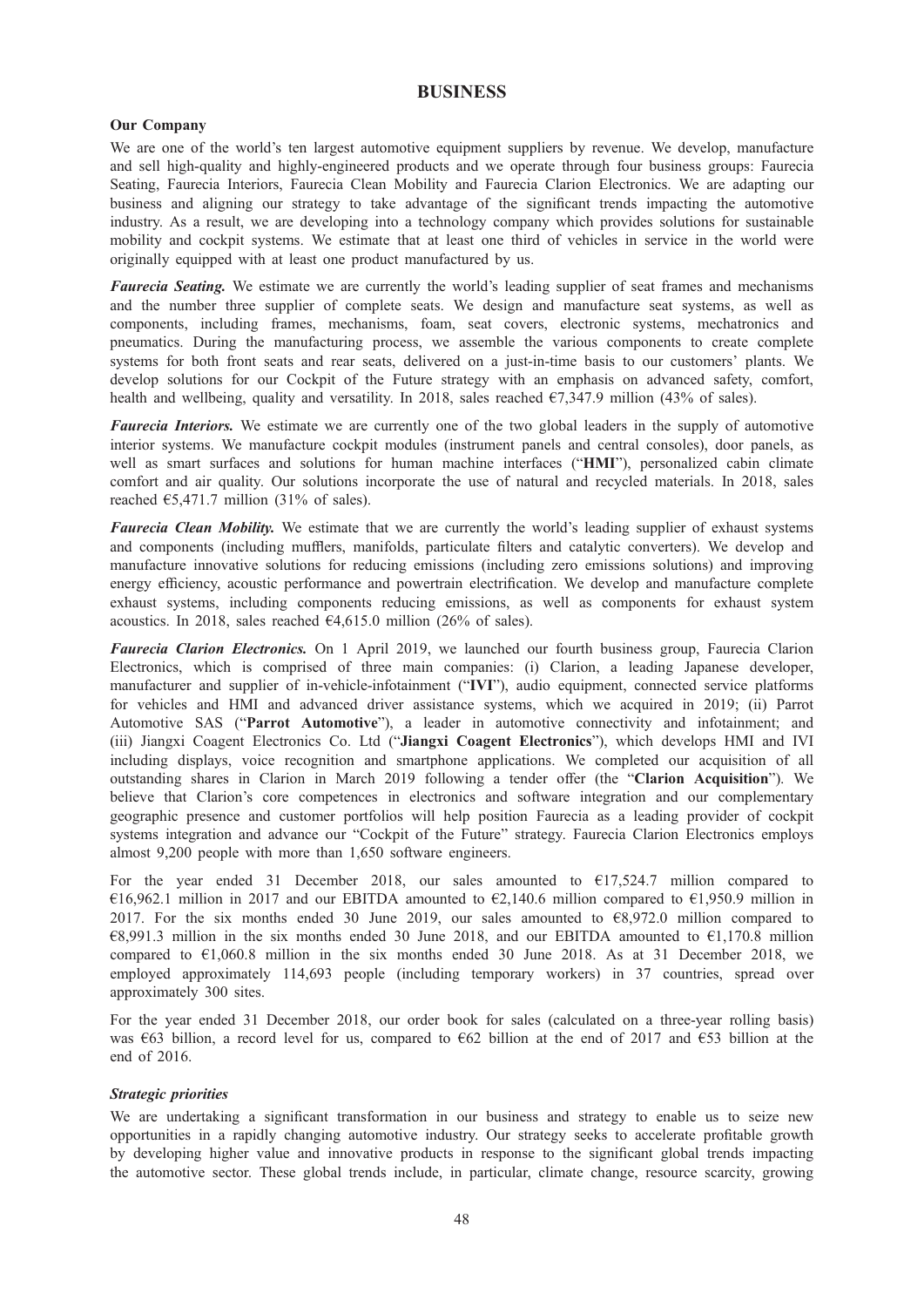and ageing populations, economic power shifting to Asia, accelerating technological advancements and increasing urbanization. The products we are developing range from energy efficient and zero emissions technologies to connected and predictive cockpits. We refer to our strategic priorities in these areas as "Sustainable Mobility" and "Cockpit of the Future". Sustainable Mobility involves our development of products and processes which reduce  $CO<sub>2</sub>$  emissions, improve air quality, weight reduction, size reduction, energy recovery and our development of bio-sourced and renewable materials. Cockpit of the Future involves our development of products and technology for vehicle seating and interiors which are aligned with the increasing connectedness and autonomy of vehicles. We refer to the potential market for products and services which meet these strategic priorities as "New Value Spaces".

In 2018, our order intake for sales in New Value Spaces represented  $\epsilon$ 2.7 billion of which commercial vehicles and high horsepower engines represented  $E1.2$  billion of orders and Cockpit of the Future represented  $E1.5$  billion of orders.

### Innovation

We have developed an open innovation ecosystem to accelerate the integration of new competences and improve the time-to-market of our products. This innovative, collaborative ecosystem incorporates non-rival alliances with global leaders as well as investment in start-ups and collaboration with academic institutions through four models of collaboration:

- (i) strategic and technology partnerships with key players in different industrial and technology sectors;
- (ii) academic partnerships with universities and scientific institutes;
- (iii) investment in start-ups through Faurecia Ventures; and
- (iv) technology platforms to collaborate with local start-up ecosystems.

### **Customers**

We maintain close relationships with almost all of the world's leading car manufacturers and work closely with customers to develop the design and functionality of our products. Each of Ford, Volkswagen, the Renault-Nissan-Mitsubishi group, the PSA Peugeot Citroën group and Fiat Chrysler accounted for more than  $€1.0$  billion of our sales in 2018. We have a broad geographic footprint, and are one of the few automotive equipment suppliers with the capacity to supply automakers' global programs where the same car model is produced throughout several regions.

We are involved in all stages of the automotive equipment development and supply process. We design and manufacture automotive equipment adapted to each new car model or platform, and conclude contracts to provide these products throughout the anticipated life of the model or platform (usually between five and ten years). Our customers rely increasingly on global platforms, based upon which they will produce a variety of car models. This allows us to decrease costs through a greater commonality of components, and to benefit from components or modules which can be used in more than one generation of cars. We participate in this evolution by offering generic products associated with our customers' platforms, such as standard seats frames. At the end of 2018, we had over 700 programs in the development phase and, in 2018, we successfully launched over 220 programs, including for vehicles such as the Peugeot 508, Dodge RAM 150, Nissan Altima and Ford Focus. In addition, we regularly benefit from a high renewal rate of our programs (91.7% in 2018).

#### Geographical Presence

Our four principal markets include Europe, North America, Asia and South America. The following table shows a breakdown of our sales in 2018 by geographic region.

#### Sales for the six months ended 30 June 2019 by Region

|                          | Europe  | <b>North</b><br>America | Asia     | South<br>America | Rest of the<br>World and<br>Other<br>countries | <b>Total</b> |
|--------------------------|---------|-------------------------|----------|------------------|------------------------------------------------|--------------|
| (in $\epsilon$ millions) |         |                         |          |                  |                                                |              |
|                          | 4,530.8 | 2,288.9                 | 1,716.3  | 344.7            | 91.3                                           | 8,972.0      |
|                          | 50.5%   | 25.5%                   | $19.1\%$ | $3.8\%$          | $1.0\%$                                        | $100\%$      |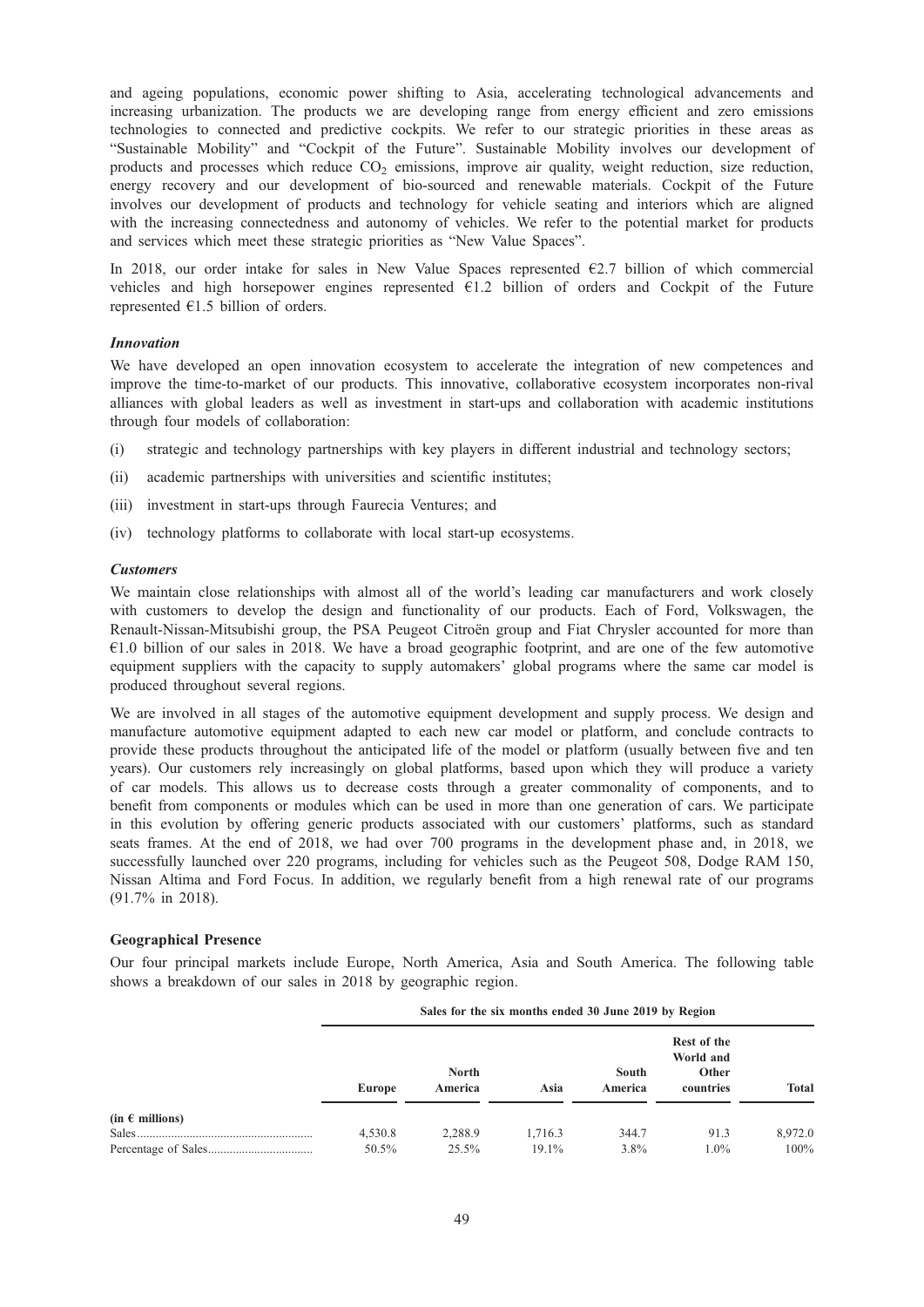### Our Competitive Strengths

## Leading market positions in our underlying markets

Based on our estimates, we have leading market positions in three of our four business groups. In 2018, we estimate that Faurecia Seating was, globally, a leader in seating solutions and the leading supplier of frames and mechanisms for seats and the number three supplier of complete seats, Faurecia Interiors was one of the two leading suppliers of interior systems and Faurecia Clean Mobility was the leading supplier of clean mobility solutions, achieving the following results:

- Faurecia Seating's sales reached  $\epsilon$ 7,347.9 million (43% of sales). We believe that in 2018 we had a 11.4% global market share by value;
- Faurecia Interiors' sales reached  $65,471.7$  million (31% of sales). We believe that in 2018 we had a 13% global market share by value; and
- \* Faurecia Clean Mobility's sales reached €4,615.0 million (26% of sales). We believe that in 2018 we had a 32.7% global market share by value.

Faurecia Clarion Electronics, our fourth business group, was launched on 1 April 2019 and integrates Parrot Automotive, Jiangxi Coagent Electronics and Clarion, which we acquired in March 2019. As a result, we are not able to provide sales figures for Faurecia Clarion Electronics for the year ended 31 December 2018 or the six month period ended 30 June 2019.

Our market leadership in Faurecia Seating, Faurecia Interiors and Faurecia Clean Mobility, and our global platforms are significant strategic advantages as customers typically look to well-established suppliers when awarding new business.

We believe that our leading market share in three of our four business groups positions us well for future growth, allows us to negotiate favorable terms from our suppliers and to further diversify our business model.

# Highly diversified business model

We believe that the high degree of diversification through our business groups, our geographic presence, and our number of customers and range of products limits our exposure to adverse changes in the global or local economic environment and in the various end-markets we serve, while simultaneously mitigating counterparty risk. This high degree of diversification in turn supports the resilience of our revenues and our profitability.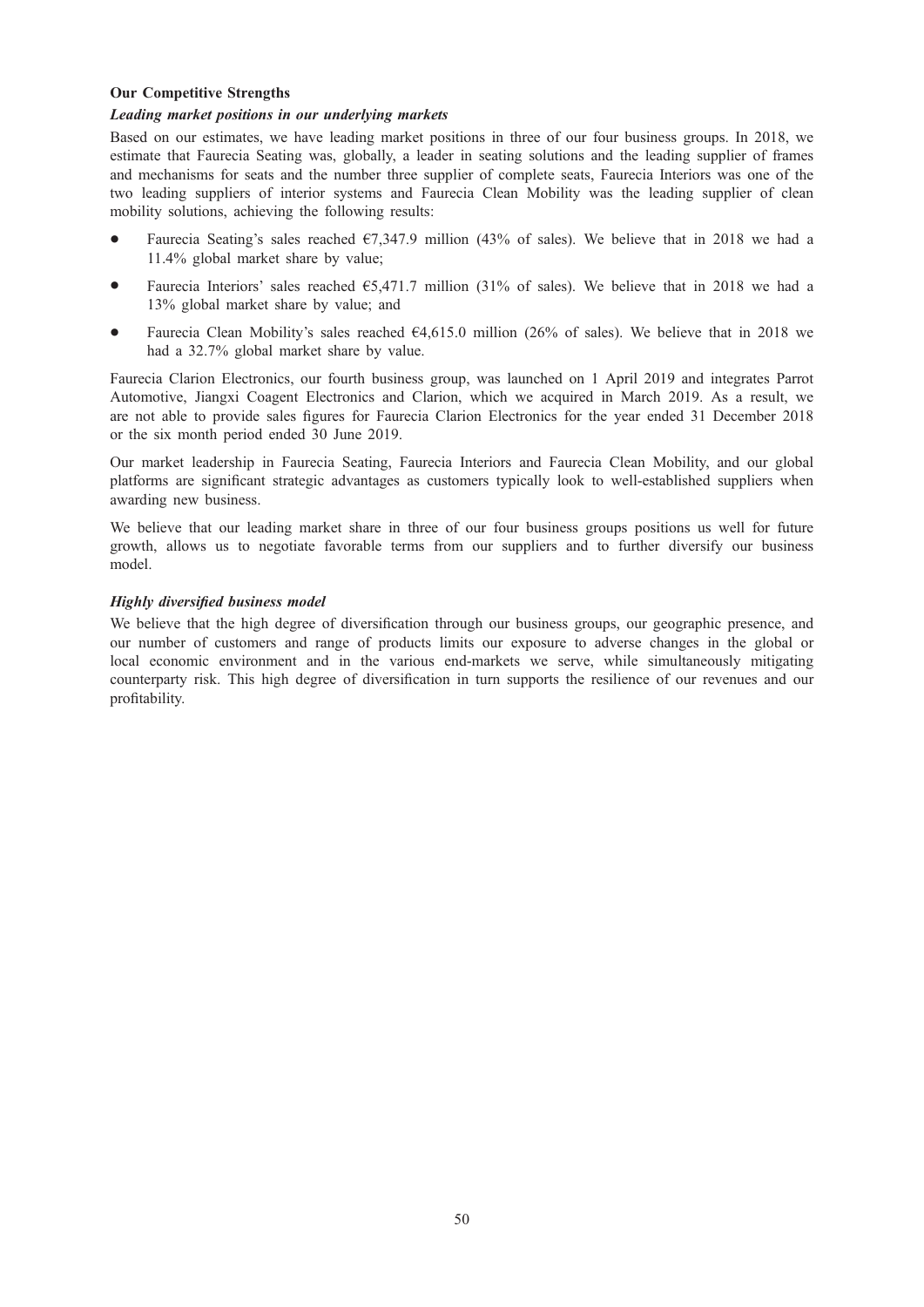The following charts show our sales for the six months ended 30 June 2019 by region, business group and customer.



<sup>\*</sup> Clarion accounted for only two months of Faurecia Clarion Electronics' sales, in April and May, for the first six months of 2019.

In the six months ended 30 June 2019, sales in Europe, North America, Asia and South America were 50.4%, 25.5%, 19.1% and 3.8%, respectively, compared to 52.6%, 24.8%, 17.2% and 4.0%, respectively in the six months ended 30 June 2018. We also further diversified our sales by business group in the six months ended 30 June 2019 with the introduction of our new business group, Faurecia Clarion Electronics on 1 April 2019, which accounted for 3.0% of sales in the six months ended 30 June 2019.

In recent years we have further increased our customer diversification. In 2018, our two largest customers accounted for 34.8% of sales compared to approximately 47.8% of total sales in 2008. We also further increased our geographic diversification by increasing the share of our Asian sales. In 2018, sales in Europe, North America and Asia were 50.5%, 25.5% and 18.6% of sales, respectively compared to approximately 74.4%, 14.8% and 5.9% of total sales, respectively, in 2008. This increased diversification reduces our exposure to a single geographic area, end-market, automaker or car model.

We benefit from a global customer base. Although Japanese and South Korean automakers tend to use their own network of suppliers, we managed to become a supplier to Nissan and Hyundai. We are present on most market segments, from entry-level models to premium and luxury cars, which make us less vulnerable to the parameters which may affect one particular segment. We also benefit from revenue visibility and stability, due to the inherent difficulties automakers face when changing suppliers in the midst of the development and production of a car model, and from a high renewal rate of our programs (91.7% in 2018).

#### Attractive underlying market fundamentals

—————

Significant global trends are impacting the automotive industry. Those global trends include, in particular, climate change, resource scarcity, growing and ageing populations, economic power shifting to Asia, accelerating technological advancements and increasing urbanization. The consequence of these trends on the automotive industry is a radical increase in mobility which is becoming connected, autonomous, shared and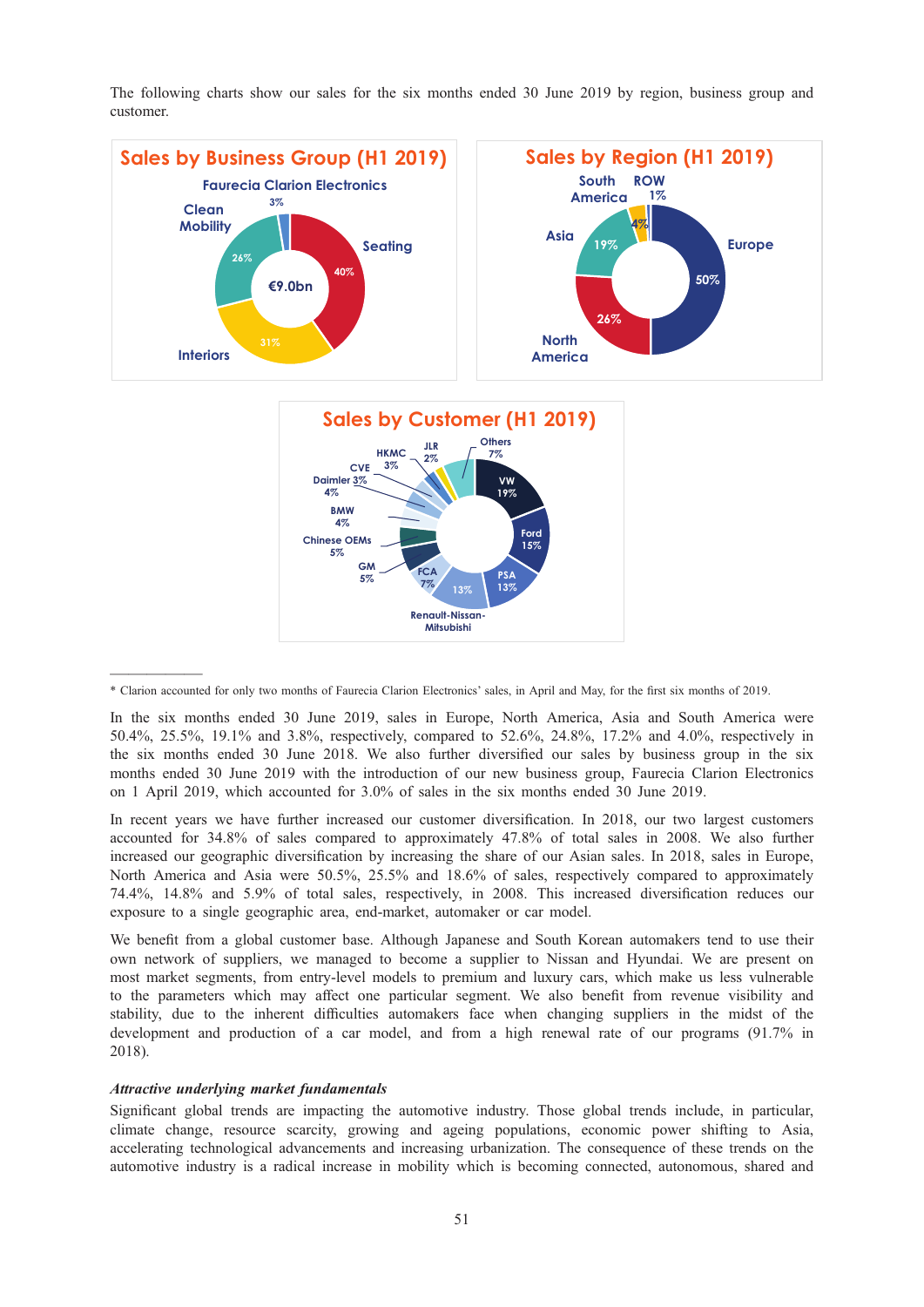electrified. We have anticipated these trends and developed a strategy to benefit from them by developing into a technology company which provides solutions for sustainable mobility and cockpit systems.

# Connectedness

Vehicles with connected capabilities already exist and are becoming increasingly common. The trend for connected vehicles is driven by legislation for increasing safety, increasing customer expectations for infotainment and technological developments for autonomous cars. Connectivity will allow continuous monitoring of vehicles and passengers, the ability to upgrade software in vehicles and will provide passengers with access to a wide range of services. The introduction of mobile 5G will enhance connectivity through better quality network coverage and higher bandwidth. We currently estimate that 90% of vehicles will be connected by 2025.

#### Autonomous

Autonomous vehicles will provide drivers with the opportunity to engage in activities not previously possible while driving, such as relaxing, working and socializing. Accordingly, we expect the automotive industry will need to extend its value-proposition to deliver new user experiences. In this context, we expect vehicle interiors will undergo a significant evolution and the Cockpit of the Future will be connected, versatile and predictive. We currently estimate that between 8 to 12% of vehicles will allow at least SAE level 3 category of driving automation, as defined by SAE International, by 2025.

### Shared mobility

Connectivity is also impacting the way users see mobility, as they begin to use new solutions, particularly in urban settings. Ride-sharing services such as car-pooling or ride-hailing, are experiencing significant growth. This trend is the result of the emergence of new peer-to-peer services, made possible by the current digital revolution. Users of shared mobility will demand personalization of their interiors and digital continuity.

### Electrification

The powertrain mix is rapidly evolving towards electrification, due to environmental concerns and pressure from regulators and society. Whilst different countries are moving towards zero emissions at a different pace, we expect there will be a rapid increase in the number of hybrid vehicles and battery electric vehicles and that fuel cell electric vehicles will co-exist as zero emissions alternatives. We currently estimate that, by 2023, 50% of new cars sold will be electrified, including hybrid vehicles.

We estimate that the addressable market for Sustainable Mobility will reach €51 billion by 2030. We estimate that the addressable market for the Cockpit of the Future will reach  $\epsilon$ 81 billion by 2030.

#### Pioneer in technological innovations



We are a pioneer in technological innovations in the automotive sector, as highlighted by our consistent track record of award winning innovations. We operate 35 research and development centers worldwide and employ approximately 7,300 engineers. In 2018, we filed 403 new patents, compared to 330 in 2017.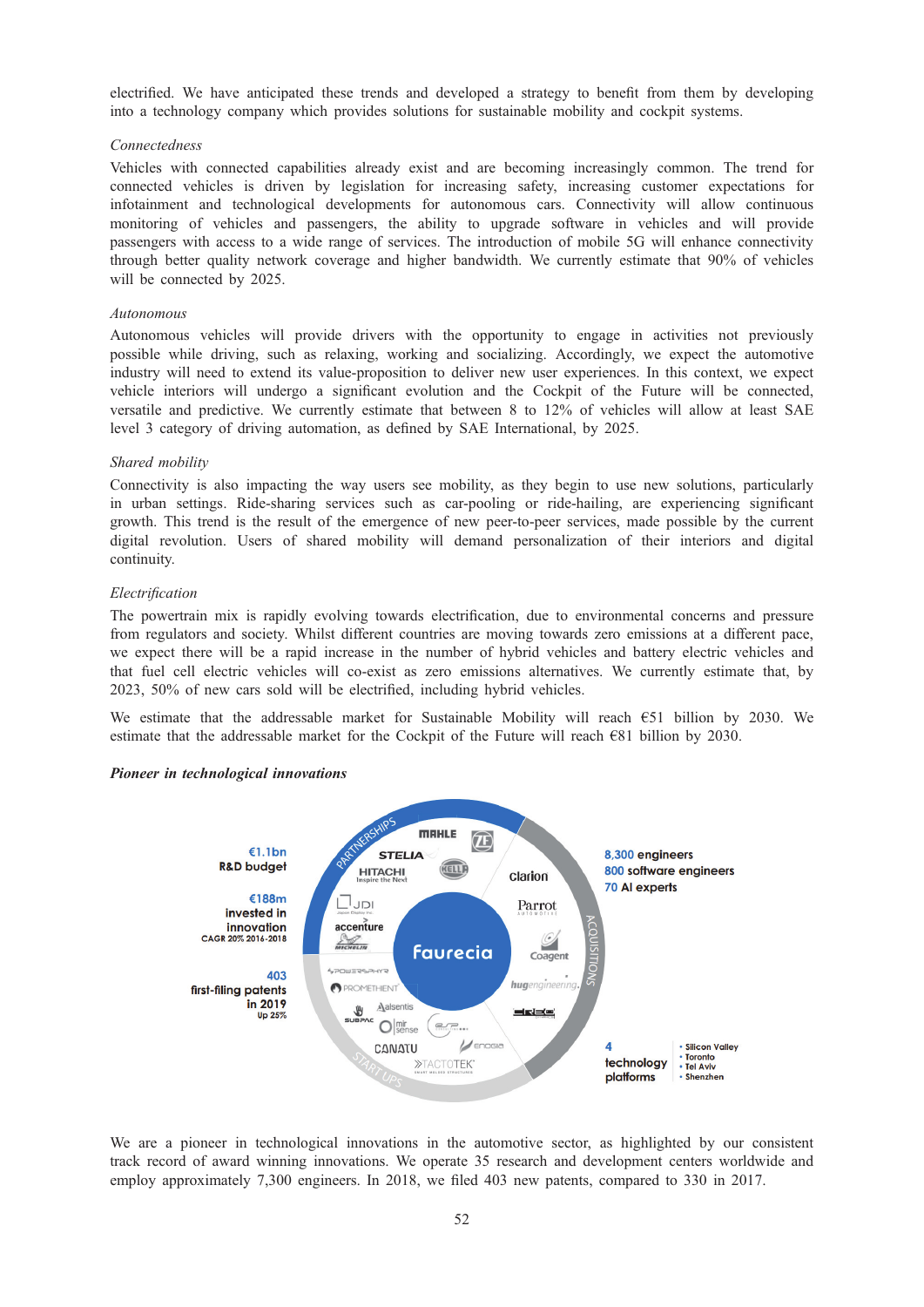We are accelerating our investment in innovation in order to capitalize on the significant global trends impacting the automotive sector including, in particular, climate change, resource scarcity, growing and ageing populations, economic power shifting to Asia, accelerating technological advancements and increasing urbanization. In 2018, we allocated  $\epsilon$ 1,093 million to gross R&D costs of which management estimates that €180 million was allocated to research and innovation expenses, an increase of €20 million compared to 2017.

Given the pace of technological change and the need for the efficient development of new products, we have developed an open innovation ecosystem to accelerate the integration of new competences and improve the time-to-market of our products. This innovative, collaborative ecosystem incorporates non-rival alliances with global leaders as well as investment in start-ups and collaboration with academic institutions.

#### Strategic and technology partnerships

To rapidly accelerate development in key areas, we have developed partnerships with other industrial or technology companies. The main partnerships signed in 2017 were with ZF Friedrichshafen AG ("ZF") and MAHLE GmbH ("Mahle") for the Cockpit of the Future and with Accenture for the development of digital services and digital transformation. In 2018 we entered into a strategic collaboration with HELLA GmbH & Co. KGaA ("HELLA"), the lighting and electronics specialist, as well as a business alliance with Hitachi, Ltd ("Hitachi") to make a combined offer with Clarion for autonomous driving solutions.

#### Academic partnerships

We also work with academics in open innovation networks, to test, assess and develop prototypes in order to obtain the relevant information to position research for the Group. Important partnerships include those with Stanford University in the USA and the Collège de France, French Commission for Atomic Energy and Alternative Energies, and Dortmund and Supelec.

#### Investment in start-ups

Faurecia Ventures, the Group's investment fund, advances our innovation strategy by identifying, incubating and investing in start-ups with relevant technologies for Sustainable Mobility and the Cockpit of the Future.

In 2018, we invested in American start-ups including Powersphyr (which develops wireless charging technology), Promethient (which develops climate control technology) and SUBPAC Inc (which develops innovative sound solutions) for the Cockpit of the Future. We also invested in the French start-up Enogia for energy recovery, and in the innovative French lab ESP Consulting, to develop wellness solutions for cockpit occupants.

#### Technology platforms

We also collaborate with local start-up ecosystems via technology platforms. They allow the Group to scout start-ups, establishing strong connections in major innovation clusters and to closely follow emerging trends and new technologies. The Group's platforms are located in the Silicon Valley, Toronto, Shenzhen and Tel Aviv.

#### Strong operational performance

#### Digital Technology

We have introduced digital technology to improve operational efficiency and transform working practices in our production facilities. In 2017, we deployed digital management tools as part of our Digital Enterprise strategy, including real-time information sharing, collaborative robots and autonomous guided vehicles, to optimize assembly automation, quality control and production efficiency. By the end of 2018, over 550 collaborative robots and 800 automated guided vehicles had been installed at Faurecia production sites. More than a hundred of our factories have digital production dashboards, allowing real-time information sharing on the operation of production lines. Over 300 machines are connected to a data pool allowing monitoring and easing predictive maintenance.

#### Product Quality

The quality of our products is widely acknowledged among automakers. We ensure the quality of our products through our Faurecia Excellence System, a rigorous set of project management procedures and methodologies, and by the expertise of our engineers and technicians who design products and develop technological solutions. In 2018, we launched our Total Customer Satisfaction program to collect customer feedback in real-time digitally through an application. As a result, for the six months ended 31 December 2018, our customers rejected less than 15 defective parts per million parts delivered, below the target set by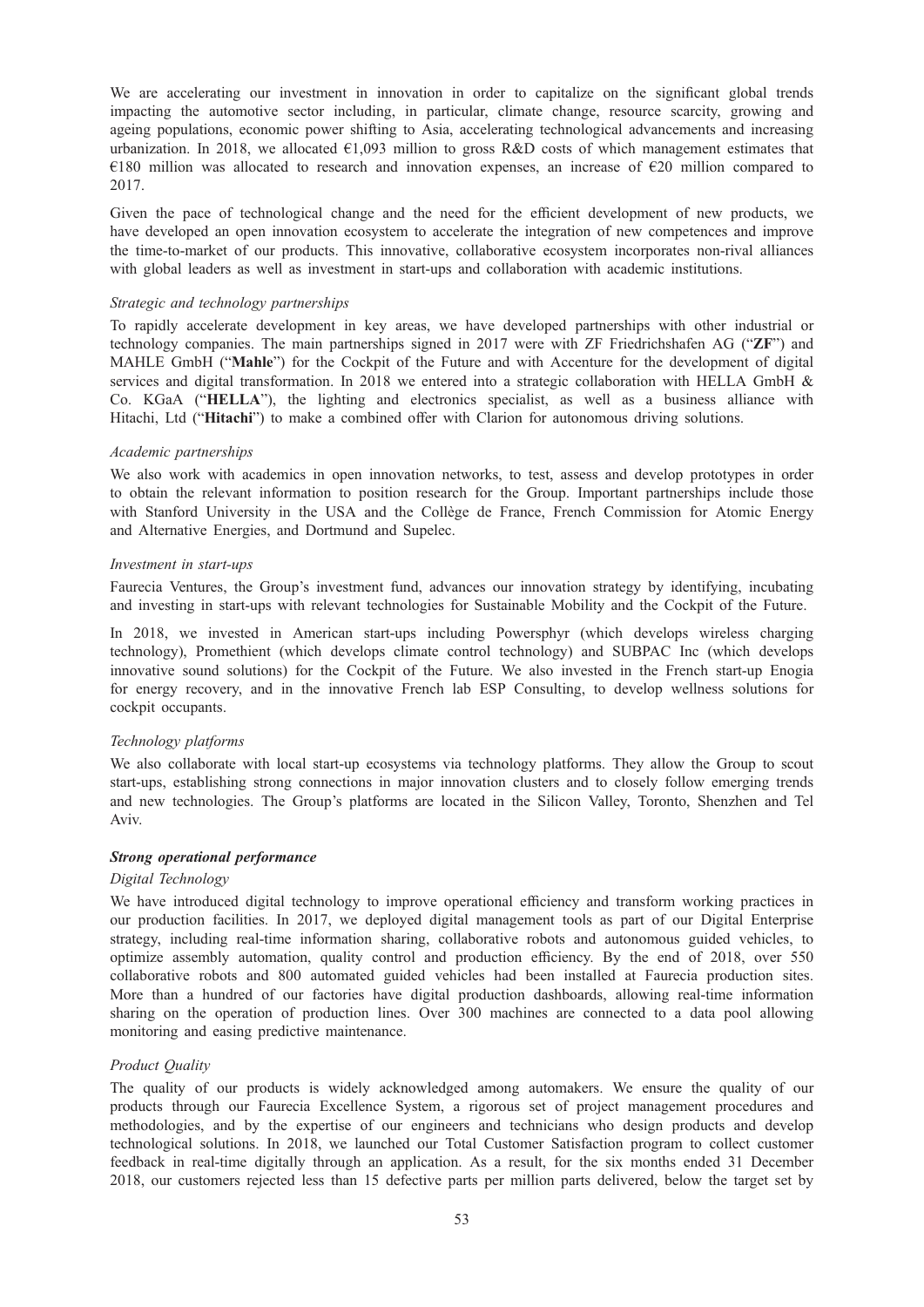the Group. The Faurecia Excellence System, renamed "FES X.0", was updated in 2018 to make it more pragmatic and accessible to employees as well as to accelerate digitization. FES X.0 is being deployed during 2019 and will be an important contributor to our Total Customer Satisfaction program and our financial performance.

### Total Customer Satisfaction Program

We proactively maintain very close relationships with our customers and seek to be their strategic suppliers. These relationships have been developed through regular contact and meetings from all levels of our organization from our management to our site teams, including close monitoring of customer feedback through our Total Customer Satisfaction program as well as by maintaining the high quality of our products through our Faurecia Excellence System, renamed "FES X.0", and through technology reviews and co-development projects. The success of our relationships is reflected in our order intake and the awards we have received in recent years. For the year ended 31 December 2018, our order book for sales was a record €63 billion (calculated on a three-year rolling basis). Among others, we achieved the following milestones between 2017 and 2019:

- \* being recognized with two innovation awards at the 2019 Shanghai Automotive Show for our Cockpit of the Future innovations;
- being recognized with the "Best Quality Mindset award" at the Groupe Renault Suppliers event for our Pitesti (Romania) plant in 2019;
- being awarded a record contract for our seating business by the BMW Group, which was our highest ever single order intake in terms of sales volume;
- \* being recognized with two German Innovation Awards for our "Morphing Instrument Panel" and "Immersive Sound Experience", two of our Cockpit of the Future solutions, in 2018;
- being recognized with the Innovation award at the 2018 Groupe Renault Suppliers event, for our innovative concept for future vehicle interiors;
- being recognized with the EcoVadis Sustainable Procurement Leadership Award for the global excellence of our "Buy Beyond" sustainable procurement program in 2018;
- \* being awarded first prize in the Environment category for our Exhaust Heath Recovery System ("EHRS") at the Auto-Moto Innovation Awards in 2017;
- being recognized at the JEC World 2017 Innovation Awards with two awards for our Lightweight Solutions;
- being recognized with over 40 awards for quality and operational performance in 2017, many of which were awarded by Chinese OEMs;
- being recognized "Best supplier" and being awarded with the "5 star quality" award by Hyundai Kia in 2017;
- being part of the 44 suppliers selected by Volkswagen as strategic partners, in their FAST ("Future Automotive Supply Tracks") corporate initiative;
- being a member of the "Supplier Councils" for Ford, the PSA Peugeot Citroën group and Fiat Chrysler; and
- being awarded with a Supplier Diversity and Inclusion Award by Ford Europe in 2017.

### Strong focus on profitability and financial discipline

Our profitability and financial discipline form an important foundation for our transformation and sustainable value creation. Over the past several years we have achieved significant improvements in our profitability. Our operating income increased from 3.5% of value added sales in 2013 to 7.3% of sales in 2018. In particular, our operating income in North America increased from around 2.8% of value added sales in 2013 to 6.5% of sales in 2018, and our Faurecia Interiors business group improved its operating income from 1.8% of its value added sales in 2013 to 6.0% of its sales in 2018.

Our selective cost structure and our focus on more profitable businesses has enabled us to improve our operating margin, in particular for our Faurecia Clean Mobility business group. Our Faurecia Seating operating margin (as a percentage of sales) increased from 5.7% in 2017 to 6.0% in 2018. Our Faurecia Interiors operating margin (as a percentage of sales) increased from 5.6% in 2017 to 6.0% in 2018. Our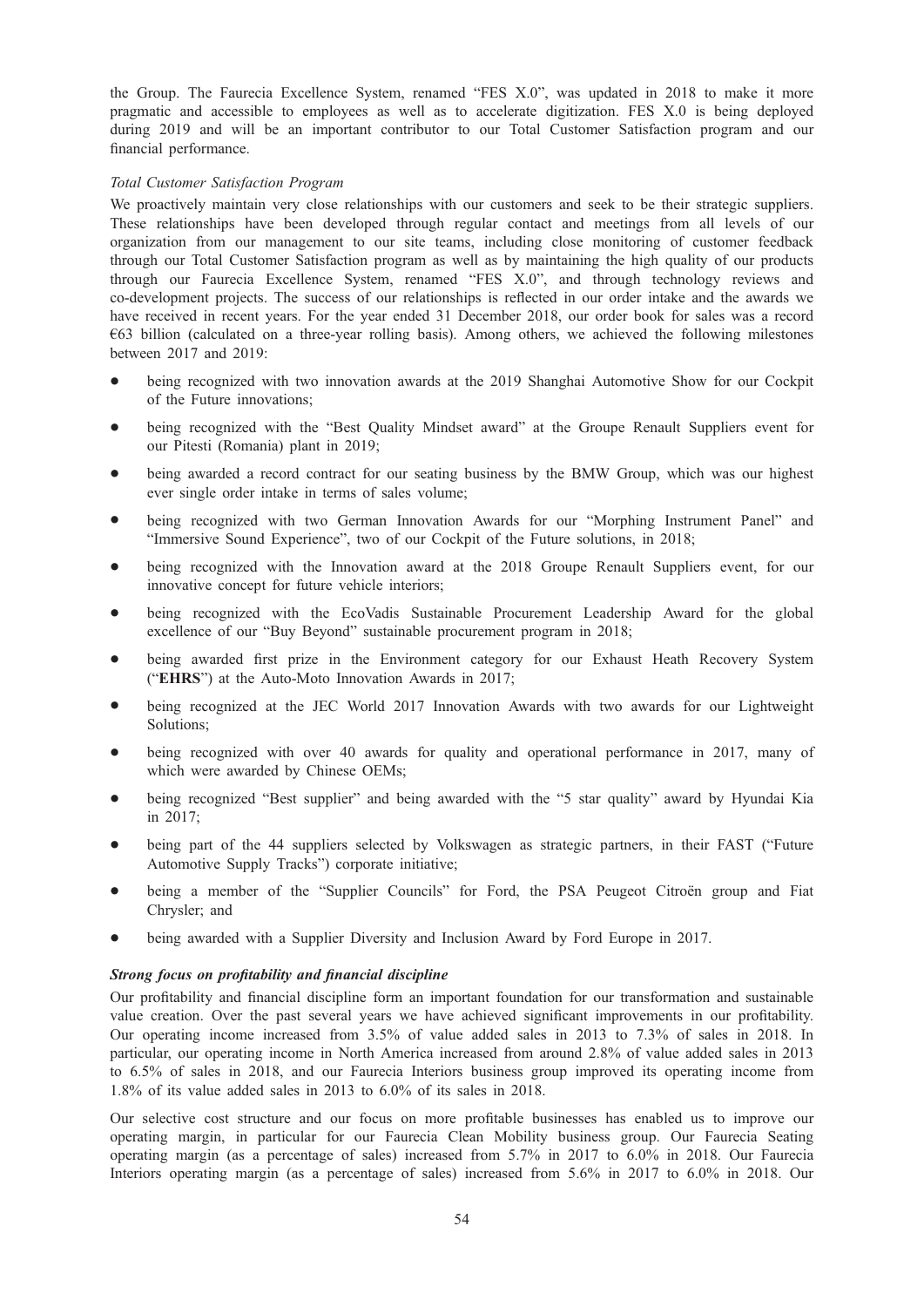Faurecia Clean Mobility operating margin (as a percentage of sales) increased from 10.2% in 2017 to 10.8% in 2018. To lower costs, we continue to further standardize our equipment and production processes.

We generally seek to pass through increased raw material costs to our customers through a variety of means. Certain raw material cost fluctuations, such as for monoliths, are directly passed through, whilst others are passed through (typically with a time lag) through indexation clauses in our contracts. In addition, we seek to pass through certain other raw material costs to customers through periodic price reviews that are part of our contract management. Our ability to pass through such costs has had a positive impact on our margins and profitability. In an environment of increasing raw material prices, we believe we have been generally successful in passing on the higher costs of our raw materials to our customers.

We seek to achieve steady and predictable levels of capital expenditure and working capital. We are still planning to grow while limiting our capital expenditure and capitalized R&D requirements by seeking better capital expenditure allocation. Our three-year order intake for the period 2016 to 2018 was €63 billion, compared to  $\epsilon$ 53 billion for the period 2014 to 2016. Subject to the global growth of vehicle production, we believe that our order book strongly supports our future sales and growth objectives.

#### Experienced Management Team

Our management team and Board of Directors have significant experience in the industry. Patrick Koller, our Chief Executive Officer, has been with the Group since 2006. Prior to becoming our Chief Executive Officer, he was Executive Vice President at our Faurecia Seating business group from 2006 to 2015. Michel Favre, our Chief Financial Officer, has been with the Group since 2013. Prior to becoming our Chief Financial Officer, he was Executive Vice President (Financial Controlling and Legal) at Rexel SA from 2009 to 2013, Chief Financial Officer at Casino Guichard-Perrachon SA from 2006 to 2009 and Chief Financial Officer of Altadis SA from 2001 to 2006. He also held a number of senior financial and operational roles with Valeo SA over a 13-year period including Vice President of the Lighting Branch from 1999 to 2001. The majority of the members of our Executive Committee have spent most of their careers in the automotive industry. We believe that the experience, industry knowledge and leadership of our management team will help us implement our strategy described below and achieve further profitable growth.

#### Strategy

Our strategy is designed to respond to the significant global trends impacting the automotive sector including, in particular, climate change, resource scarcity, growing and ageing populations, economic power shifting to Asia, accelerating technological advancements and increasing urbanization.

We are seeking to accelerate our growth by focusing on two strategic priorities which we refer to as "Sustainable Mobility" and "Cockpit of the Future". "Sustainable Mobility" involves our development of products and processes which reduce  $CO<sub>2</sub>$  emissions, improve air quality, weight reduction, size reduction, energy recovery and the development of bio-sourced and renewable materials. "Cockpit of the Future" involves our development of products and technology for vehicle seating and interiors which are aligned with the increasing connectedness and autonomy of vehicles. We believe this trend will radically alter the driving experience. As a result, vehicle seating and interiors will be substantially redesigned and enhanced to deliver the "Cockpit of the Future". We are pioneering technological development in the "Cockpit of the Future", which will provide users with versatile architecture, advanced safety, health and wellbeing, cockpit integration systems, connectivity, infotainment and intuitive HMI systems. We are focusing our product development on higher value, innovative products with a high technology content.

Regulatory changes, which seek to reduce the impact of automobiles on the environment, will also have a significant impact in our markets and we anticipate that this will present a significant business opportunity. We believe that the Asian markets represent a significant source of growth potential and high profitability. For example, we believe that the likely introduction of more stringent CO<sub>2</sub> and other emission regulations in Asia, in particular in China and India, will lead to significant upgrades in vehicle content and provide substantial opportunities for growth in our Asian markets. Our strategy is to continue to expand our portfolio in China with our current customers and strengthen our relationship with major Chinese automakers to accelerate our business activity.

#### Sustainable Mobility

Our strategic roadmap for Sustainable Mobility focuses on the following three areas:

- developing innovative solutions for hybrid vehicles;
- developing ultra-clean solutions for commercial vehicles and high horsepower engines; and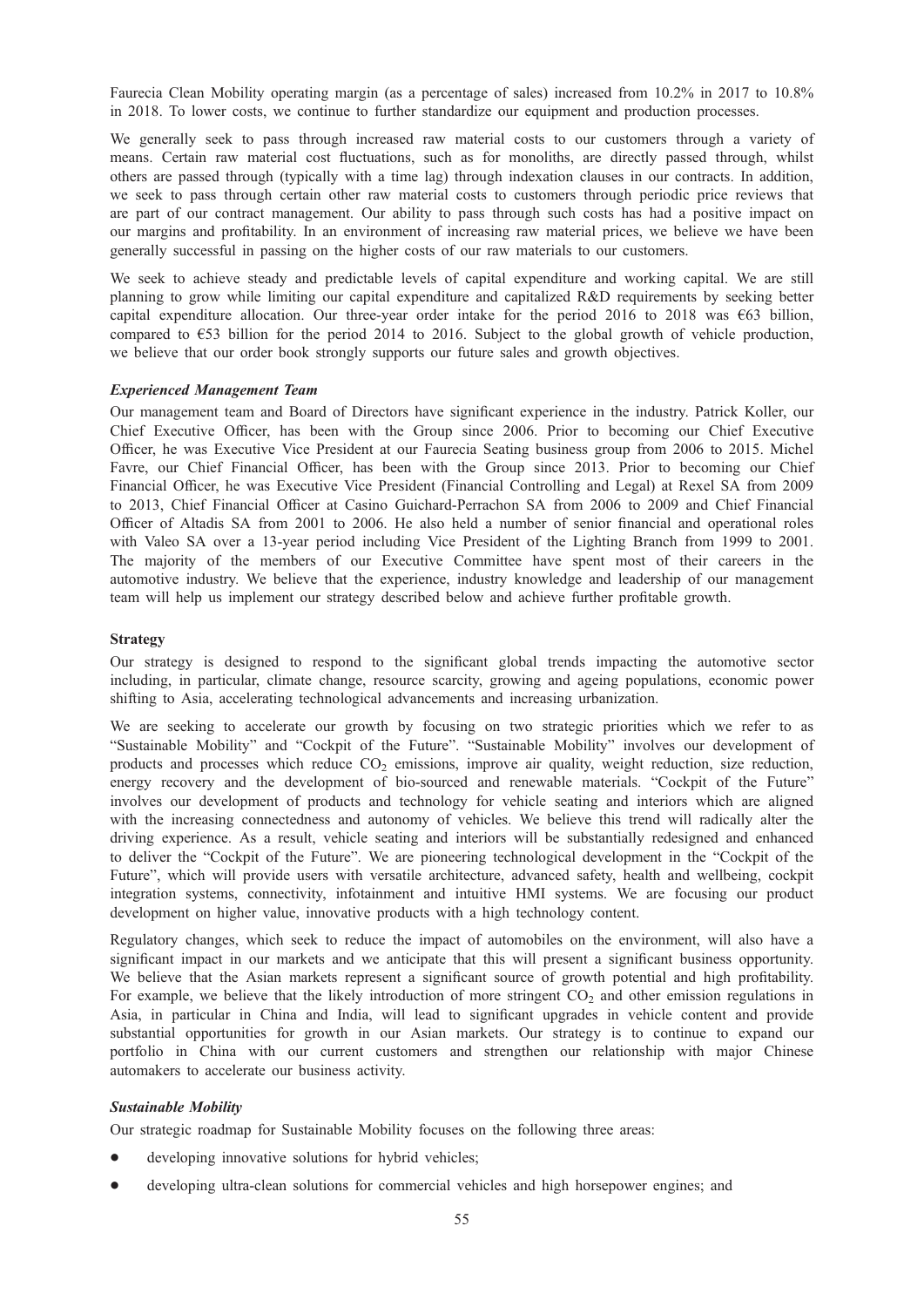developing solutions for zero emissions.

Sustainable Mobility - Innovative Solution for Hybrid Vehicles: Our "Sustainable Mobility" strategy for passenger vehicles is focused on two main areas. Firstly, we continue to develop innovations for hybrid passenger vehicles that improve fuel economy such as our EHRS, electric heated catalyst, real time emissions monitoring, acoustic valves and ultra-lightweight exhaust lines. We have developed a low pressure Exhaust Gas Recirculation System which will reduce fuel consumption by over 3% in gasoline-engine vehicles. Secondly, we are expanding our capabilities in lightweight materials. In 2017, we joined the German carbon fiber composites network based in Augsburg, Germany to develop manufacturing processes for mass production of carbon composite parts in vehicles. We expect carbon composite vehicle parts to weigh 50% less than equivalent parts made from steel. Ten kilograms of weight savings could reduce  $CO<sub>2</sub>$ emissions by 1g/km. We also recently developed a resonance free pipe which reduces weight and packaging complexity by eliminating resonators. This award-winning innovation was launched in 2018 in the United States, in collaboration with General Motors.

Sustainable Mobility – Ultra-clean Solutions for Commercial Vehicles, High Horsepower Engines: Our strategy for commercial vehicles and high horsepower engines is focused on developing innovative "Sustainable Mobility" and ultra-clean diesel technologies for these markets.

Sustainable Mobility – Solutions for Zero Emissions: Our strategy for zero emissions is focused on battery electric vehicles ("BEV") and fuel cell technology. We are seeking to become a leading player in battery housing for BEVs, including thermal management. Based on our experience of composites, we have already begun supplying battery pack covers which will be combined with functional thermal management and crash resistance.

Whilst they have not reached large scale production yet, fuel cell electric vehicles offer some advantages over BEVs, in particular for heavy and long range vehicles in terms of autonomy and charging time. Fuel cell electric vehicles and battery electric vehicles will probably coexist for different applications.

In March 2019, we signed a memorandum of understanding to create a joint venture with Michelin, a leader in sustainable mobility. The joint venture will incorporate each of Michelin's fuel cell related activities, including its subsidiary Symbio, with our fuel cell related activities excluding high-pressure hydrogen tanks (which we are developing with Stelia Aerospace Composites).

# Cockpit of the Future

We believe that our existing product portfolio and competencies give us an extremely strong position to become the leading interior supplier to the automotive industry. We are focusing in particular on developing our capabilities in the following areas:

- Cockpit Technologies: We are focused on developing "smart surfaces" for drivers' expecting greater intuitive interaction with their vehicles. "Smart surfaces" combine traditional vehicle interior surfaces, such as the dashboard, with digital displays that are able to control cockpit temperature, sound and lighting. The strategic collaboration we signed in 2018 with HELLA, a lighting and electronics specialist, will allow us to develop innovative lighting solutions, personalizing our cabins for passengers. Additionally, in-vehicle infotainment is moving towards open platforms which allow for easy integration with the driver's own digital devices, or "digital continuity". Our strategic partnership with Jiangxi Coagent Electronics, our acquisition of Parrot Automotive and the Clarion Acquisition will allow us to develop flexible connectivity and infotainment solutions quickly.
- Advanced Safety, Health and Wellness: We are developing interior and safety technologies for autonomous cars. In 2017, we signed a partnership agreement with ZF to develop the Advanced Versatile Structure seat frame which allows the driver to recline, lift, adjust and swivel their seat and return it quickly back to the upright driving position. The seat belt and belt retractor are both integrated into the seat allowing the seat belt to function in different seat positions.
- Cockpit Integration Systems: We are developing our "cockpit intelligence platform" ("CIP") that uses artificial intelligence to learn a driver's preferences in the vehicle and predict when the driver will need certain in-vehicle-adjustments to be made. Our CIP will manage all interior cabin electronics, integrating the key functions of the cockpit including infotainment and audio, safety and comfort and thermal management. Our CIP is being developed with open source technologies so that software developers can develop new applications for it.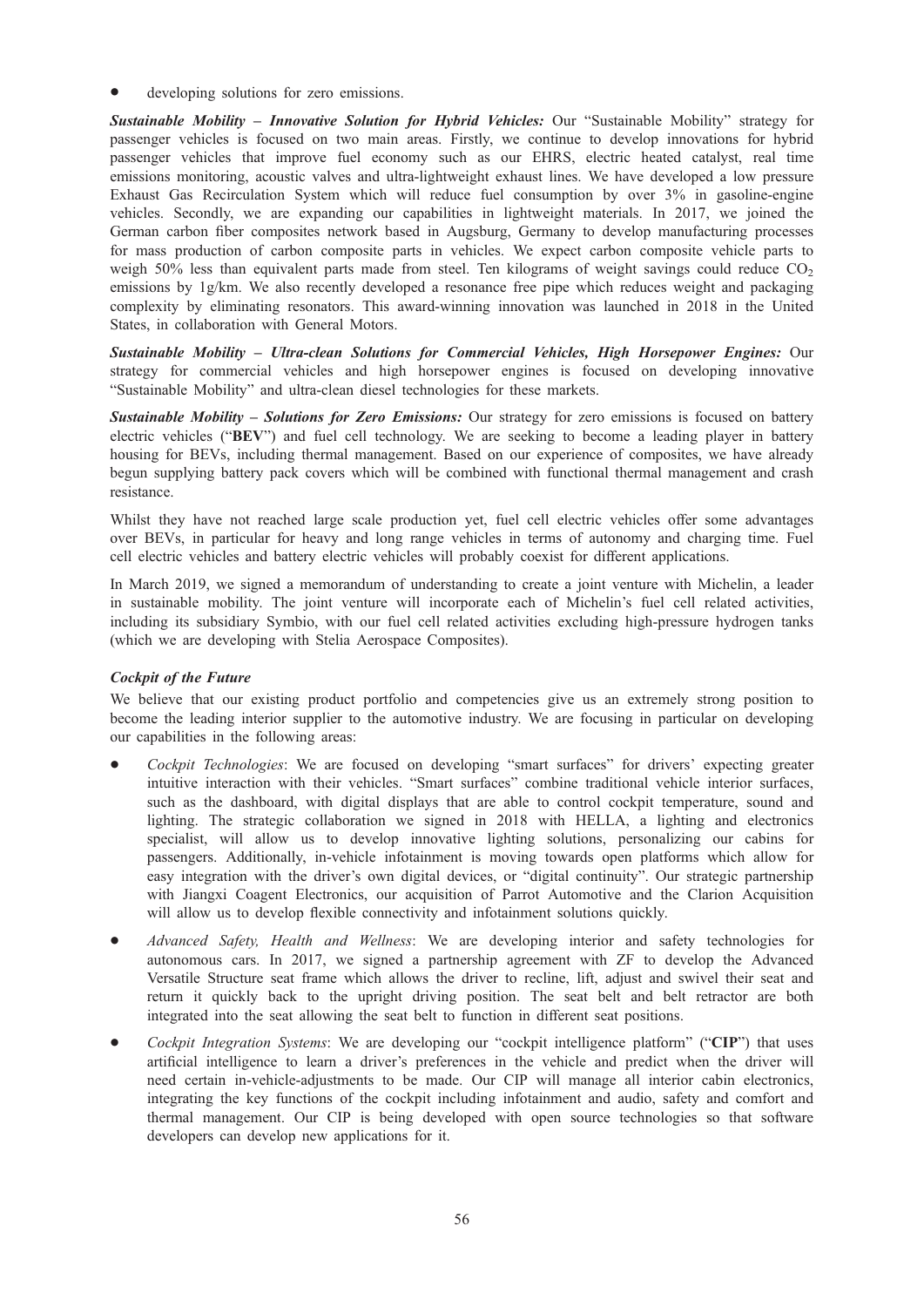#### Sustainable Development

We recognize our responsibility as a company to make a positive contribution to society and to all stakeholders. We seek to ensure that our commitment to sustainable development is an integral part of our corporate culture. We intend to remain focused on our strong quality, environmental and health and safety standards while continuing to be proactive and innovative in protecting the environment. For example, we recognize the need to reduce the carbon footprint of our activities and we will continue to offer solutions for sustainable mobility. We work to improve air quality by developing products which reduce pollutant emissions. We also recognize that we are a member of the communities in which we operate. We contribute to economic development by hiring locally, providing career training and advancement for our employees and by our commitment to ethics and social responsibility.

#### Refinancing

The issuance of the Notes in this offering is intended to extend our debt maturity profile and strengthen our balance sheet. We have entered into a dealer manager agreement with the Dealer Managers pursuant to which the Offeror will make a cash tender offer for 2023 Notes, subject to a maximum acceptance amount. On or about the Issue Date of the Notes offered hereby, the Offeror will transfer to us all 2023 Notes validly tendered and accepted pursuant to the Tender Offer in exchange for an equal principal amount of Notes offered hereby. We intend to cancel any 2023 Notes which are transferred to us by the Offeror. In addition, subject to the issuance of Notes in an amount which we deem to be sufficient, and to the extent that the proceeds of the Notes are greater than the aggregate principal amount of 2023 Notes accepted for purchase pursuant to the Tender Offer, we intend to redeem 2023 Notes that are not validly tendered and accepted pursuant to the Tender Offer at their principal amount plus the applicable redemption premium. The 2023 Notes Redemption is conditioned on the satisfaction, or waiver by the Offeror, of certain conditions, including without limitation the pricing of this Offering.

The Refinancing will extend the maturity of our long-term debt. The Offering Circular is not an offer to purchase, or the solicitation of an offer to sell, 2023 Notes. The Tender Offer is made only by and pursuant to the terms of the offer to purchase relating to the tender of the 2023 Notes.

See "Description of Other Indebtedness" for further details regarding our outstanding indebtedness and the principal terms and conditions of our other debt instruments.

#### Recent developments

In the third quarter of 2019, our sales amounted to  $\epsilon$ 4,185 million.

The following tables show our sales for the third quarter of 2019 by business group and by region.

|                     | Sales by business group for the third quarter of 2019 |                  |                          |                                                  |  |  |  |  |  |
|---------------------|-------------------------------------------------------|------------------|--------------------------|--------------------------------------------------|--|--|--|--|--|
| $(in \in millions)$ | Seating                                               | <b>Interiors</b> | <b>Clean</b><br>mobility | Faurecia<br><b>Clarion</b><br><b>Electronics</b> |  |  |  |  |  |
| <b>Sales</b>        | 1.571                                                 | 1.198            | 1.114                    | 302                                              |  |  |  |  |  |

|  |  |  | Sales by region for the third quarter of 2019 |
|--|--|--|-----------------------------------------------|
|  |  |  |                                               |

 $\overline{S}$  by business group for the third quarter of 2019

| $(in \in millions)$ | <b>Europe</b> | <b>North</b><br>America | Asia | <b>South</b><br>America | Rest of the<br>World and<br>other<br><b>Countries</b> |
|---------------------|---------------|-------------------------|------|-------------------------|-------------------------------------------------------|
| <b>Sales</b>        | 1.875         | 1.134                   | 942  | 186                     | 47                                                    |

On 14 October 2019, we announced that we have signed a memorandum of understanding with Continental Automotive GmbH to acquire the remaining 50% of shares in our joint venture, SAS Autosystemtechnik GmbH und Co., KG ("SAS") for €225 million (excluding cash) (the "SAS Consolidation"). SAS assembles complete interiors modules, such as cockpits, where electronics and circuitry are integrated into instrument panels. This acquisition will expand our systems integration offering to cover all interior modules, as well as our new product lines such as displays, electronics, sensors and thermal management. The addition of SAS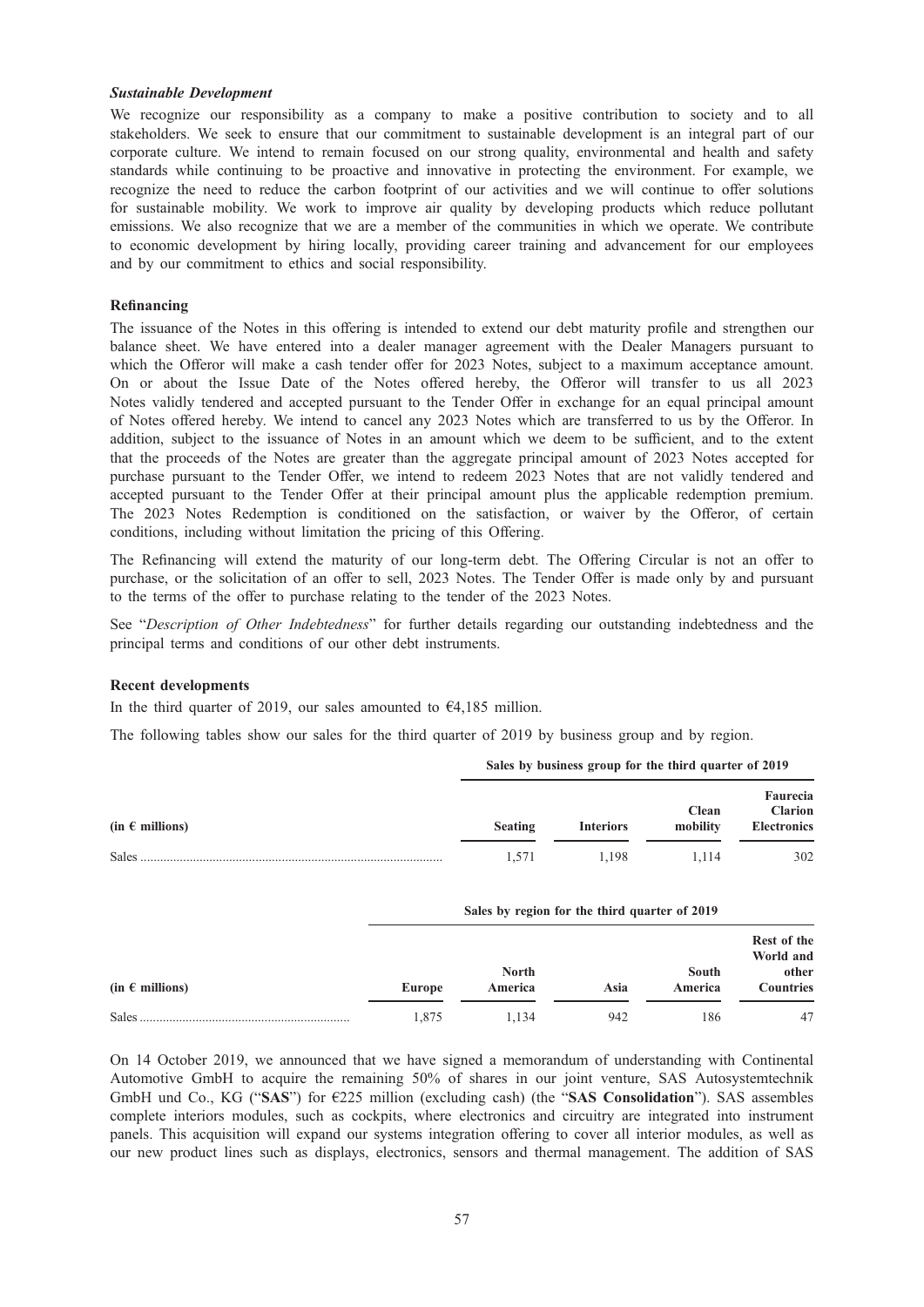core capabilities in systems integration and complexity management would also strengthen Faurecia's "Just in Time" plant network.

SAS employs 4,490 people in 19 facilities in Europe, North America and South America. In 2018, SAS assembled 5.2 million cockpits. We estimate that this acquisition will be immediately accretive to Faurecia in terms of operating margin, net income and return on capital employed.

For the year ended 31 December 2018, SAS had  $6633$  million in sales (utilizing the IFRS 15 standard), with 73% of such sales in Europe, 26% in North America and 1% in South America. Prior to the SAS Consolidation, SAS has been accounted for under the equity method in Faurecia's financial statements. In the year ended 31 December 2018 the share of Faurecia's consolidated net income from SAS amounted to €23.5 million. We estimate that SAS's market share on cockpit modules is 19% of the accessible market.

We believe this acquisition will further help to position us as a leading provider of cockpit systems integration and advance our "Cockpit of the Future" strategy. We currently anticipate that the purchase will be completed early in 2020, subject to standard conditions and regulatory approvals.

On 31 October 2019, we issued the Additional 2026 Notes in an aggregate principal amount of €250 million. The Additional 2026 Notes are consolidated and form a single series with the 2026 Notes. The aggregate principal amount of the 2026 Notes, including the Additional 2026 Notes, is €750 million.

On 31 October 2019, Groupe PSA issued a press release announcing that the supervisory board of Peugeot S.A. and the board of directors of Fiat Chrysler Automobiles N.V. have each unanimously agreed to work towards a full combination of their respective businesses by way of a 50/50 merger. The press release also states as follows: "In addition, prior to completion, Peugeot would distribute to its shareholders its 46% stake in Faurecia".

### History and Development

We have been a major automotive equipment supplier for decades and trace our history back to 1914. We have grown in tandem with technological and industrial advancements to reach our current position as a market leader in three of our four business groups. The following are key milestones and acquisitions in our development.

1997-1999. Ecia (Équipements et Composants pour l'Industrie Automobile), the PSA Peugeot Citroën group's specialist automotive equipment subsidiary, launches a friendly bid for Bertrand Faure, bringing its direct and indirect stake in this group to 99%. The acquisition leads to our formation in 1998 with the underlying aim of focusing on the automotive equipment business. Ecia and Bertrand Faure merge, resulting in the PSA Peugeot Citroën group holding a 52.6% stake in our company by the end of 1999. At that time, we report sales of over €4 billion, with a workforce of 32,000 employees.

2002-2005. We acquire a 49% stake in the South Korean catalytic converter maker Daeki Industrial (specializing in exhaust systems for Hyundai), number two in its market, and subsequently increase our stake to 100%. We also purchase the South Korean exhaust systems company Chang Heung Precision, which holds market share of over 20%.

2009. We agree to acquire Emcon Technologies, becoming the world leader in the exhaust systems market. Following completion of the all-equity deal, One Equity Partners (JP Morgan Chase & Co's private equity arm) takes a 17.3% stake in our company (fully divested in October 2010) and the PSA Peugeot Citroën group's interest is reduced to 57.4%. In India, we buy out joint-venture partner Tata to become the sole owner of Taco Faurecia Design Centre, which is renamed Faurecia Automotive Engineering India and becomes our development center in India.

2012. On 3 May 2012, we announce our acquisition of the Ford ACH interior components plant in Saline, Michigan (USA). On 30 August 2012, we announce the acquisition of Plastal France (Plastal SAS), a supplier of plastic body parts for Smart branded vehicles (Daimler). We acquire the automotive business of Sora Composites and sign a partnership agreement with Mitsubishi Chemical to co-develop and produce bioplastics for the automotive industry.

2013. Our Faurecia Clean Mobility business group enters into a joint-venture agreement with Suzhou PowerGreen Emission System Solution Co. Ltd, to jointly manufacture clean mobility solutions in Shanghai. Our Interiors business group also enters into a joint-venture agreement with Chinese automaker Chang'an Automobile Group, one of China's largest automakers to produce and deliver automotive interior equipment to Ford and PSA Peugeot Citroën group for its DS premium range and also enters into a cooperation agreement with Magneti Marelli for the design, development and manufacture of advanced human-machine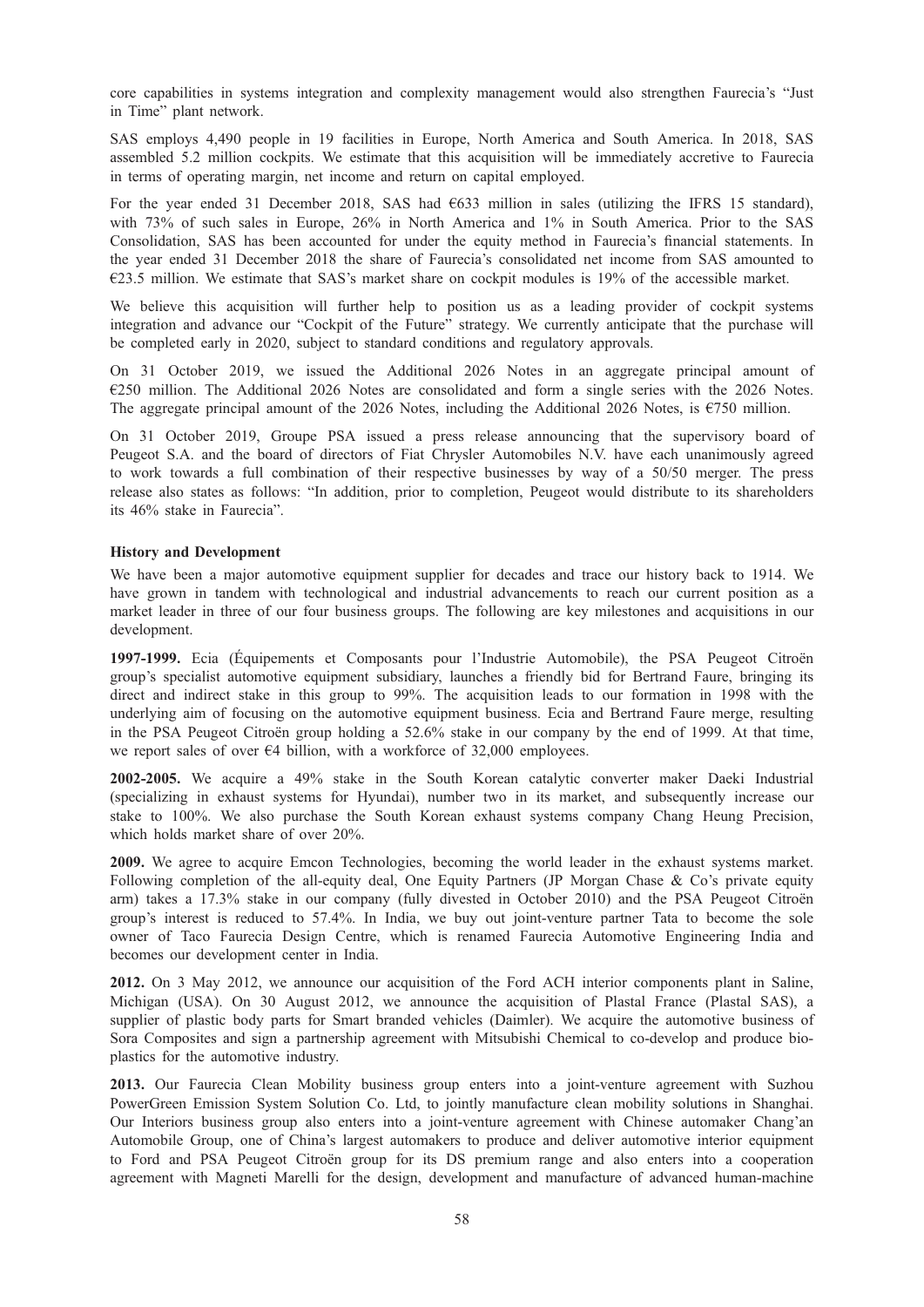interface vehicle interior products. Our Faurecia Seating business group enters into an agreement to establish a joint-venture with Thailand-based equipment manufacturer Summit Auto Seats to support Ford's growth strategy in Southeast Asia, especially in Thailand.

2014. Our Faurecia Interiors business group enters into a joint-venture with Interval, a major French agricultural cooperative to develop the use of natural fiber-based materials for the automotive industry, and also enters into a joint-venture with the Japanese equipment supplier Howa for the production of interior systems for the Renault-Nissan-Mitsubishi group in Mexico.

2016. On 29 July 2016, we complete the sale of Faurecia Automotive Exteriors to Compagnie Plastic Omnium for an enterprise value of €665 million. The sale of Faurecia Automotive Exteriors represents an important step in balancing our business model as it has enabled us to accelerate our investment in higher value-added technologies within our remaining 3 divisions and to rebalance our geographical and customer portfolio. For example, part of the proceeds from the sale of Faurecia Automotive Exteriors were used for our investments in Parrot Automotive, Amminex Emissions Technology A/S ("Amminex") and Jiangxi Coagent Electronics. On 6 December 2016, we announce that we had entered into exclusive talks with Parrot Automotive, one of the leaders in connectivity and infotainment solutions for the automotive industry, with the aim of developing applications and platforms for connected vehicles. On 13 December 2016, we announce that we had increased our stake in Danish company Amminex from 42% to 91.5% through a share purchase agreement.

2017. On 24 March 2017, we complete our strategic partnership with Parrot Automotive by taking a 20% stake and subscribing to a convertible bond allowing us to increase our stake to 50.01% from 1 January 2019. On 17 November 2017, we acquire a 50.1% stake in Jiangxi Coagent Electronics in order to develop HMI and in-vehicle-infotainment such as displays, voice recognition, radio and navigation and smartphone applications.

2018. In March, we complete our acquisition of Hug Engineering, a leader in gas purification systems for high horsepower engines. We also announce our investment in French start-up Enogia, a specialist for energy recovery. In April, we announce the opening of a new technology center in Yokohama. In June, we sign a strategic partnership framework agreement with FAW Group to develop Cockpit of the Future technologies and Sustainable Mobility solutions. In October, we announce our full acquisition of Parrot Automotive. We also announce a new joint venture with Liuzhou Wuling, Faurecia Liuzhou Emissions Control Technologies. We also announce the Clarion Acquisition. In November, we announce a strategic partnership with HELLA for the development of innovative interior lighting solutions. In December, we announce an investment in ESP Consulting, which uses cognitive science to optimize human well-being and performance in different situations.

2019. In February, we signed a partnership with Japan Display Inc. ("JDI") to enhance user experience inside the cockpit. In March, we signed a memorandum of understanding to create a joint venture with Michelin, a leader in sustainable mobility. The joint venture will incorporate each of Michelin's fuel cell related activities, including its subsidiary Symbio, with our fuel cell related activities excluding high-pressure hydrogen tanks (which we are developing with Stelia Aerospace Composites). On 1 April 2019, we launched our fourth business group Faurecia Clarion Electronics, based in Saitama, Japan. In April, we also announced the acquisition of a majority stake in the Swedish company Creo Dynamics, which provides innovative acoustics and Active Noise Control solutions. In April, we also announced the establishment of our first Faurecia Clean Mobility manufacturing plant in Japan, located in Koriyama City, Fukushima Prefecture. In May, we announced an investment in GuardKnox, an Israeli automotive cybersecurity provider, to reinforce passenger safety and data security in the connected car and for new user experiences. In June, we announced the creation of a global center of expertise for hydrogen storage systems at its research and development center in Bavans, France.

# Our Industry

We operate within the global automotive equipment sector and our business growth is dependent on the trends in the global automotive market. Consumer expectations and societal changes are the two main drivers of change within such market. Regulatory change, which mirrors societal change, aims to reduce the impact of vehicles on the environment across all major automotive markets. The globalization of the automotive markets and the swift change in consumption patterns and tools, particularly in the field of electronics, have prompted automakers to look for new solutions enabling them to offer diverse, customizable and financially attractive products.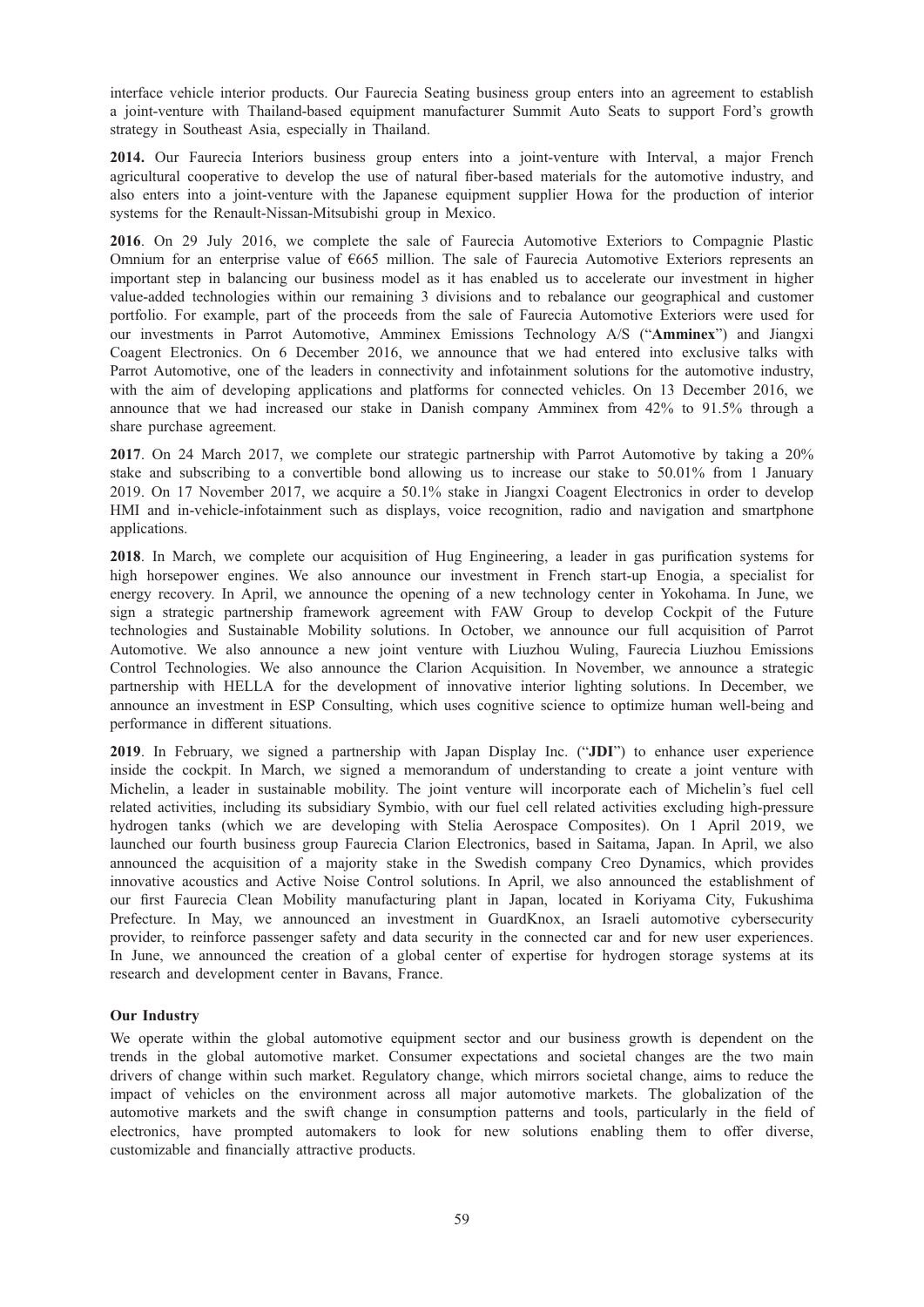Since early 2010, our markets have experienced substantial growth, fueled by a rebound of sales in Europe and North America, as well as robust growth in China and other emerging markets. We estimate that light vehicle production decreased by approximately 1.0% worldwide in 2018, with most regions of the world showing a decrease, except in South America. In particular, in 2018 light vehicle production decreased in Europe (-1.0%), North America (-0.6%) and in Asia, where production decreased by 1.6% (with production declining by 5.0% in China). In contrast, production in South America increased by 4.2% (source: IHS Automotive, September 2019). We also expect that companies such as ours will be particularly well positioned to withstand the weakening market conditions in the automotive industry globally.

In the first six months of 2019, light vehicle production decreased by 7.3% worldwide compared to the first six months of 2018. Light vehicle production fell in Europe by 5.5%, in North America by 2.9%, in Asia by 8.7% (with production declining by 16.3% in China) and by 3.1% in South America (source: IHS Automotive, September 2019).

#### Reducing fuel consumption, an increasingly compelling requirement

In 2018 the European Commission confirmed its drastic tightening of average CO<sub>2</sub> targets. The current requirement for passenger vehicles is  $95g/km$  of  $CO<sub>2</sub>$  by 2020. The next requirement will be a reduction of 15% to around 80g/km of CO<sub>2</sub> by 2025. In China, the government has set a target of 90g/km of CO<sub>2</sub> for passenger vehicles by 2025 and certain cities and provinces have also introduced emissions regulations which require passenger vehicles to reduce particulate matter ahead of national regulations. India is also implementing stricter CO<sub>2</sub> targets for passenger vehicles of around 110 g/km of CO<sub>2</sub> by 2022, a reduction of 15% from current requirements. In February 2019, the European Commission also proposed stricter  $CO<sub>2</sub>$ requirements for commercial vehicles with reductions from current levels of 15% by 2025 and 30% by 2030. We also expect stricter emissions regulations for commercial vehicles in China and India. These objectives will require breakthroughs in design and materials. We are already active in the various areas that help reduce vehicle weight by offering new products and new designs applicable to existing products, optimized design, and are working to develop alternative materials and new manufacturing processes.

### Environmental performance

Emissions of all combustion-related pollutants are subject to standards that are converging towards a drastic reduction. Reducing fuel consumption results in increased levels of pressure and higher temperatures in combustion chambers, which are damaging to the environment in terms of emissions of gas, pollutants and particulates. Direct fuel injection, increasingly widespread in gasoline engines, generates particulates that may require treatment in the exhaust system. We have been supplying particulate filters for gasoline engines since 2014, when we were the first company to introduce them as standard equipment in the market. The new Euro 6c emission standards have made it mandatory for all vehicles produced after 1 September 2018 with gasoline engines to have particulate filters installed, as has been the case for diesel engines since 2011. We are able to develop exhaust systems integrating the most efficient pollutant and particulate treatment technologies as a result of our experience in all aspects of the design and production of exhaust systems.

#### Sustainable development and use of raw materials

Materials are increasingly chosen and designed to satisfy regulatory constraints and societal expectations. From 2015, the European Commission imposed stricter requirements where the recyclability of synthetic materials such as plastics and, in the longer term, composite materials is one of the key features of the vehicle of the future. As with alternative energy sources, the development of bio-sourced resins associated with natural fiber reinforcements will ultimately allow vehicles to survive the depletion of oil resources. We are already making a contribution by developing technology strategies and innovative partnerships in these two areas. In 2013, we entered into a strategic partnership with Mitsubishi Chemicals for the development of bio-sourced resins and in 2014, with an agricultural cooperative for the development of natural fiberbased composites. Bio-materials have been part of our raw materials for over 25 years, from the initial "Lignotoc" compressed wood of the 1990s to the NafiLean™ (Natural Fibers for Lean Injection Design) created in 2013, and the introduction of bio-based resins in 2014 and FlaxPreg™ flax fiber reinforced composite sandwich in 2015. NAFILite™, a new project we developed together with a major French agricultural cooperative, Interval, which combines NAFILean<sup>™</sup> material and an injection (foaming process), received a sustainability award at the JEC World 2017 Innovation Awards.

#### **Attractiveness**

Vehicles have become living spaces in which drivers and passengers expect comfort, quality and seamless connectivity with their personal and professional environments. Accordingly, while the use of wood,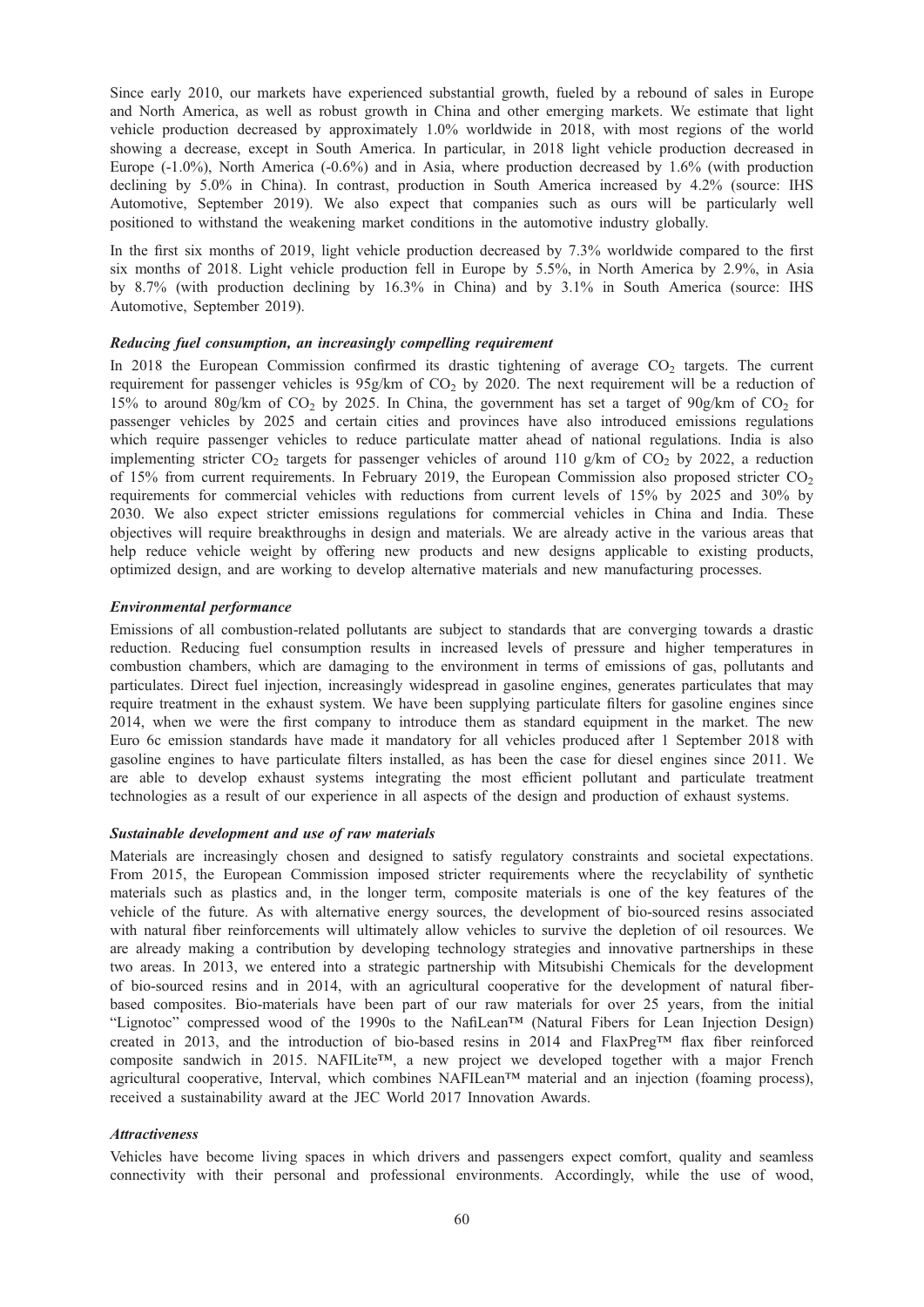aluminum and leather is indispensable for interiors in the upper segments, alternative technologies can increasingly provide a premium touch in the intermediate segments. From the body to the cockpit and the seats, the products supplied by us are subject to continuous technological innovation.

#### **Competitiveness**

Development cost overruns and increased diversity are the downsides of the increase in embedded equipment. The standardization of components across production sites can help automakers offset these additional costs. By offering pre-developed generic products, rolled out globally, we are making a contribution to the strategy of streamlining costs imposed by automakers, while continuing to provide the highest level of technical performance.

## **Products**

We develop, manufacture and sell high-quality and highly-engineered products and we currently operate through four business groups: Faurecia Seating, Faurecia Interiors, Faurecia Clean Mobility and Faurecia Clarion Electronics.

### Faurecia Seating

We are a global leader in seating solutions and the design, development and manufacture of seat systems, as well as seat products and we estimate we are currently the world's leading supplier of seat frames and mechanisms and number three supplier of complete seats. Our line of automotive seating components include frames, mechanisms and motors, padding, seat, covers, accessories, electronic and pneumatic systems. We also assemble complete seats, both front and rear, for just-in-time delivery to our customers' plants. Drawing on technological know-how that has won recognition from the largest automakers, we work alongside our customers to develop solutions that focus on safety, modularity, comfort and quality.

We estimate we are currently the world's number one supplier of seat frames and mechanisms and number three supplier of complete seats. We believe that in 2018 we had a 11.4% global market share by value.

For the year ended 31 December 2018, Faurecia Seating's sales reached  $\epsilon$ 7,347.9 million, compared to sales of  $\epsilon$ 7,129.1 million for the year ended 31 December 2017 and value added sales of  $\epsilon$ 6,607.4 million for the year ended 31 December 2016. Faurecia Seating's operating margin increased to 6.0% for the year ended 31 December 2018, compared to 5.7% for the year ended 31 December 2017 and 5.2% for the year ended 31 December 2016.

# Faurecia Interiors

We manufacture automotive interior systems including cockpit modules (instrument panels and central consoles), door panels, modules and door systems, acoustic modules, as well as decorative parts.

We estimate we are currently one of the world's two leading suppliers of automotive interior systems. We believe that in 2018 we had a 13% global market share by value.

For the year ended 31 December 2018, Faurecia Interiors' sales reached €5,471.7 million, compared to sales of €5,367.4 million for the year ended 31 December 2017 and value added sales of €4,810.9 million for the year ended 31 December 2016. Faurecia Interiors' operating margin increased to 6.0% for the year ended 31 December 2018, compared to 5.6% for the year ended 31 December 2017 and 5.2% for the year ended 31 December 2016.

#### Faurecia Clean Mobility

We develop and manufacture clean mobility solutions, particularly for reducing emissions (including zero emissions solutions), improving energy efficiency, acoustic performance and powertrain electrification as well as components for exhaust system acoustics.

We estimate we are currently the world's number one supplier of exhaust systems and components. We believe that in 2018 we had a 32.7% global market share by value. We are the global market leader in emissions control for light and commercial vehicles alike. We develop and manufacture complete exhaust systems and components, including mufflers, manifolds and catalytic converters.

We focus on three critical areas: weight reduction, pollutant emissions control and energy recovery, to ensure our exhaust systems meet more stringent environmental standards and to also respond to the public's growing ecological concerns.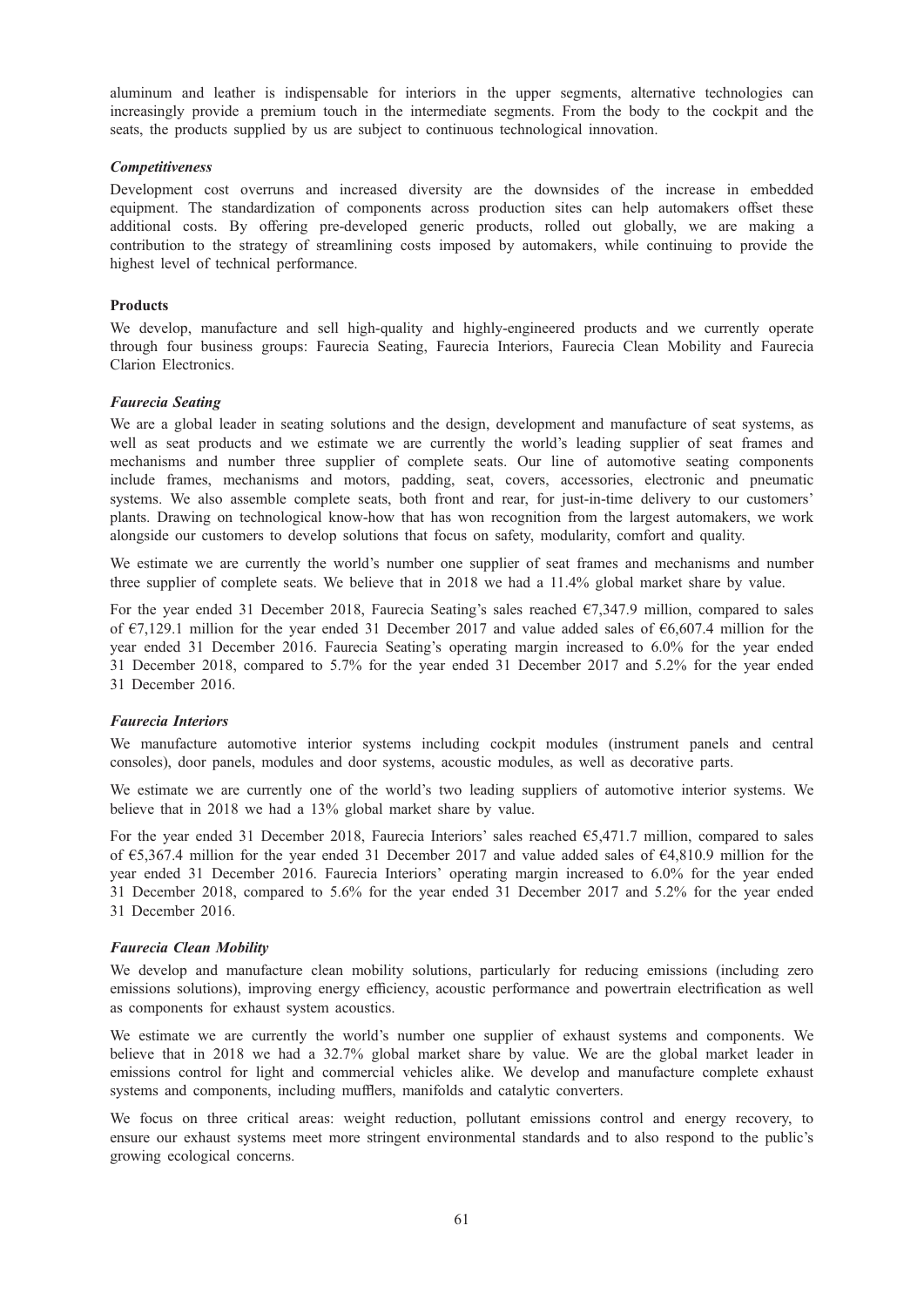For the year ended 31 December 2018, Faurecia Clean Mobility's sales reached €4,615.1 million, compared to sales of €4,465.6 million for the year ended 31 December 2017 and value added sales of €4,195.3 million for the year ended 31 December 2016. Faurecia Clean Mobility's operating margin increased to 10.8% for the year ended 31 December 2018, compared to 10.2% for the year ended 31 December 2017 and 9.4% for the year ended 31 December 2016.

## Faurecia Clarion Electronics

On 1 April 2019, we launched our fourth business group, Faurecia Clarion Electronics. Faurecia Clarion Electronics is comprised of three main companies: (i) Clarion, a leading Japanese developer, manufacturer and supplier of IVI, audio equipment, connected service platforms for vehicles and HMI and advanced driver assistance systems, which we acquired in 2019; (ii) Parrot Automotive SAS ("Parrot Automotive"), a leader in automotive connectivity and infotainment; and (iii) Jiangxi Coagent Electronics Co. Ltd ("Jiangxi Coagent Electronics"), which develops HMI and IVI including displays, voice recognition and smartphone applications. We completed our acquisition of all outstanding shares in Clarion in March 2019 following a tender offer (the "Clarion Acquisition"). We believe that Clarion's core competences in electronics and software integration and our complementary geographic presence and customer portfolios will help to position Faurecia as a leading provider of cockpit systems integration and advance our "Cockpit of the Future" strategy. Faurecia Clarion Electronics employs almost 9,200 people with more than 1,650 software engineers.

As Parrot Automotive and Clarion were consolidated into Faurecia Clarion Electronics from 1 January 2019 and 1 April 2019, respectively, fully consolidated sales figures for Faurecia Clarion Electronics, consolidating each of Coagent Electronics, Parrot Automotive and Clarion, for 2018 are not available.

### **Customers**

We maintain close relationships with almost all of the world's leading car manufacturers and work closely with customers to develop the design and functionality of our products. Each of Ford, Volkswagen, the Renault-Nissan-Mitsubishi group, the PSA Peugeot Citroën group, Fiat Chrysler accounted for more than €1.0 billion of our sales in 2018.

We are successfully developing and implementing customer vehicle production programs on a global scale. At the end of 2018, we had over 700 customer programs in development. Global platforms for non-visible components have become the norm for an automotive industry that intends to reduce its production costs. Automakers use standardized parts that can be adapted to an array of vehicles or even brands worldwide. This requirement represents a strong barrier to entry for new entrants. We develop and produce standard, modular products such as seat frames or exhaust line components that enable full-scale production to begin virtually simultaneously on every continent.

We design and manufacture equipment that is specific to each new car model or platform, and generally conclude contracts to provide these products throughout the anticipated life of the model or platform (usually between five and ten years). Products for new vehicle models are designed and developed in a close collaborative process involving the component supplier and the customer, which can last up to two years. Design and development are financed largely by the customer, either directly or through a per-product charge that is part of the product purchase price.

The quality of our products is widely acknowledged among automakers. We ensure the quality of our products through our Faurecia Excellence System, a rigorous set of project management procedures and methodologies, and by the expertise of approximately 7,300 engineers and technicians who design products and develop technological solutions.

This enables us to maintain very close relationships and to be strategic suppliers to many of our customers. For more information on the milestones we achieved, see "Our Company".

#### **Competition**

We estimate we one of the top 10 automotive technology suppliers in the world by revenue. We estimate that we are among the top three suppliers in terms of worldwide sales in every business in which we compete. Each of our segments is projected to experience significant growth, not least due to increased car ownership in developing countries. We have benefited from the significant consolidation in our markets and have been able to acquire significant new technologies, markets and product lines. Our three main competitors by business group are: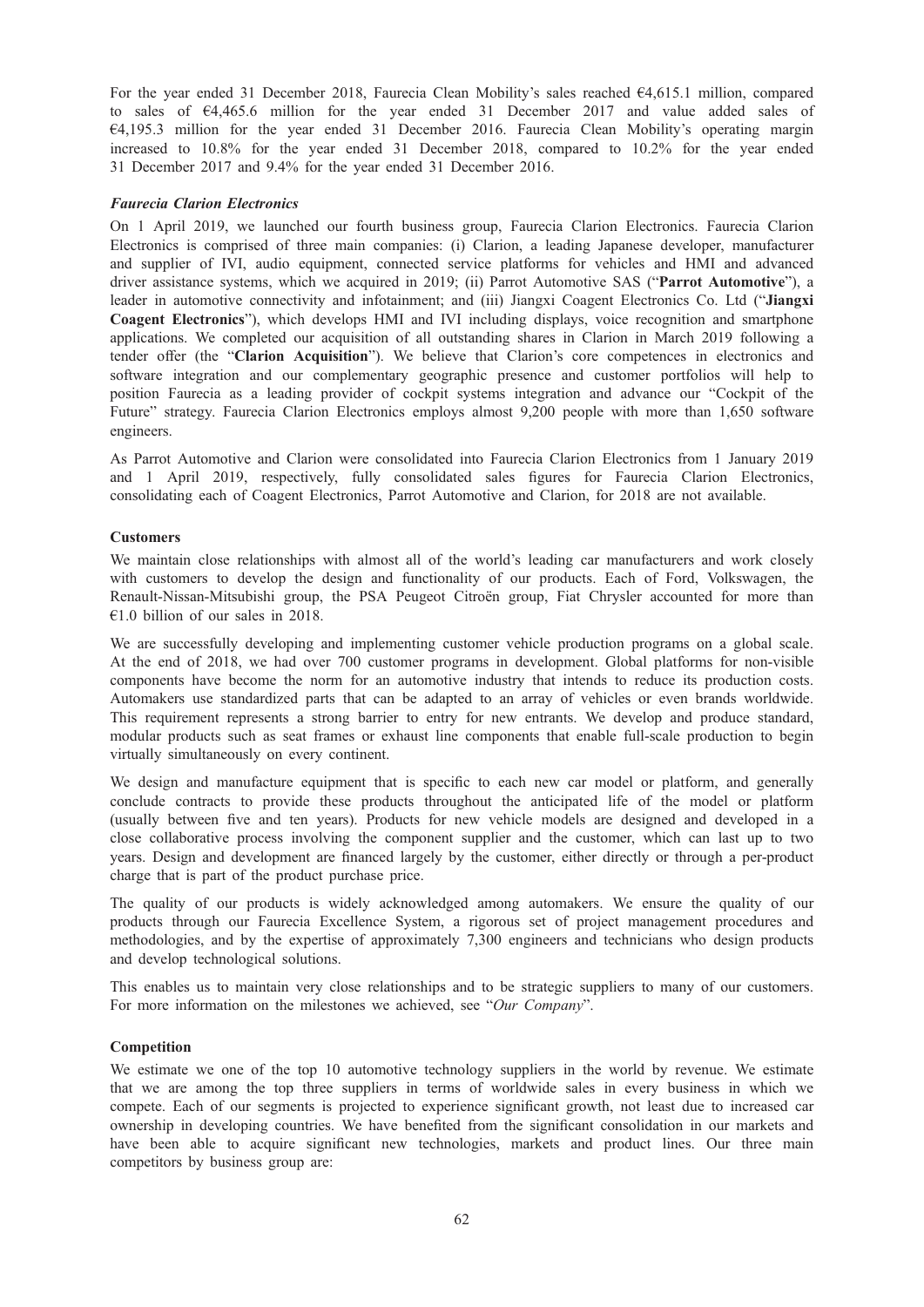Faurecia Seating: Adient, Lear Corp and Magna International Inc.

Faurecia Interiors: Yanfeng Automotive Interiors ("YFAI"), IAC (International Automotive Components) and Grupo Antolin.

Faurecia Clean Mobility: Tenneco, Eberspächer and Boysen.

The list above does not include "captive" Keiretsu / Chaebol competitors closely linked to carmakers, such as Toyota Boshoku, Sitech, Calsonic Kansei, Magneti Marelli, Mobis, Sango, Futaba, Yutaka or Sejong.

Faurecia Clarion Electronics: Bosch, Harman and Panasonic.

#### Manufacturing

With approximately 327 plants and R&D sites in 37 countries, we can support automakers with on- theground services, especially in high-growth emerging markets. Focusing on innovation, project- engineering and production, we play a leading role in shaping the automotive industry around the world.

Around two thirds of our plants producing components are specifically located near our customers' plants in order to streamline industrial and supply chain costs. Around a third of our sites use a just -in-time business model, meaning that rather than stock-piling raw materials and finished products, components are produced based on the specifications communicated by the customer on the day of production. Located near automakers' assembly lines or even set up within their actual industrial parks, these sites are capable of delivering to our customers' production lines in less than three hours. For this reason, much of our property, plant and equipment is specifically dedicated to particular client programs and utilization rates are dependent on the activity level of the customers.

Most of our property, plants and equipment is comprised of machinery, specific tooling and new plants in the process of construction, as well as land and buildings involved in our production processes. The level of automation in our manufacturing plants will depend on the local context and customers' needs; however, none of our plants are 100% automated and the skills of our employees is a key factor of our quality level. By the end of 2018, over 550 collaborative robots and 800 automated guided vehicles had been installed at our production sites. More than a hundred of our factories have digital production dashboards, allowing realtime information sharing on the operation of production lines. Over 300 machines are connected to a data pool allowing monitoring and easing predictive maintenance.

Due to weakening market conditions in the automotive industry globally in 2019, including in China, we reduced our global manufacturing footprint, closing 11 plants and 2 administrative centers in the six months ended 30 June 2019.

#### **Suppliers**

We use a large number of suppliers based in different countries for our raw materials and basic parts. In 2018, out of a total of €10,389.5 million in purchases from approximately 2,500 suppliers, our ten largest suppliers for each of our three business groups together accounted for 16% of our total purchases, which represented 10% of our sales.

#### **Ouality**

We measure our quality performance as the average rate of customer rejections per million parts delivered (ppm). For the year ended 31 December 2018, this indicator was below the target of 15 ppm set by the Group.

This performance was primarily due to the application of the Faurecia Quality Breakthrough Plan and specific actions related to the application of basic quality controls, reinforced by the implementation of a plan, which introduced 20 daily safety and regulation rules for each of our employees, to ensure quality requirements are met. In order to monitor and maintain this performance, the number of quality audits conducted at production plants was increased.

Our Quick Response Continuous Improvement ("QRCI") initiative has continued to evolve in 2018. QRCI is a management approach, applied company-wide, whereby all defects must be dealt with through corrective action immediately, or within 24 hours at the latest, working from an in-depth analysis to pinpoint the root causes of the problem and determine appropriate technical solutions that can be used across all of our businesses.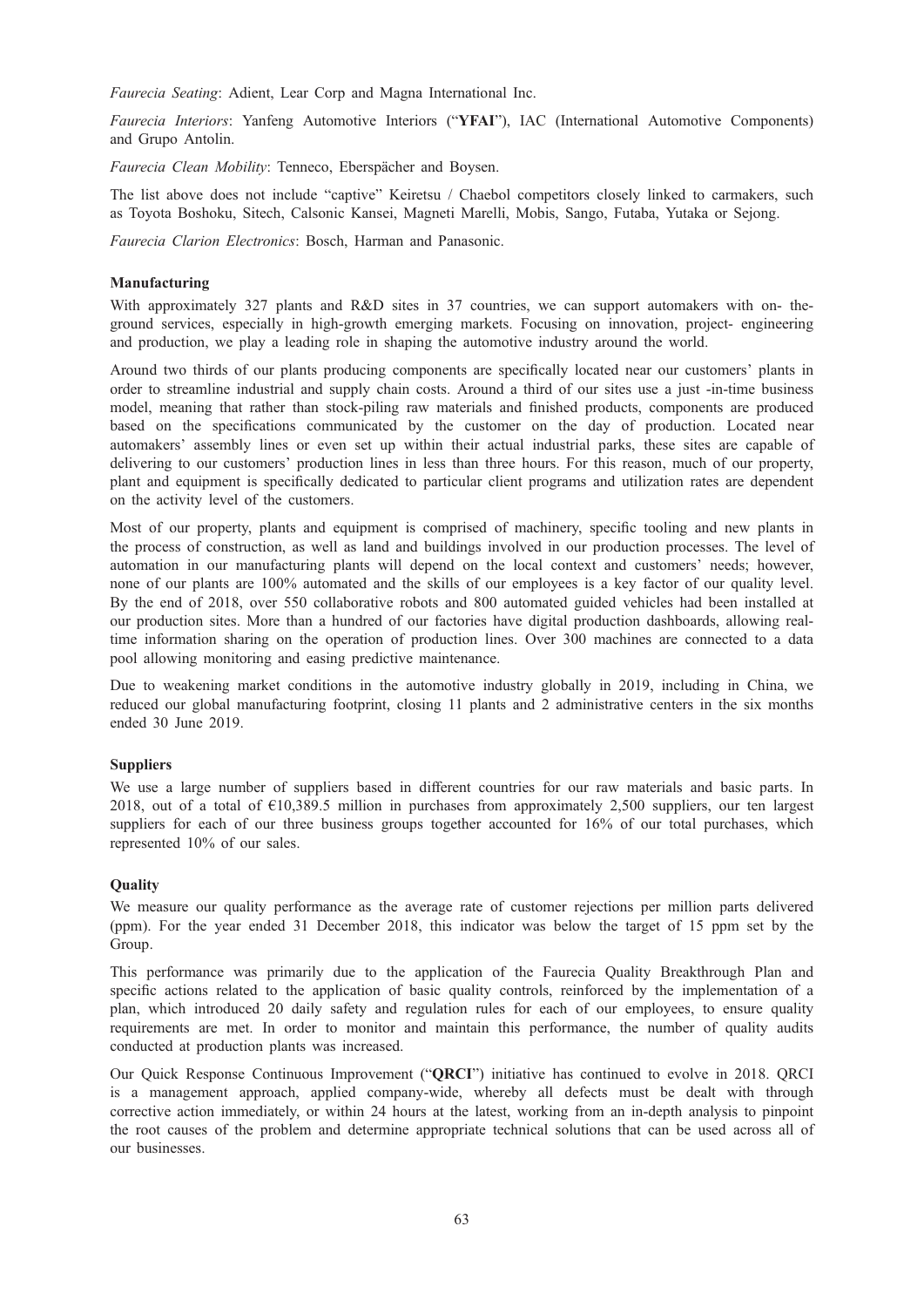Our major customers acknowledge that we offer one of the highest levels of quality worldwide, as evidenced by numerous awards received from customers each year. Detailed monitoring of specific performance with each customer has been introduced in order to ensure that corrective measures are taken immediately to address any quality issues at a given plant. Reducing quality performance differentials between sites remains an overriding goal.

#### Research and Development

Consumer expectations and societal changes are the two main drivers of change within the market. Regulatory change, which mirrors societal change, aims to reduce the impact of cars and commercial vehicles on the environment across all major automotive markets. The globalization of the automotive markets and swift change in consumption patterns and tools, particularly in the field of electronics, have prompted automakers to look for new solutions enabling them to offer diverse, customizable and financially attractive product ranges.

In 2018, we employed nearly 7,300 engineers and technicians based in 35 R&D centers spread across our three main geographic areas: Europe, Americas and Asia. Gross R&D expenses accounted for  $61,093.1$  million of total expenses in 2018, representing 6.2% of our sales, of which management estimates that €180 million was allocated to research and innovation expenses, an increase of €20 million compared to 2017. We filed 403 patents in 2018 compared to 330 in 2017. The Clarion Acquisition added three R&D centers in 2019 dedicated to Faurecia Clarion Electronics.

We focus our innovation efforts on "Sustainable Mobility", our development of products and processes which reduce  $CO<sub>2</sub>$  emissions, improve air quality, weight reduction, size reduction, energy recovery and the development of bio-sourced and renewable materials and "Cockpit of the Future", our development of products and technology for vehicle seating and interiors which is aligned with the increasing connectedness and autonomy of vehicles which we believe will radically alter the driving experience and lead to the "Cockpit of the Future", with substantially redesigned and enhanced vehicle seating and interiors. We are pioneering technological development in the "Cockpit of the Future" which will provide users with versatile architecture, advanced safety, health and wellbeing, personalized comfort, connectivity, infotainment and intuitive HMI systems. We are focusing our product development on higher value, innovative products with a high technology content.

#### Systems approach

We develop and supply complete modules such as seats, front-end modules, cockpits and exhaust systems. We develop our own product architecture for each module.

We develop systems engineering in each of the areas covered by the modules we design. Since 2012, we have made particular efforts to enhance our expertise in mechatronics, with the creation of an electronics laboratory in Brières (France) and an industrial chair of automotive mechatronics with Centrale-Supelec (France).

#### Product process and design

Product process and design are central to the activity of our engineering teams. We develop our own rules and design standards. This guarantees both a high level of robustness and a competitive advantage. We expect this process of standardization to help us reduce our existing level of capital expenditure by allowing us to manufacture different types of vehicles for several automakers, using the same production process and the same plants.

We commit a lot of efforts and incur significant expenses to improve our production processes, in particular in order to ensure that our productivity and production efficiency continues to increase. Our customers often require that we share with them our productivity gains by agreeing to some potential price reduction to reflect any improvement in productivity based on certain volume of production assumptions for each particular programme. These approaches have allowed us to develop lighter products than our competitors.

The industrial chair of automotive mechatronics with Centrale Nantes (France) and of processing methods for metal materials with the Technische Universität Dortmund (TUD, Germany) are part of this process.

#### Intellectual Property

Technological development and innovation are among our priorities. In order to protect our new and existing products, proprietary know-how and production processes, we manage a large intellectual property rights portfolio including patents, designs and trademarks relating to our business in France and other countries. In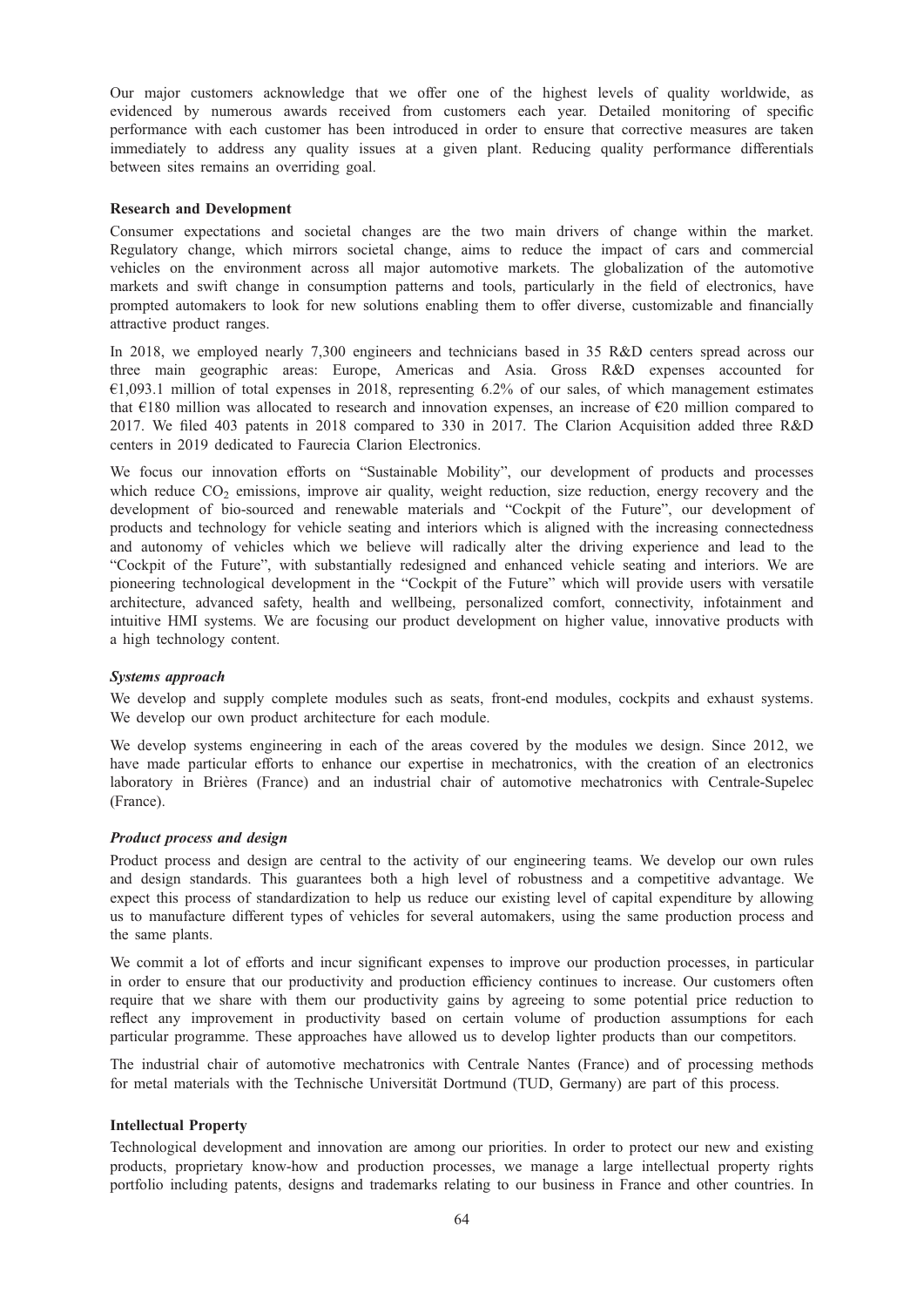particular, we filed 403 patent applications in 2018. These patents relate to products, materials, and manufacturing processes, demonstrating the efforts made by us to optimize the entire product value chain and to sustain a competitive advantage.

While our patent portfolio and other intellectual property rights including trademarks and designs are of material importance to our business, we do not consider any one patent or group of patents that relates to any particular product or process as being of material importance in relation to the products we supply to any client or, for that matter, to our business as a whole. We are not currently engaged in any material intellectual property litigation, nor do we know of any material intellectual property claims outstanding.

# Environment

Depending on the engine type and driving cycle, decreasing the average vehicle's total mass by 100kg reduces  $CO_2$  emissions by approximately 8-10g per kilometer driven. Our products can represent up to 20% of a vehicles' total weight. This makes us a major contributor to the reduction of vehicle weight as a means of cutting fuel consumption, limiting emissions of greenhouse gases and reducing the use of raw materials in vehicle production.

In order to grow and manufacture lighter and cleaner vehicles, we take environmental factors into account at all stages of the product life cycle, from product design to the environmental impact of our plants, from supplier collaboration to product end-of-life. We have gradually put in place a management system that allows us to be particularly responsive to new restrictions and to set up an alternative project if necessary. Our management system includes an investigation phase to collect reports from our suppliers, notably in the context of the new EU regulatory framework for the Registration, Evaluation, Authorization and Restriction of Chemicals ("REACH") regulation, and setting up an alternative project if necessary).

We offer bio-sourced materials, including vegetable fibers, that can reduce the weight of parts. This innovation, whose environmental impact was assessed according to ISO 14040 and ISO 14044 international standards, makes it possible to decrease certain carbon emissions on both the products and services we purchase and the products we sell. Natural hemp fibers used by us also reduce environmental impact as the natural fibers in plastics is renewable and the lesser weight of products allows for responsible consumption and use of these materials. Plastic materials strengthened with hemp are recognized as compatible with industrial recycling processes already in place.

Three technologies patented by us utilize biomaterials. Lignolight technology, using compressed fibers for between 50% and 90% of the resin applied to door panels, improves density by 40% compared with traditional components. NAFILean technology (Natural Fiber Injection), which combines natural hemp fibers with polypropylene resin, reduces weight by 25% compared with traditional components. To date, more than 17 vehicles are equipped with NAFILean technology.

NAFILITE, a second generation of this product, is currently being manufactured. This technology can further reduce weight by 10%. Our product portfolio includes natural fibers combined with polypropylene fibers.

Natural fibers currently account for 30.5% of the total amount of fibers used by the Group. This percentage increased by 2.6% compared with 2017.

# Recycling

Given the general increase of regulatory requirements from an environmental perspective, automakers demand their suppliers to focus on end-of-life product recycling.

All of our businesses are affected by these regulatory requirements and, depending on the characteristics of the component in question, have implemented plans and solutions to ensure that end-of-life products are processed as efficiently as possible in the future.

We incorporate recyclability in the design of our products by anticipating the regulatory requirements for vehicles at the end of their life-cycle and optimizing the recovery of production waste. Regulations in Europe currently require a significant proportion (by weight) of vehicles at the end of their lifecycle to be recoverable, of which a significant proportion will need to be reusable or recycled. Given such onerous regulatory requirements, automakers are placing ever-greater demands on their suppliers in terms of end-oflife product recyclability.

We are committed to a process of forecasting the life-cycle of a product and the recoverability of a product at the end of its life-cycle. Selective trials overseen by us comprise the first phase of a comprehensive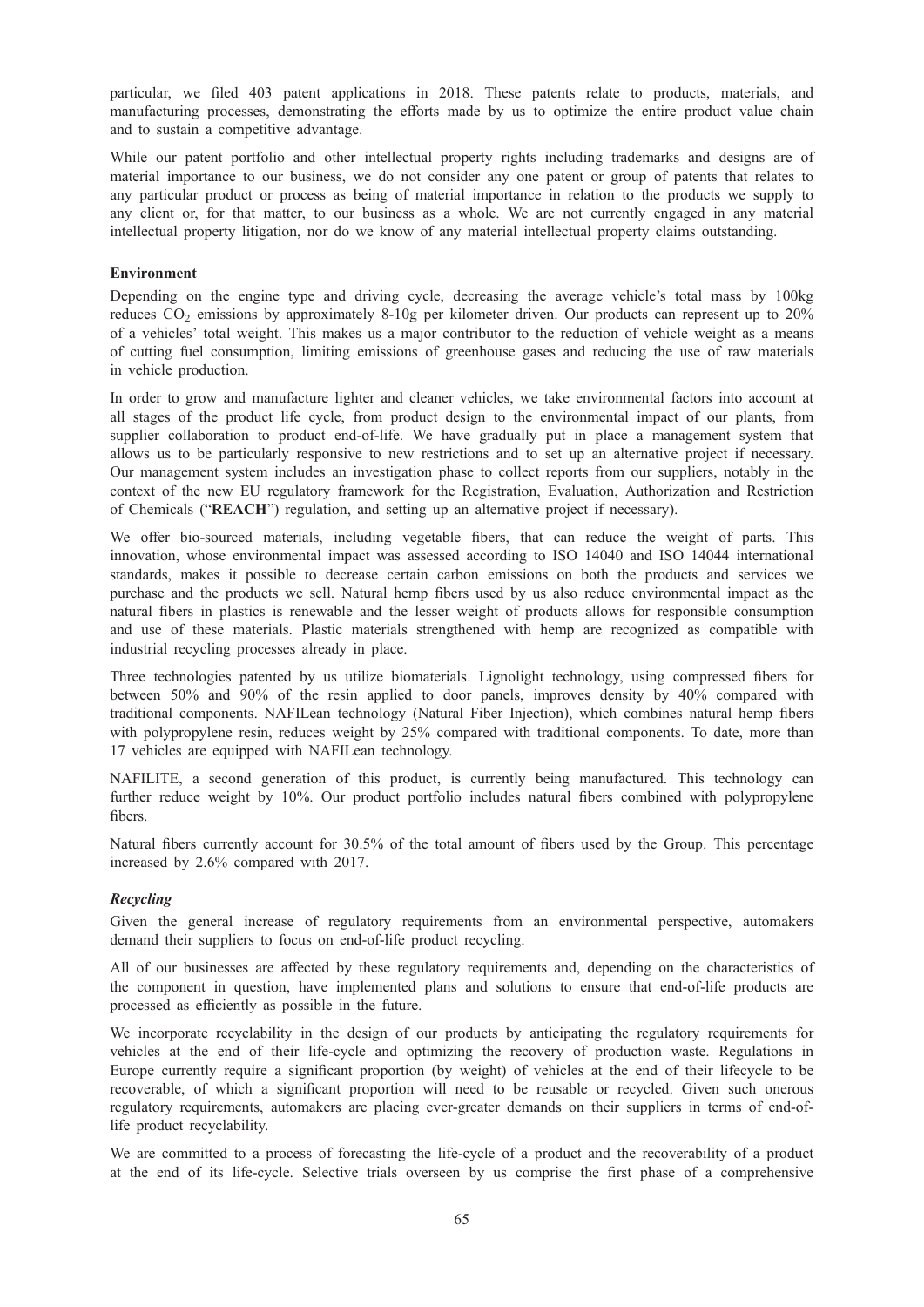approach by the automotive sector in partnership with industrial firms, academic institutions and automotive industry related, groups to forecast volumes of materials available for recycling in the future.

Faurecia Interiors, after performing tests on the recycling and recovery of products, has begun similar operations after disassembling vehicles. Industrial-scale recyclability studies and tests have been undertaken with certain car-disassembling plants, both on existing products and materials being developed, including agro-composites. For example, the NAFCORECY (NAtural Fiber COmposites RECYcling) project was able to demonstrate, with the help of European companies specialized in recycling, that parts made of NAFILean (polypropylene with natural fibers) can be processed with post- disassembling technologies for vehicles or recycling technologies used for industrial waste.

#### Insurance

As we do not have any captive insurance entities, our system for safeguarding assets is based on the implementation and on-going adaptation of our risk prevention policy as well as our strategy of transferring our principal risks to the insurance market. As with any industrial activity, our sites are exposed to various risks: fire, explosion, natural disaster, systems failure, non-compliance with regulations or stricter regulations applicable or other factors. These types of events may result in us incurring additional costs and/or capital expenditure to remedy the situation, to comply with regulations and/or as a result of any fines.

We hold fire, property damage and business interruption insurance policies. Insurance coverage for our buildings and equipment is based on the asset's replacement value. We have established special coverage in connection with certain country-specific risks. We renewed our liability insurance policy on 1 January 2019. Liability insurance covers operating liability and product liability after delivery, including the risk of product recall.

## Employees

As at 31 December 2018, we employed approximately 114,693 people (including temporary workers). Our total number of permanent employees, increased by 6,565, or 7.6%, to approximately 92,900 as at 31 December 2018, compared to 2017.

|              | 2018                        |                                                    |               |              | 2017    |                                                    |               |              |                  |
|--------------|-----------------------------|----------------------------------------------------|---------------|--------------|---------|----------------------------------------------------|---------------|--------------|------------------|
|              | Technicians.<br>foremen and |                                                    |               |              |         | Technicians,<br>foremen and                        |               |              |                  |
|              | workers                     | Operators and administrative Managers and<br>staff | professionals | <b>Total</b> | workers | Operators and administrative Managers and<br>staff | professionals | <b>Total</b> | <b>Variation</b> |
|              | 28,926                      | 6,618                                              | 9,241         | 44,785       | 28,299  | 6,431                                              | 8,572         | 43,302       | $3.4\%$          |
|              | 14.792                      | 1,300                                              | 3,934         | 20,026       | 14,422  | 1,286                                              | 3,882         | 19,590       | $2.2\%$          |
|              | 4,221                       | 840                                                | 499           | 5,560        | 4,004   | 1,145                                              | 498           | 5,647        | $-1.5\%$         |
|              | 8,125                       | 1,505                                              | 6.546         | 16.176       | 6,110   | 1,013                                              | 5,098         | 12,221       | 32.4%            |
|              | 4,984                       | 640                                                | 713           | 6,337        | 4,259   | 601                                                | 699           | 5,559        | $14.0\%$         |
| <b>Total</b> | 61,048                      | 10.903                                             | 20.933        | 92,884       | 57,094  | 10.476                                             | 18,749        | 86,319       | $7.6\%$          |

The following table shows our permanent employees across regions and functions:

The proportion of employees employed under indefinite term contracts (as opposed to employees on fixed term contracts) increased from 71.8% in 2017 to 74.2% in 2018.

In addition to the above permanent employees, we employed 21,809 total temporary employees throughout all of our sites in 2018. The proportion of temporary staff decreased from 21.0% in 2017 to 19.0% in 2018.

Our employees benefit from employees saving plans and other incentive-based pay depending on their level and the country in which they work. In 2010 we implemented a share grant plan for executives of Group companies. These shares are subject to service and performance conditions.

Due to weakening market conditions in the automotive industry globally in the six months ended 30 June 2019, including in China, we reduced our number of employees by 6% year-on-year in our Faurecia Seating, Clean Mobility and Interiors business groups (17% of this reduction was in China).

# Litigation

On 25 March 2014, the European Commission and the United States Department of Justice, on 27 November 2014, the Competition Commission of South Africa, and on 19 May 2017, the Brazilian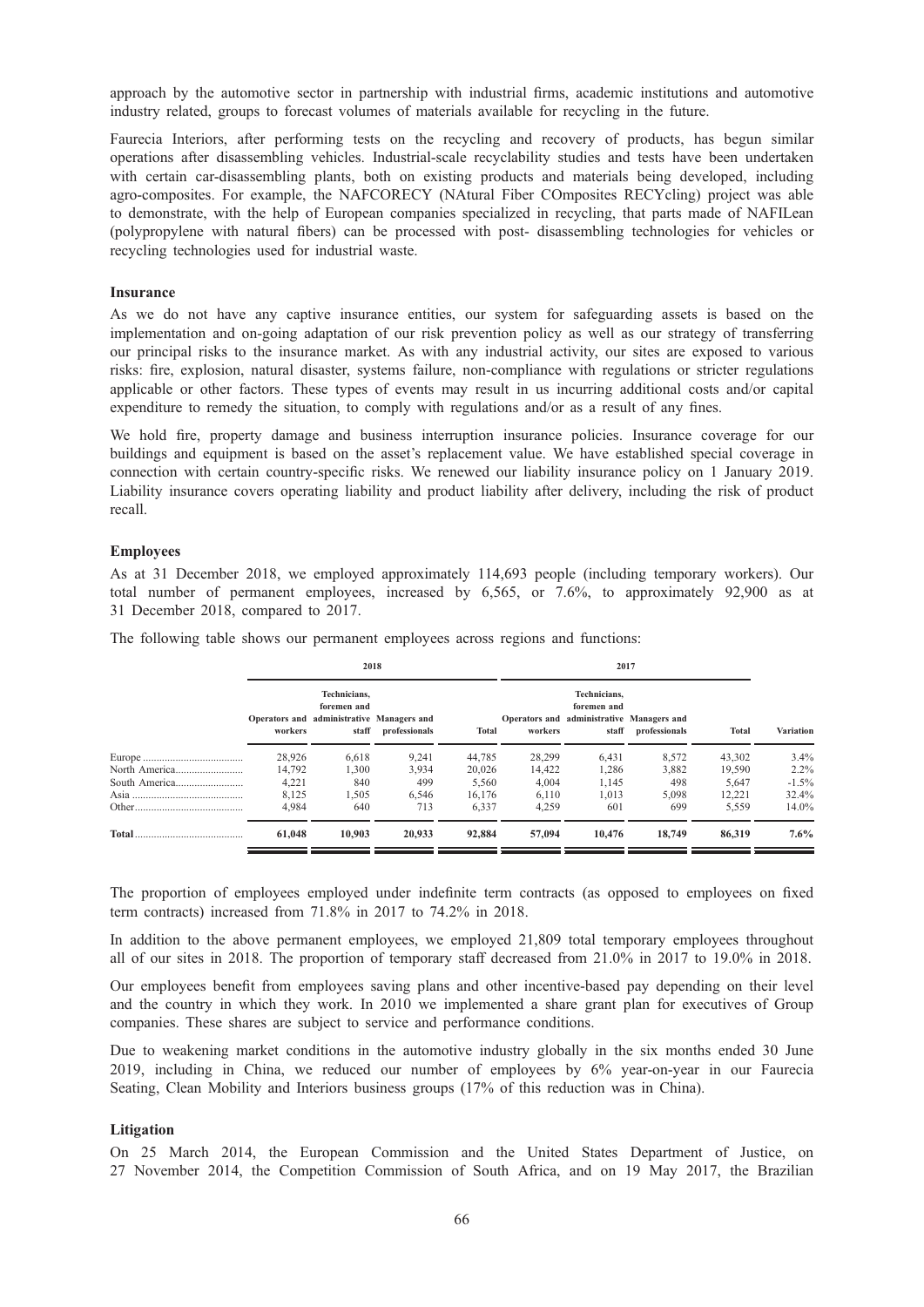competition authority ("CADE"), initiated inquiries covering certain suppliers of emission control systems on the basis of suspicions of anti-competitive practices in this market. Faurecia is one of the companies covered by these inquiries. The current status of these inquiries is as follows:

- the European Commission has announced that it had closed the enquiry, as communicated by us on 2 May 2017;
- we have reached an agreement with the CADE for a non-material amount, which we announced on 5 September 2018, and, as a result, we are no longer subject to their enquiry;
- in December 2018, we were informed by the United States Department of Justice that we were no longer subject to their enquiry;
- the enquiry of the Competition Commission of South Africa is still ongoing.

Separately, the Group has reached agreements in principle with the plaintiffs to settle all three pending class actions which were filed in the United States District Court for the Eastern District of Michigan against several suppliers of emissions control systems, including Group affiliates, alleging anticompetitive practices in regard to exhaust systems. These agreements have been validated by the court.

Two class actions for similar allegations have also been filed in Canada but are at a very preliminary stage.

The consequences of still on-going procedures and above mentioned cannot be predicted; therefore, no accruals were accounted for as of 30 June 2019.

In 2014, the Alliance of Artists and Recording Companies, Inc. ("AARC") filed two consolidated cases in the United States District Court for the District of Columbia seeking damages and an injunction against a group of automotive manufacturers and suppliers, including Clarion Corporation of America. AARC alleged that the defendants were distributing in-vehicle navigation systems in violation of the Audio Home Recording Act of 1992, in part, because no royalties were paid pursuant to the Act. The case centers on whether the systems are "digital audio recording devices" that are capable of making "digital audio copied recordings" as defined by the statute. On March 23, 2018, the District Court issued summary judgment in favor of Clarion and ruled that Clarion's navigation systems are not "digital audio recording devices" because they are not capable of producing a "digital audio copied recording" under the statute's definitions. The District Court entered final judgment in favor of Clarion and the other defendants and there are no additional claims against Clarion that remain pending at the District Court level. However, AARC has appealed the District Court's summary judgment opinion to the United States Court of Appeals for the District of Columbia Circuit on similar grounds argued at the District Court. Clarion and the other defendants filed an opposing appeal brief supporting affirmance of the District Court's opinion. The appeal is on-going.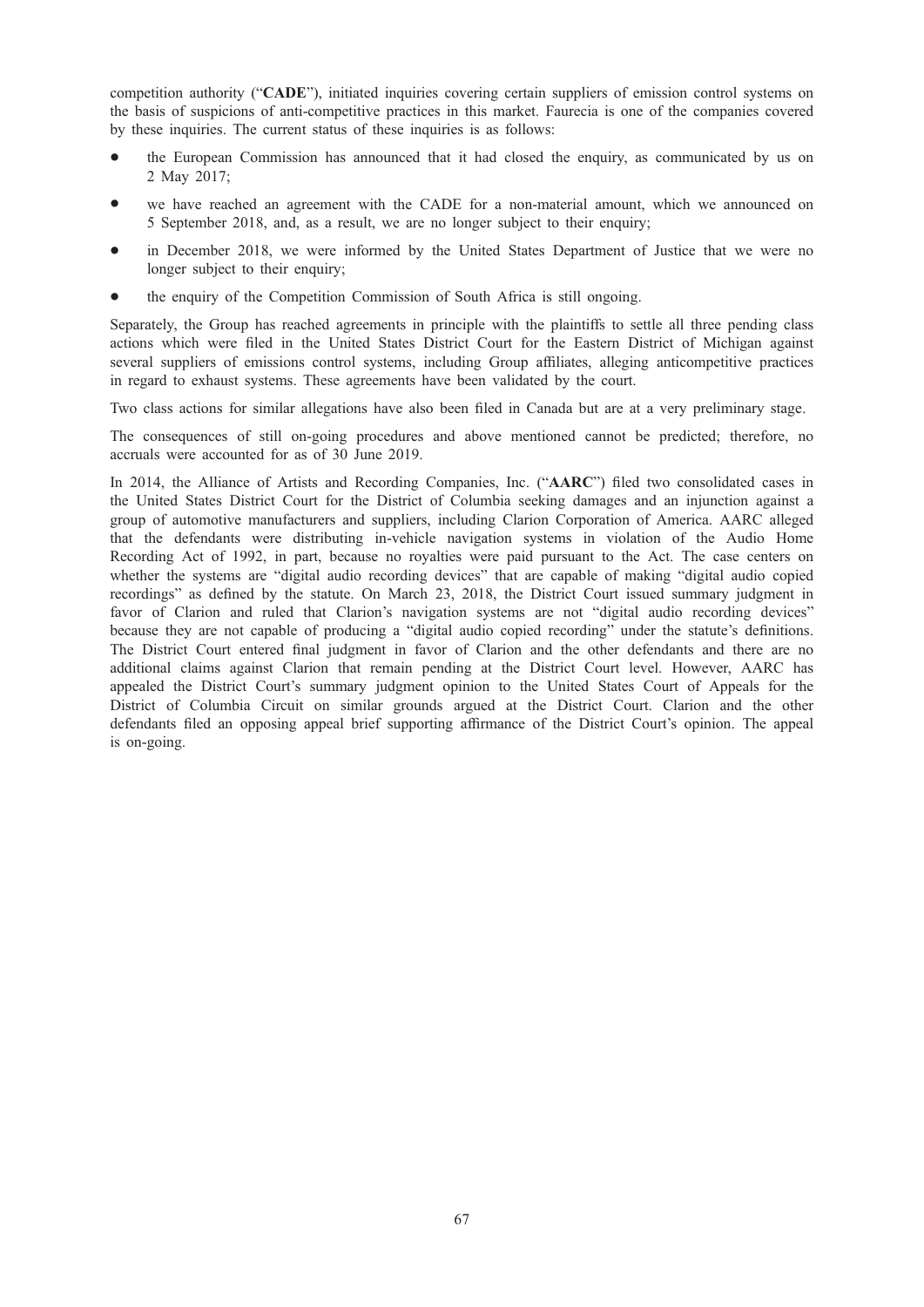# MANAGEMENT

We are a public limited liability company (société européenne) with a Board of Directors. The business address of our Board of Directors is 2 rue Hennape, 92000 Nanterre, Cedex, France.

Our Board of Directors determines our overall business, financial and economic strategies and oversees their implementation. Subject to the powers expressly granted by shareholders meetings and subject to our bylaws, the Board of Directors handles all our matters. The Board of Directors is consulted with respect to all of our strategic decisions at the initiative of our Chairman.

Our day-to-day activities are overseen by an Executive Committee. Our Executive Committee meets once a month to review the principal questions relating to our general organization. The Executive Committee discusses and prepares guidelines on major operations-related issues concerning us and our subsidiaries, which are then implemented by each of the Executive Committee's members in line with their functions.

### Board of Directors

According to our Articles of Association, our Board of Directors must be composed of at least three members and no more than fifteen (excluding board members representing employees). The term of office has been four years since the General Meeting of 27 May 2015. The Board of Directors currently consists of 15 members, out of which 2 represent the employees and 8 of which are independent.

### Members of the Board of Directors

The Board of Directors currently consists of fifteen members (including Peter Mertens), eight of whom are independent directors under French corporate governance guidelines issued by the Association Française des Entreprises Privées / Mouvement des Entreprises de France (the "Corporate Governance Code"): Michel de Rosen (Chairman), Odile Desforges, Linda Hasenfratz, Penelope Herscher, Valérie Landon, Yan Mei, Peter Mertens and Denis Mercier.

Four directors hold or have held executive management or supervisory positions within the PSA Peugeot Citroën group, our majority shareholder: Olivia Larmaraud, Robert Peugeot, Philippe de Rovira and Grégoire Olivier. Michel de Rosen has been our Chairman since 30 May 2017 and Patrick Koller has been our Chief Executive Officer since 1 July 2016.

| Name                   | <b>Position</b> | <b>Initially Appointed</b> | Date of Reappointment |
|------------------------|-----------------|----------------------------|-----------------------|
| Mr. Michel de Rosen    | Chairman        | 27 May 2016                |                       |
| Mr. Patrick Koller     | <b>CEO</b>      | 30 May 2017                |                       |
| Mr. Philippe de Rovira | Director        | 19 July 2018               |                       |
| Mr. Grégoire Olivier   | Director        | 10 October 2018            |                       |
| Ms. Odile Desforges    | Director        | 27 May 2016                |                       |
| Ms. Linda Hasenfratz   | Director        | 26 May 2011                | 27 May 2016           |
| Ms. Penelope Herscher  | Director        | 30 May 2017                |                       |
| Ms. Valérie Landon     | Director        | 12 October 2017            |                       |
| Ms. Olivia Larmaraud   | Director        | 27 May 2016                |                       |
| Mr. Robert Peugeot     | Director        | 29 May 2007                | 30 May 2017           |
| Mr. Daniel Bernardino  | Director        | 1 November 2017            |                       |
| Mr. Emmanuel Pioche    | Director        | 1 November 2017            |                       |
|                        | Director        | 28 May 2019                |                       |
| Dr. Peter Mertens      | Director        | 28 May 2019                |                       |
|                        |                 | (effective as of           |                       |
|                        |                 | 1 November 2019)           |                       |
| Mr. Denis Mercier      | Director        | 28 May 2019                |                       |

The members of the Board of Directors bring together a range of quality managerial, industrial and financial skills. Our directors come from a broad spectrum of professional backgrounds, including not only the automotive industry but also various other business sectors. They enhance the work and discussions of the Board of Directors and its committees through their diverse capabilities and the expert input they can give both from an international perspective as well as in terms of their specific experience in finance, manufacturing and management. They act in the best interests of all shareholders and are fully involved in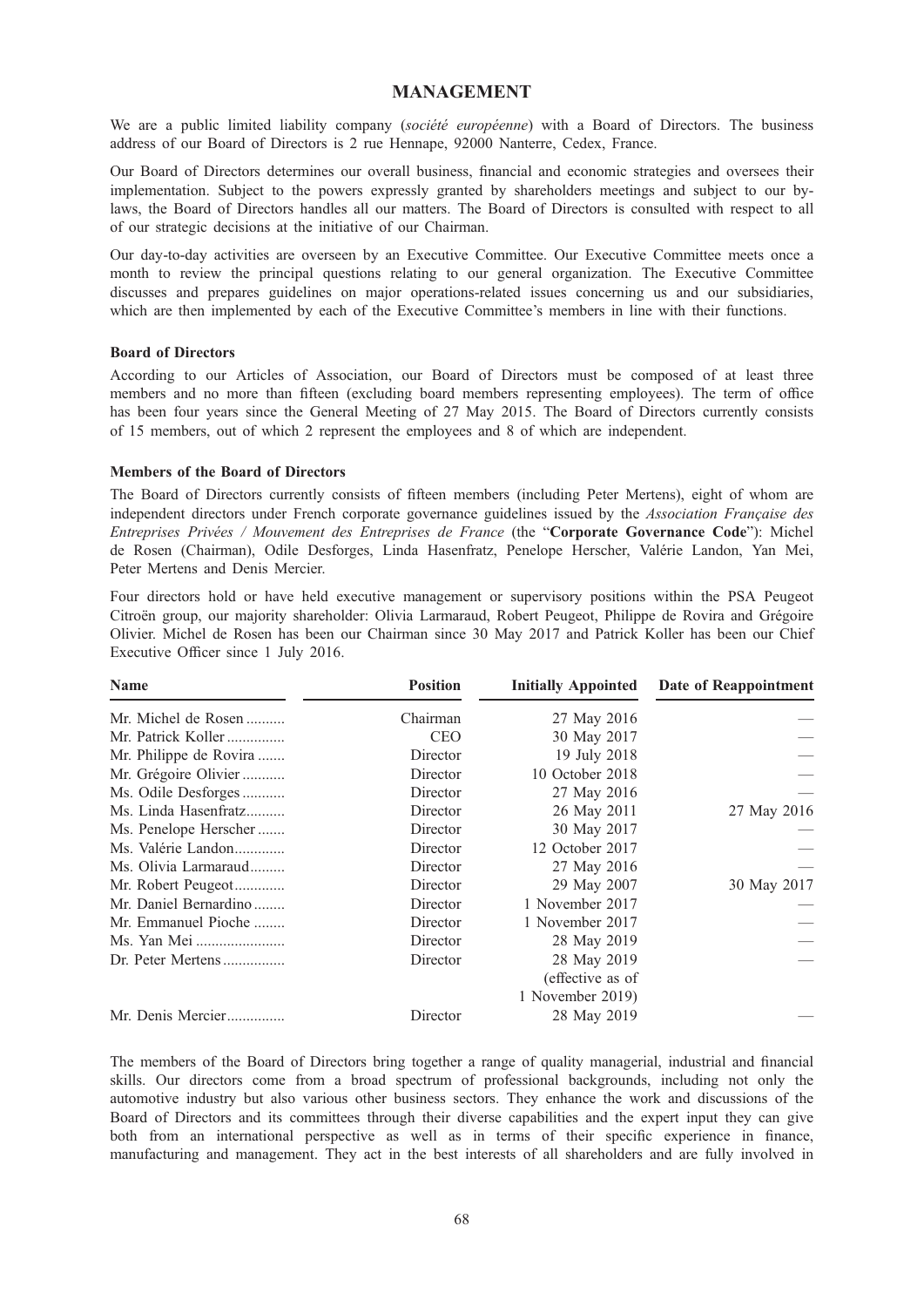defining our corporate strategy so that they can actively contribute to and support the decisions of the Board of Directors.

We have two employee-elected and no non-voting directors. Each member of the Board of Directors must hold at least 500 shares in our company throughout his or her term of office. However, Board members who do not receive compensation from the Company for his/her duties, shall only hold 20 shares provided for in the by-laws and that Board members representing the employees have no obligation to hold a minimum number of shares. There are no family relationships between members of the Board of Directors or corporate officers.

#### Responsibilities of the Board of Directors

The rules of procedure of the Board of Directors, which can be consulted by shareholders at the Company's head office or on our website, www.faurecia.fr, detail the mission of the Board of Directors and its committees. Such rules describe the Board's *modus operandi* and its role in our management and our compliance with the law and our Articles of Association.

They specify the rights and responsibilities of members of our Board of Directors, particularly regarding the prevention of conflicts of interest, the holding of multiple offices, and the need for strict confidentiality in deliberations as well as diligence in taking part in the work of the Board of Directors. They also set out the rules governing transactions in our shares, as recommended by the AMF.

The Board of Directors is also subject to a set of internal rules, which were last updated in December 2018. These internal rules aim to improve work methods and govern the provision of information to its members.

The Board of Directors is free to decide how to exercise their oversight. This can be performed, under its responsibility, either by the Chairman of the Board of Directors himself or by another person appointed by the Board of Directors and bearing the title of Chief Executive Officer.

Since 1 July 2016, the positions of our Chairman and Chief Executive Officer have been separate.

#### Committees of the Board of Directors

#### The Audit Committee

The Audit Committee has the primary role of reviewing the approval process for the corporate and consolidated financial statements as well as the process of preparing financial information. It ensures the relations with the statutory auditors of which it handles the selection process and checks the independence and follows internal control and risks management processes. It also reviews the budget, its execution and, more generally, the Group's financial situation.

The Audit Committee consists of four members with financial or accounting experience and expertise (including 2 independent directors): Odile Desforges (Chairman), Olivia Larmaraud, Valérie Landon and Emmanuel Pioche.

#### Nominations and Governance Committee

The Nominations and Governance Committee is tasked with the role of dealing with issues relating to the composition and operation of the Board of Directors and its Committees. More generally, the Committee assesses the Company's governance structure and, in this context, the exercise conditions of the Company's management and, where appropriate, makes recommendations in this regard. It also makes any necessary opinion in relation to the Board's Committees. Moreover, the Committee handles the selection and succession process for the Chair of the Board, the members of the general management and the Board members. It conducts the governance's assessment process (assessment of Board and Committees' work, examination of Board members' independence) and it annually reviews the selection and succession plans of the members of the Executive Committee. The Committee is also in charge of assessing the policy followed by the Company in ethics and compliance as regards good governance practice and reviewing social and environmental responsibility matters.

The Nominations and Governance Committee consists of four members (including three independent directors): Michel de Rosen (Chairman), Penelope Herscher, Philippe de Rovira and Denis Mercier.

#### Compensation Committee

The Compensation Committee is tasked with the role of dealing with issues relating to the compensation of the Chair of the Board, members of the general management and Board members. More generally, the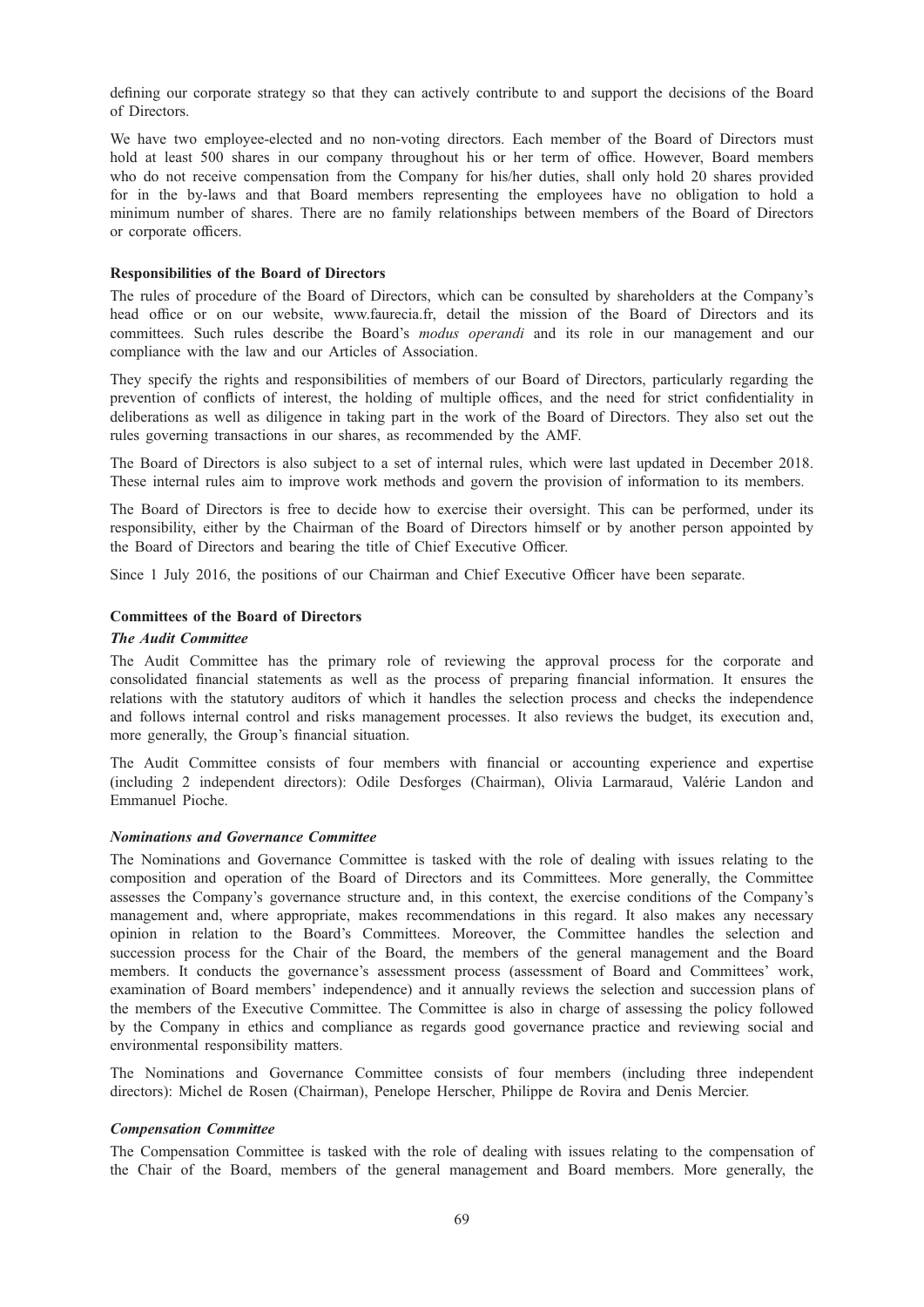Committee deals with issues associated with long term incentive plans policy. It is also informed of the performance and the compensation of the Executive Committee and also reviews the evolution of the compensation policy applicable to the Group main managers (Executive Committee, Group Leadership Committee).

The Compensation Committee consists of four members (including two independent directors): Linda Hasenfratz (Chairman), Robert Peugeot, Daniel Bernardino and, from 1 November 2019, Peter Mertens.

# Conflicts of Interest

As provided for in the Board of Directors' internal regulations, each director must disclose to the Board any conflicts of interest (including any potential conflicts of interest) relating to issues on the agendas of Board meetings, and must refrain from taking part in the vote on the matters in question. No such situations arose in the last three years.

The Board of Directors strengthened its rules relating to conflicts of interest by adopting a procedure regarding the use of inside information. This procedure provides that no transactions may be carried out involving our shares until the related information has been made public. Directors and certain categories of personnel, who are all included in a regularly updated list, must disclose any trades they carry out in our shares to the Company which then informs the market.

#### Executive Committee (updated following most recent announcements)

Our executive management function is performed under the responsibility of the Chief Executive Officer by our Executive Committee that meets every month to review our results and consider general matters concerning our Group. Its members are as follows:

| Name                      | Joined the Company                                                          |      |
|---------------------------|-----------------------------------------------------------------------------|------|
| Mr. Patrick Koller        | Chief Executive Officer                                                     | 2006 |
| Mr. Hagen Wiesner         | Executive Vice-President, Cockpit Modules                                   | 2006 |
| Mr. Michel Favre          | Executive Vice-President, Group Chief Financial Officer                     | 2013 |
| Mr. Yann Brillat-Savarin  | Executive Vice-President, Group Strategy                                    | 2018 |
| Mr. Mathias Miedreich     | Executive Vice-President, Faurecia Clean Mobility                           | 2013 |
| Mr. Atsushi Kawabata      | Executive Vice-President, Faurecia Clarion Electronics                      | 2019 |
|                           | Executive Vice-President, Group Communication                               | 2012 |
| Mr. Jean-Michel Renaudie  | Executive Vice-President, Faurecia Interiors                                | 2002 |
| Mr. Christophe Schmitt    | Executive Vice-President, Group Operations                                  | 2006 |
| Mr. Jean-Pierre Sounillac | Executive Vice-President, Group Human Resources                             | 2004 |
| Mr. Thorsten Muschal      | Executive Vice-President, Sales & Program Management                        | 2006 |
| Mr. François Tardif       | Executive Vice-President, Faurecia China                                    | 2012 |
| Mr. Eelco Spoelder        | Executive Vice-President, Faurecia Seating                                  | 2016 |
| Ms. Nolwenn Delaunay      | Executive Vice-President, Group General Counsel &<br><b>Board Secretary</b> | 2015 |

#### Senior Management

Please see note 3.1.3. (The Group Leadership Committee) of our 2018 Registration Document for more information on our senior management.

# Compensation of the Board of Directors and the Executive Committee

Please see note 32.2 of our audited 2018 Consolidated Financial Statements for more information on Board of Directors and the Executive Committee compensation.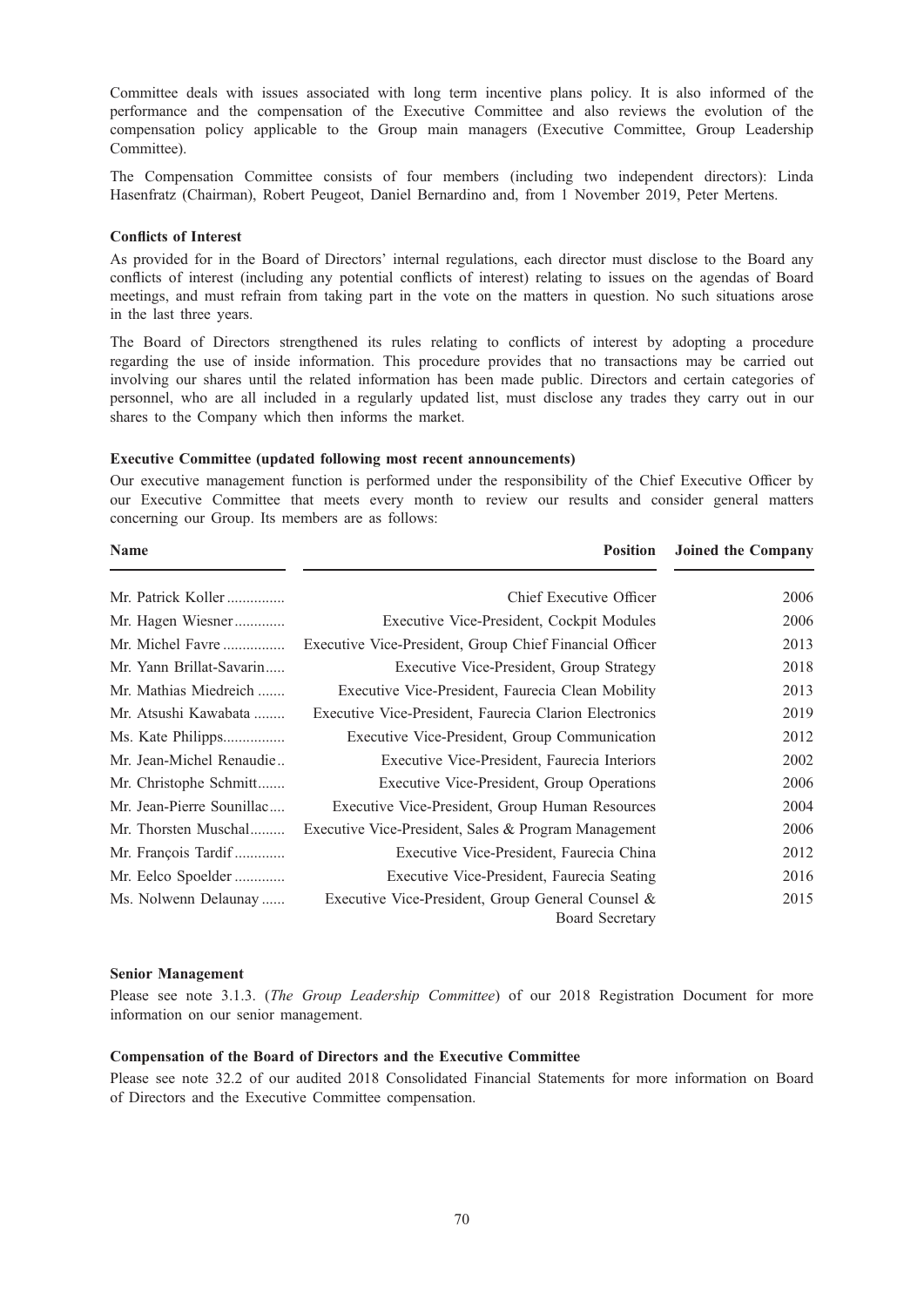# PRINCIPAL SHAREHOLDERS AND RELATED PARTY TRANSACTIONS

### Principal Shareholders

—————

As at 31 December 2018, our share capital amounted to €966,250,607 divided into 138,035,801 fully paidup shares with a par value of  $\epsilon$ 7, all in the same class. These shares represent 202,700,644 theoretical voting rights and 201,784,484 exercisable voting rights.

Our ownership structure and voting rights as at 31 December 2018 were as follows:

| <b>Shareholder</b>                     | <b>Shares</b><br>Owned | Percentage<br>of shares<br>outstanding | <b>Theoretical</b><br>voting<br>rights | $\frac{0}{0}$<br><b>Theoretical</b><br>voting<br>rights | <b>Exercisable</b><br>voting<br>rights | Percentage<br>of voting<br>rights |
|----------------------------------------|------------------------|----------------------------------------|----------------------------------------|---------------------------------------------------------|----------------------------------------|-----------------------------------|
|                                        | 63,960,006             | 46.34%                                 | 127,920,012                            | 63.11%                                                  | 127,920,012                            | 63.39%                            |
| Faurecia Actionnariat corporate mutual |                        |                                        |                                        |                                                         |                                        |                                   |
|                                        | 333,480                | $0.24\%$                               | 640,598                                | $0.32\%$                                                | 640,598                                | $0.32\%$                          |
|                                        | 70.285                 | $0.05\%$                               | 87.581                                 | $0.04\%$                                                | 87.581                                 | $0.04\%$                          |
|                                        | 917,160                | $0.66\%$                               | 917,160                                | 0.45%                                                   | $\theta$                               | $0.00\%$                          |
|                                        | 72,754,870             | 52.71%                                 | 73.135.293                             | 36.08%                                                  | 72.135.293                             | 36.24%                            |
|                                        | 138,035,801            | 100.00%                                | 202,700,644                            | $100.00\%$                                              | 201,783,484                            | $100.00\%$                        |

(\*) On 31 October 2019, Groupe PSA issued a press release announcing that the supervisory board of Peugeot S.A. and the board of directors of Fiat Chrysler Automobiles N.V. have each unanimously agreed to work towards a full combination of their respective businesses by way of a 50/50 merger. The press release also states as follows: "In addition, prior to completion, Peugeot would distribute to its shareholders its 46% stake in Faurecia".

(\*\*) voting rights in treasury stock cannot be exercised by us.

Our directors hold approximately 0.04% of our capital and voting rights.

### Transactions with majority shareholders

We are managed independently and transactions with the PSA Peugeot Citroën group are conducted on arm's length terms. These transactions (including with companies accounted for by the equity method by the PSA Peugeot Citroën group) are recognized as follows in our audited consolidated financial statements:

|                                            | For the year ended 31 December |                       |         |  |
|--------------------------------------------|--------------------------------|-----------------------|---------|--|
|                                            | 2016                           | 2017<br>$(Restated)*$ | 2018    |  |
|                                            |                                |                       |         |  |
|                                            | 2.108.8                        | 2.078.2               | 2,182.6 |  |
|                                            | 15.6                           | 17.8                  | 15.8    |  |
| Receivables <sup><math>(**)</math></sup> . | 415.6                          | 522.2                 | 406.6   |  |
|                                            | 34.2                           | 107.0                 | 94.5    |  |
|                                            | 208.5                          | 273.7                 | 221.6   |  |

————— Restated to reflect the implementation of IFRS 15. Note that financial information as at and for the full year ended 31 December 2018 was prepared on the same basis.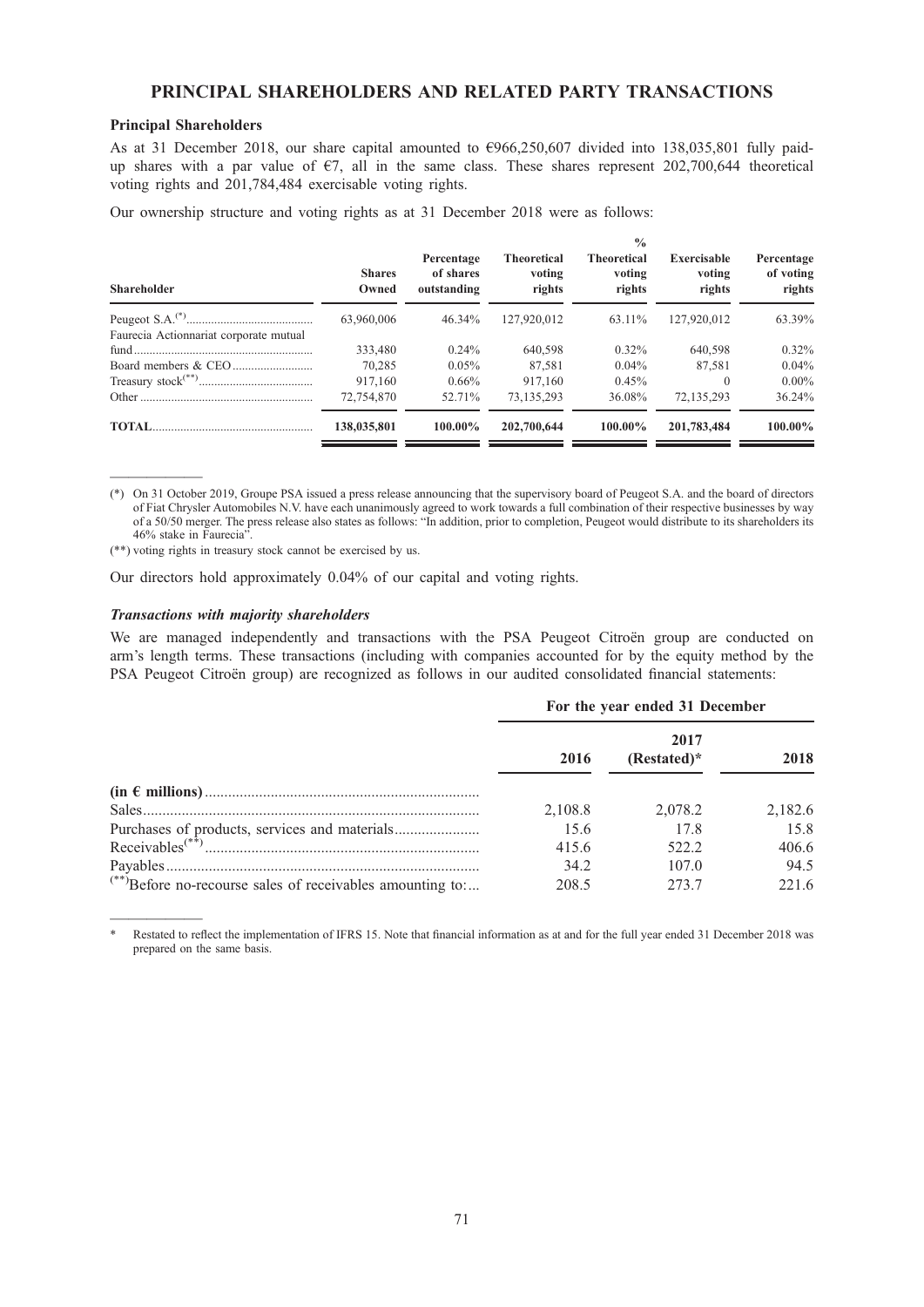# DESCRIPTION OF OTHER INDEBTEDNESS

#### Debt Summary

Our net debt as at 31 December 2018 was  $\epsilon$ 477.7 million, reflecting total gross debt of  $\epsilon$ 2,548.0 million and cash and cash equivalents (including other current financial assets included in net debt) of €2,105.3 million. Our subsidiaries hold significant cash balances from their servicing of derecognized receivables, which are included in our short-term debt. In addition, our subsidiaries tend to hold significant amounts of cash that they intend to use to fund working capital requirements and capital expenditure, particularly in jurisdictions where it would be disadvantageous from a tax perspective to distribute the cash and subsequently to receive funding from the parent company.

As at 31 December 2018, the weighted average interest rate on our outstanding debt was 3.28% for 2018.

#### Maturities of Outstanding Debt

The main elements of our long-term debt as at 30 June 2019 are the Senior Credit Facility of €1,200 million signed on 15 December 2014 and amended and restated on 24 June 2016 and further amended and restated on 15 June 2018 (the maturity was extended to June 2024 in June 2019) and which was not drawn as at the date of this Offering Circular, the  $\epsilon$ 700 million under the 2023 Notes, the €700 million under the Schuldschein, the €700 million under the 2025 Notes and the €500 million under the 2026 Notes. In addition, we issued €250 million of Additional 2026 Notes on 31 October 2019 and, following the Offering, we will have  $\epsilon$ 700 million under the Notes.

We have entered into a dealer manager agreement with the Dealer Managers pursuant to which the Offeror will make a cash tender offer for 2023 Notes, subject to a maximum acceptance amount. On or about the Issue Date of the Notes offered hereby, the Offeror will transfer to us all 2023 Notes validly tendered and accepted pursuant to the Tender Offer in exchange for the Notes offered hereby. We intend to cancel any 2023 Notes which are transferred to us by the Offeror. In addition, subject to the issuance of Notes in an amount which we deem to be sufficient, and to the extent that the proceeds of the Notes are greater than the aggregate principal amount of 2023 Notes accepted for purchase pursuant to the Tender Offer, we intend to redeem 2023 Notes that are not validly tendered and accepted pursuant to the Tender Offer at their principal amount plus the applicable redemption premium. The 2023 Notes Redemption is conditioned on the satisfaction, or waiver by the Offeror, of certain conditions, including without limitation the pricing of this Offering.

The following table sets forth the maturity schedule of our outstanding long-term debt, set forth by category, in each case as at 30 June 2019 and after giving effect to (i) the Offering and the Refinancing and (ii) the issue of the Additional 2026 Notes:

|                                       |      |      |       |       |       | 2025 and |              |
|---------------------------------------|------|------|-------|-------|-------|----------|--------------|
| $(in \in millions)$                   | 2020 | 2021 | 2022  | 2023  | 2024  | bevond   | <b>Total</b> |
| 2025 Notes, 2026 Notes and Notes      |      |      |       |       |       |          |              |
|                                       |      |      |       |       |       | 2,150    | 2,150        |
|                                       |      |      | 285.0 | 202.5 | 212.5 |          | 700.0        |
|                                       |      |      | 50.0  |       | 80.0  |          | 130.0        |
| Bank borrowings & others <sup>*</sup> |      |      |       |       |       |          | 67.7         |
| Obligations under finance leases*.    |      |      |       |       |       |          | 556.7        |
| Non-current derivatives <sup>*</sup>  |      |      |       |       |       |          | 9.4          |
|                                       |      |      |       |       |       |          | 3.613.8      |

————— \* Schedule of debt maturities not available as at 30 June 2019.

#### 2023 Notes

On 1 April 2016, we issued  $\epsilon$ 700 million principal amount of 3.625% Senior Notes due 2023. They are listed on Euronext Dublin (Global Exchange Market).

#### Terms of the 2023 Notes

We are required to pay interest on the 2023 Notes semi-annually in arrears on 15 June and 15 December of each year, commencing on 15 June 2016.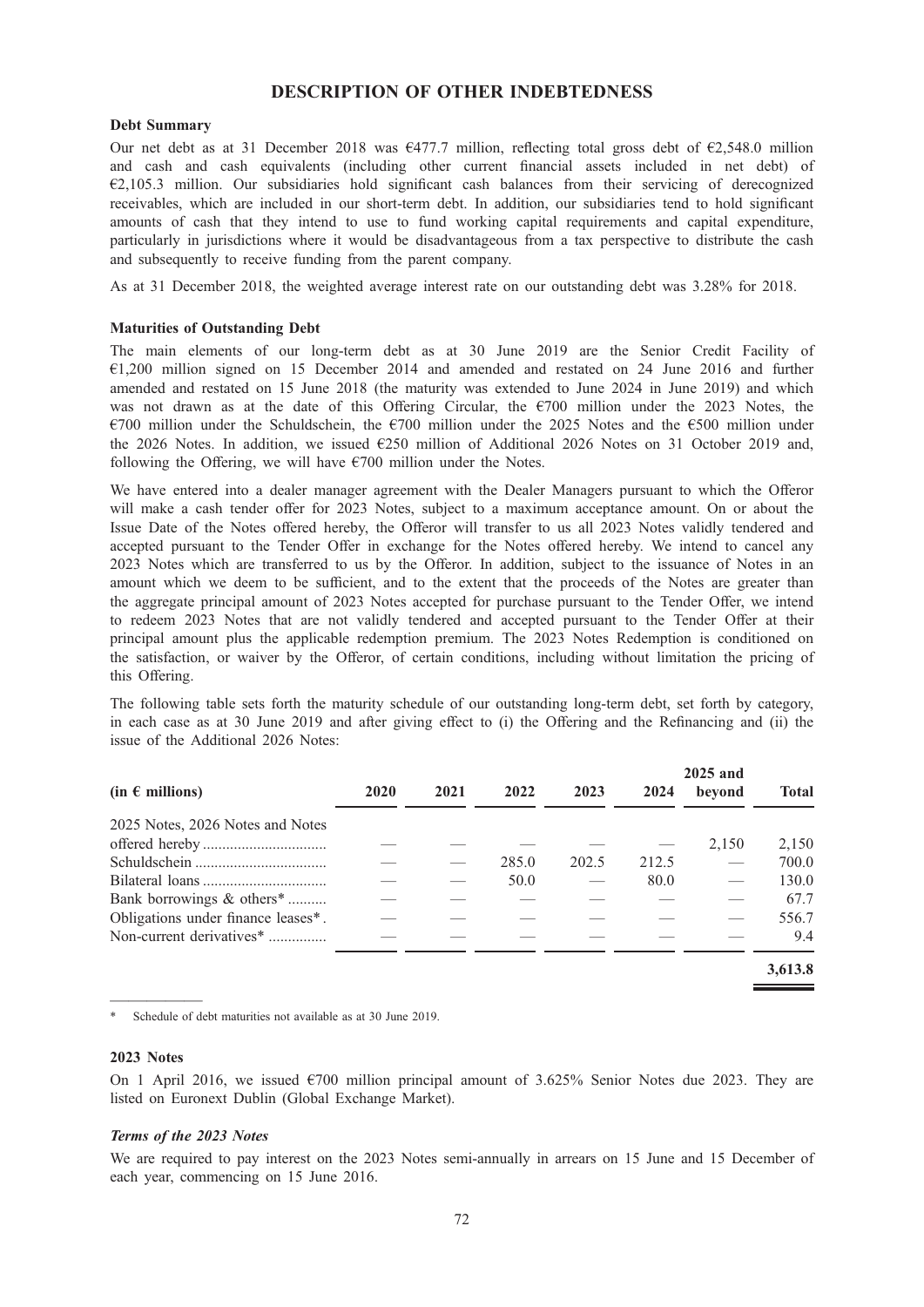The 2023 Notes will mature at par on 15 June 2023 unless earlier redeemed or repurchased and cancelled.

The 2023 Notes are senior unsecured obligations of the Issuer, and are not guaranteed.

The 2023 Notes are redeemable, in whole or in part, at a redemption price equal to 100% of their principal amount plus a redemption premium and accrued and unpaid interest, if any, to the redemption date. The 2023 Notes are also redeemable, in whole but not in part, upon certain developments affecting taxation, at a redemption price equal to 100% of the principal amount thereof, plus accrued and unpaid interest, if any, to the redemption date. In addition, we may, at our option and on one or more occasions, redeem up to 35% of the outstanding principal amount of the 2023 Notes with the net proceeds from one or more specified equity offerings at a redemption price equal to 103.625% of the principal amount thereof, plus accrued and unpaid interest, if any, to the redemption date. In addition, in the event we undergo specific kinds of changes of control, holders of the 2023 Notes may require us to repurchase their 2023 Notes at a price equal to 101% of the outstanding principal amount thereof, plus accrued and unpaid interest, if any.

#### 2025 Notes

On 8 March 2018, we issued  $\epsilon$ 700 million in principal amount of 2.625% Senior Notes due 2025. They are listed on Euronext Dublin (Global Exchange Market).

The 2025 Notes will mature at par on 15 June 2025 unless earlier redeemed or repurchased and cancelled.

#### Terms of the 2025 Notes

We are required to pay interest on the 2025 Notes semi-annually in arrears on 15 June and 15 December of each year, commencing on 15 June 2018.

The 2025 Notes will mature at par on 15 June 2025 unless earlier redeemed or repurchased and cancelled.

The 2025 Notes are senior unsecured obligations of the Issuer, and are not guaranteed.

The 2025 Notes are redeemable, in whole or in part, at a redemption price equal to 100% of their principal amount plus a redemption premium and accrued and unpaid interest, if any, to the redemption date. The 2025 Notes are also redeemable, in whole but not in part, upon certain developments affecting taxation, at a redemption price equal to 100% of the principal amount thereof, plus accrued and unpaid interest, if any, to the redemption date. In addition, we may, at our option and on one or more occasions, redeem up to 35% of the outstanding principal amount of the 2025 Notes with the net proceeds from one or more specified equity offerings at a redemption price equal to 102.625% of the principal amount thereof, plus accrued and unpaid interest, if any, to the redemption date. In addition, in the event we undergo specific kinds of changes of control, holders of the 2025 Notes may require us to repurchase their 2025 Notes at a price equal to 101% of the outstanding principal amount thereof, plus accrued and unpaid interest, if any.

### 2026 Notes

On 27 March 2018, we issued €500 million in principal amount of 3.125% Senior Notes due 2026 and, on 31 October 2019, we issued €250 million in principal amount of Additional 2026 Notes which are consolidated, and form a single series with, the 2026 Notes. They are listed on Euronext Dublin (Global Exchange Market). The 2026 Notes will mature at par on 15 June 2026 unless earlier redeemed or repurchased and cancelled.

### Terms of the 2026 Notes

We are required to pay interest on the 2026 Notes semi-annually in arrears on 15 June and 15 December of each year, commencing on 15 June 2019.

The 2026 Notes will mature at par on 15 June 2026 unless earlier redeemed or repurchased and cancelled. The 2026 Notes are senior unsecured obligations of the Issuer, and are not guaranteed.

The 2026 Notes are redeemable, in whole or in part, at a redemption price equal to 100% of their principal amount plus a redemption premium and accrued and unpaid interest, if any, to the redemption date. The 2026 Notes are also redeemable, in whole but not in part, upon certain developments affecting taxation, at a redemption price equal to 100% of the principal amount thereof, plus accrued and unpaid interest, if any, to the redemption date. In addition, we may, at our option and on one or more occasions prior to 15 December 2022, redeem up to 35% of the outstanding principal amount of the 2026 Notes with the net proceeds from one or more specified equity offerings at a redemption price equal to 103.125% of the principal amount thereof, plus accrued and unpaid interest, if any, to the redemption date. In addition, in the